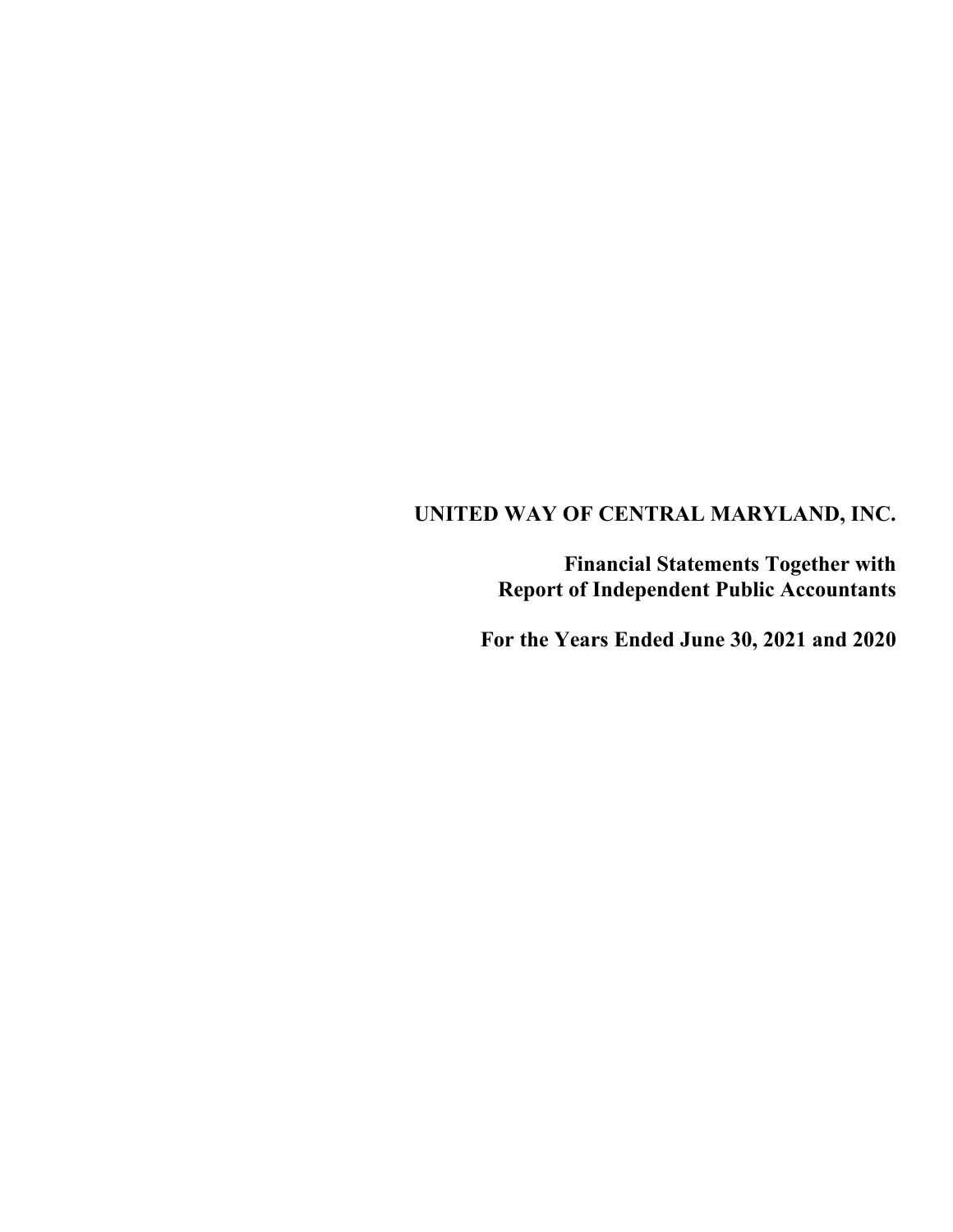

# **JUNE 30, 2021 AND 2020**

# **CONTENTS**

| <b>REPORT OF INDEPENDENT PUBLIC ACCOUNTANTS</b>    |                |  |  |  |  |
|----------------------------------------------------|----------------|--|--|--|--|
| <b>FINANCIAL STATEMENTS</b>                        |                |  |  |  |  |
| <b>Statements of Financial Position</b>            | 3              |  |  |  |  |
| Statements of Activities and Changes in Net Assets | $\overline{4}$ |  |  |  |  |
| <b>Statements of Functional Expenses</b>           | -6             |  |  |  |  |
| Statements of Cash Flows                           | 8              |  |  |  |  |

Notes to the Financial Statements 9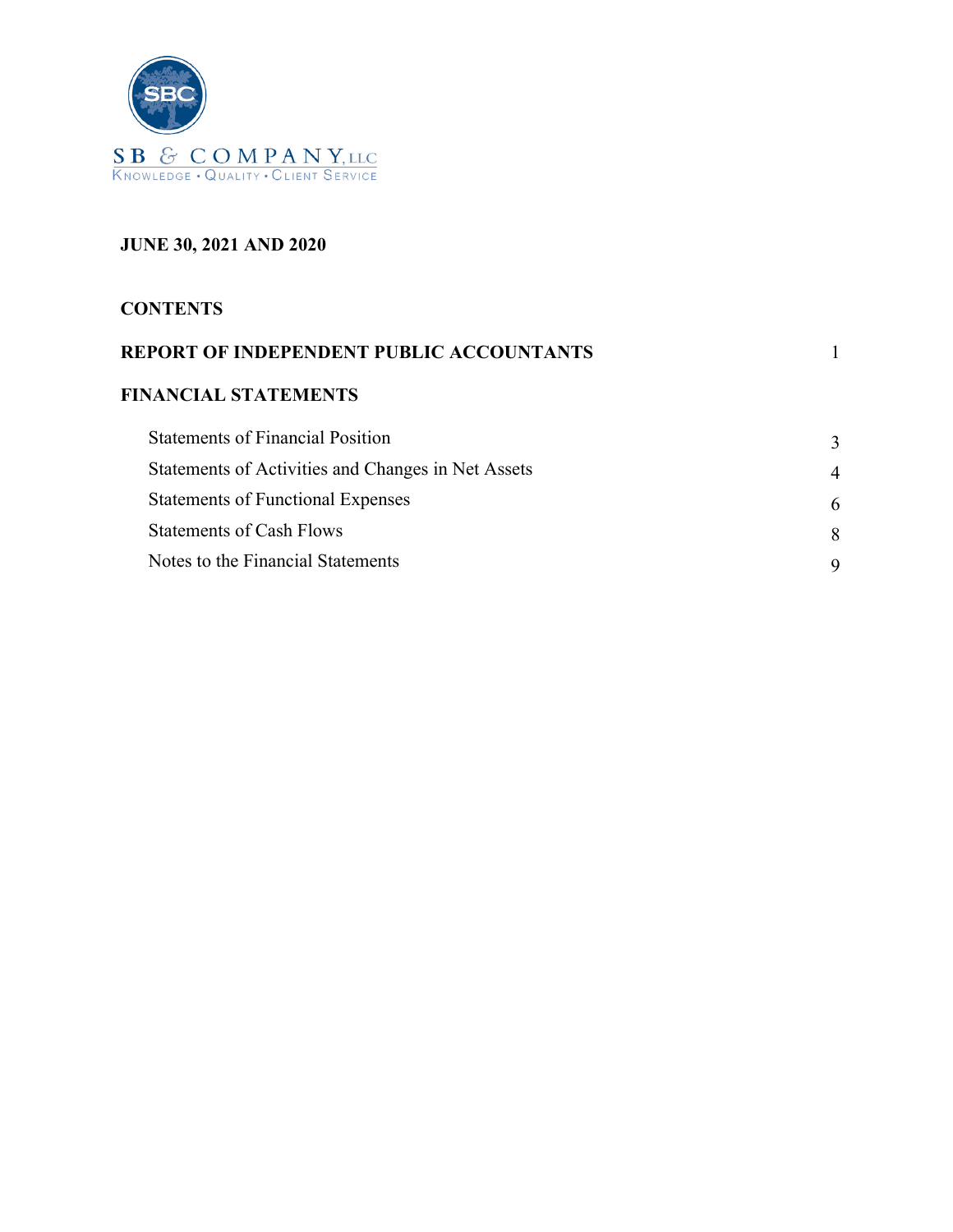

# **REPORT OF INDEPENDENT PUBLIC ACCOUNTANTS**

To the Board of Directors United Way of Central Maryland, Inc.

### **Report on the Financial Statements**

We have audited the accompanying statements of financial position of United Way of Central Maryland, Inc. (UWCM) as of June 30, 2021 and 2020, and the related statements of activities and changes in net assets, functional expenses, and cash flows for the years then ended, and the related notes to the financial statements.

# *Management's Responsibility for the Financial Statements*

Management is responsible for the preparation and fair presentation of these financial statements in accordance with accounting principles generally accepted in the United States of America; this includes the design, implementation, and maintenance of internal controls relevant to the preparation and fair presentation of financial statements that are free from material misstatement, whether due to fraud or error.

### *Auditor's Responsibility*

Our responsibility is to express an opinion on these financial statements based on our audits. We conducted our audits in accordance with auditing standards generally accepted in the United States of America. Those standards require that we plan and perform the audit to obtain reasonable assurance about whether the financial statements are free from material misstatement.

An audit involves performing procedures to obtain audit evidence about the amounts and disclosures in the financial statements. The procedures selected depend on the auditor's judgment, including the assessment of the risks of material misstatement of the financial statements, whether due to fraud or error. In making those risk assessments, the auditor considers internal controls relevant to the entity's preparation and fair presentation of the financial statements in order to design audit procedures that are appropriate in the circumstances, but not for the purpose of expressing an opinion on the effectiveness of the entity's internal controls. Accordingly, we express no such opinion. An audit also includes evaluating the appropriateness of accounting policies used and the reasonableness of significant accounting estimates made by management, as well as evaluating the overall presentation of the financial statements.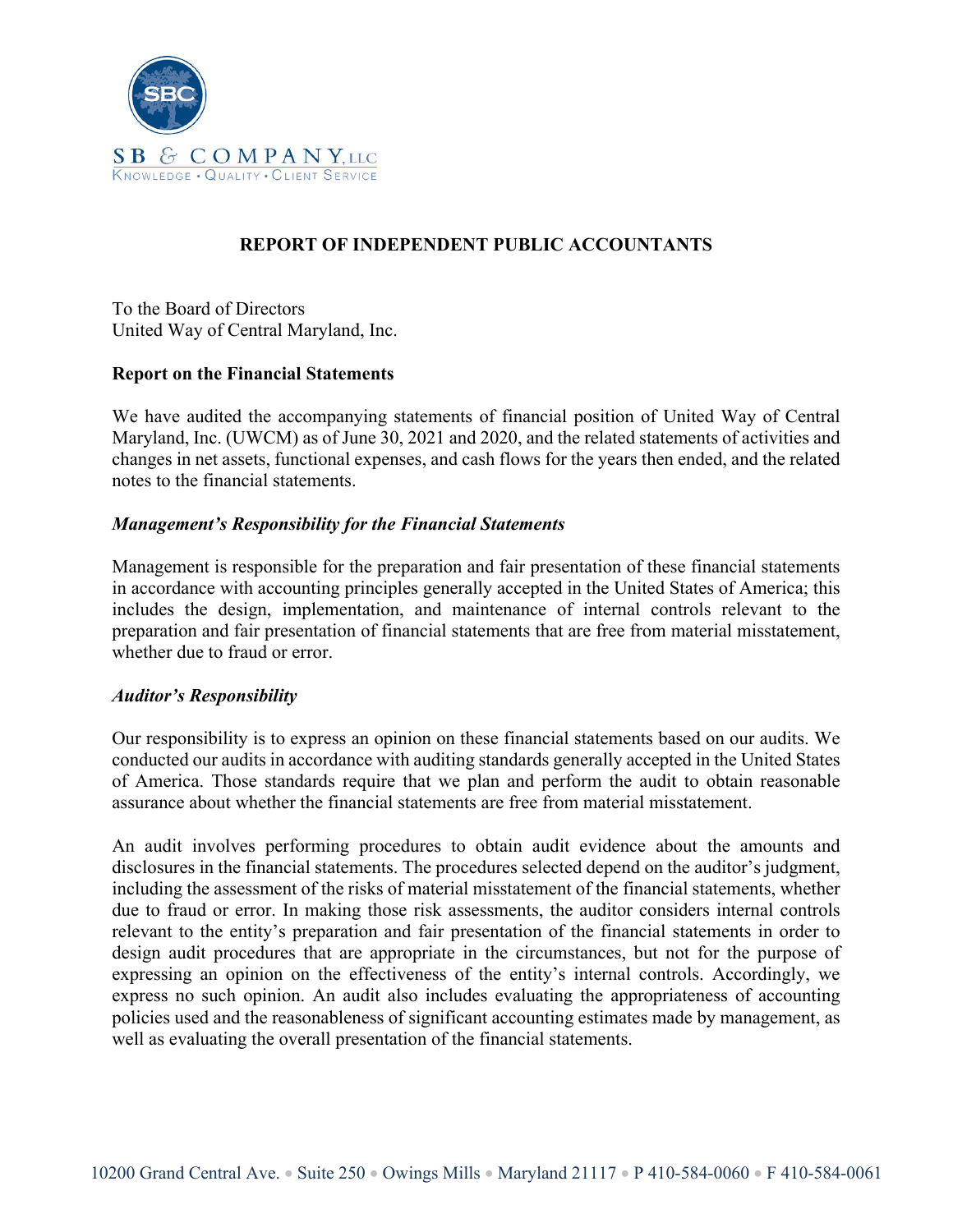

We believe that the audit evidence we have obtained is sufficient and appropriate to provide a basis for our audit opinion.

# *Opinion*

In our opinion, the financial statements referred to above present fairly, in all material respects, the financial position of United Way of Central Maryland, Inc. as of June 30, 2021 and 2020, and the changes in its net assets, and its cash flows for the years then ended, in accordance with accounting principles generally accepted in the United States of America.

Owings Mills, Maryland December 1, 2021

SB+ Company, SLC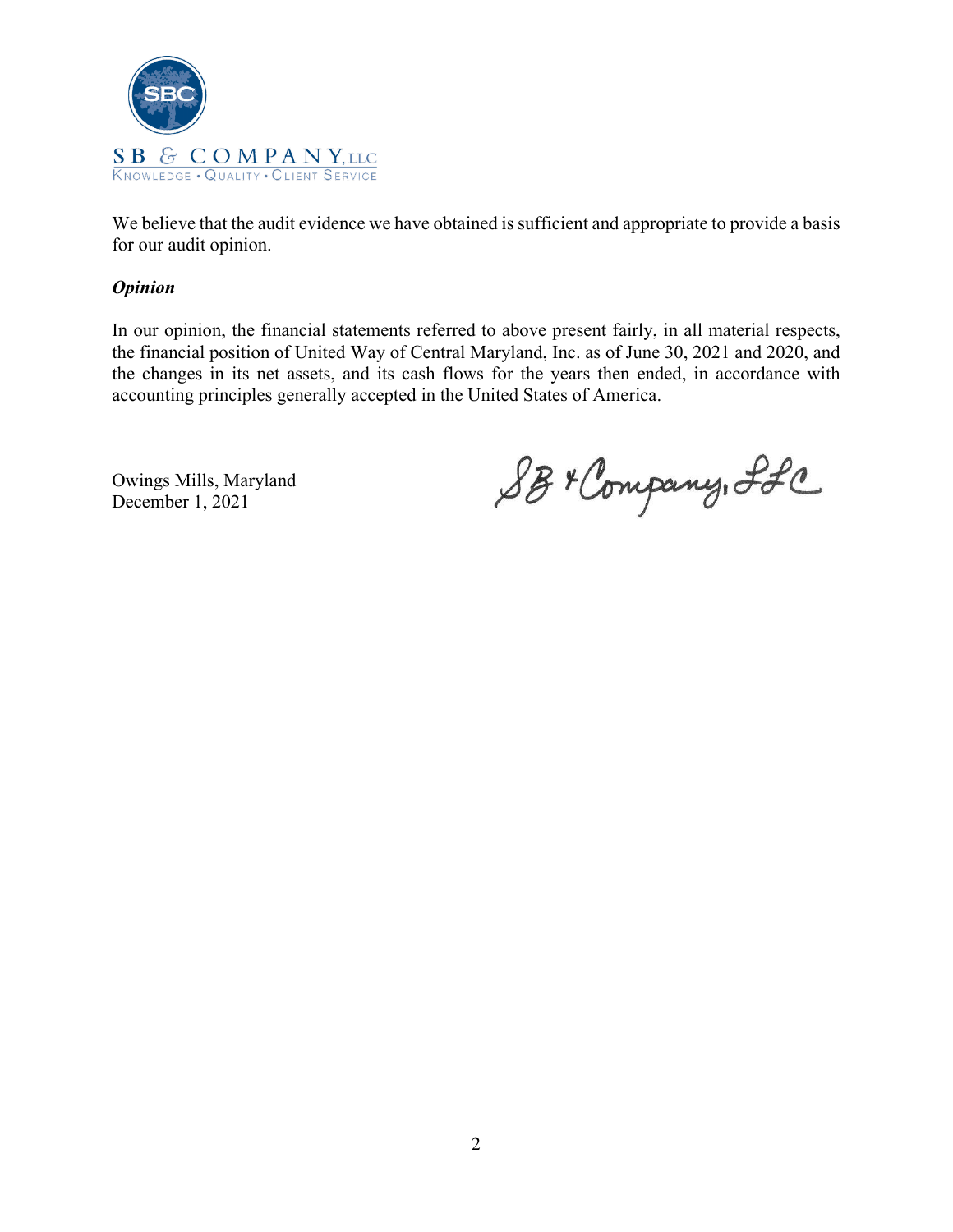# **Statements of Financial Position As of June 30, 2021 and 2020**

|                                                                                                                                                                                                                                                | 2021                                                                            | 2020                                                                                         |
|------------------------------------------------------------------------------------------------------------------------------------------------------------------------------------------------------------------------------------------------|---------------------------------------------------------------------------------|----------------------------------------------------------------------------------------------|
| <b>ASSETS</b>                                                                                                                                                                                                                                  |                                                                                 |                                                                                              |
| Cash and cash equivalents                                                                                                                                                                                                                      | \$<br>15,826,671                                                                | \$<br>2,122,212                                                                              |
| Pledges receivable, net                                                                                                                                                                                                                        | 6,416,076                                                                       | 7,556,694                                                                                    |
| Grants receivable, net                                                                                                                                                                                                                         | 524,900                                                                         | 707,019                                                                                      |
| Prepaid expenses and other assets                                                                                                                                                                                                              | 1,142,718                                                                       | 967,442                                                                                      |
| Investments, at fair value                                                                                                                                                                                                                     | 28,002,156                                                                      | 19,345,197                                                                                   |
| Property, plant, and equipment, net                                                                                                                                                                                                            | 1,683,491                                                                       | 1,500,109                                                                                    |
| Beneficial Interest in Charitable Trust                                                                                                                                                                                                        | 6,594,530                                                                       | 5,733,075                                                                                    |
| <b>Total Assets</b>                                                                                                                                                                                                                            | $\mathbf{\$}$<br>60,190,542                                                     | $\boldsymbol{\mathsf{S}}$<br>37,931,748                                                      |
| <b>LIABILITIES AND NET ASSETS</b><br>Accounts payable and accrued expenses<br>Deferred rent<br>Allocations and other distributions payable<br>Notes payable<br>Retirement benefits payable<br>Designations payable<br><b>Total Liabilities</b> | \$<br>2,595,145<br>1,004,609<br>2,775,349<br>436,158<br>3,608,237<br>10,419,498 | \$<br>1,547,047<br>1,093,102<br>2,055,455<br>3,569,042<br>291,061<br>3,974,766<br>12,530,473 |
| <b>Net Assets</b><br>Without donor restrictions<br>With donor restrictions<br><b>Total Net Assets</b><br><b>Total Liabilities and Net Assets</b>                                                                                               | 38,168,644<br>11,602,400<br>49,771,044<br>60,190,542<br>S                       | 12,166,726<br>13,234,549<br>25,401,275<br>$\mathcal{S}$<br>37,931,748                        |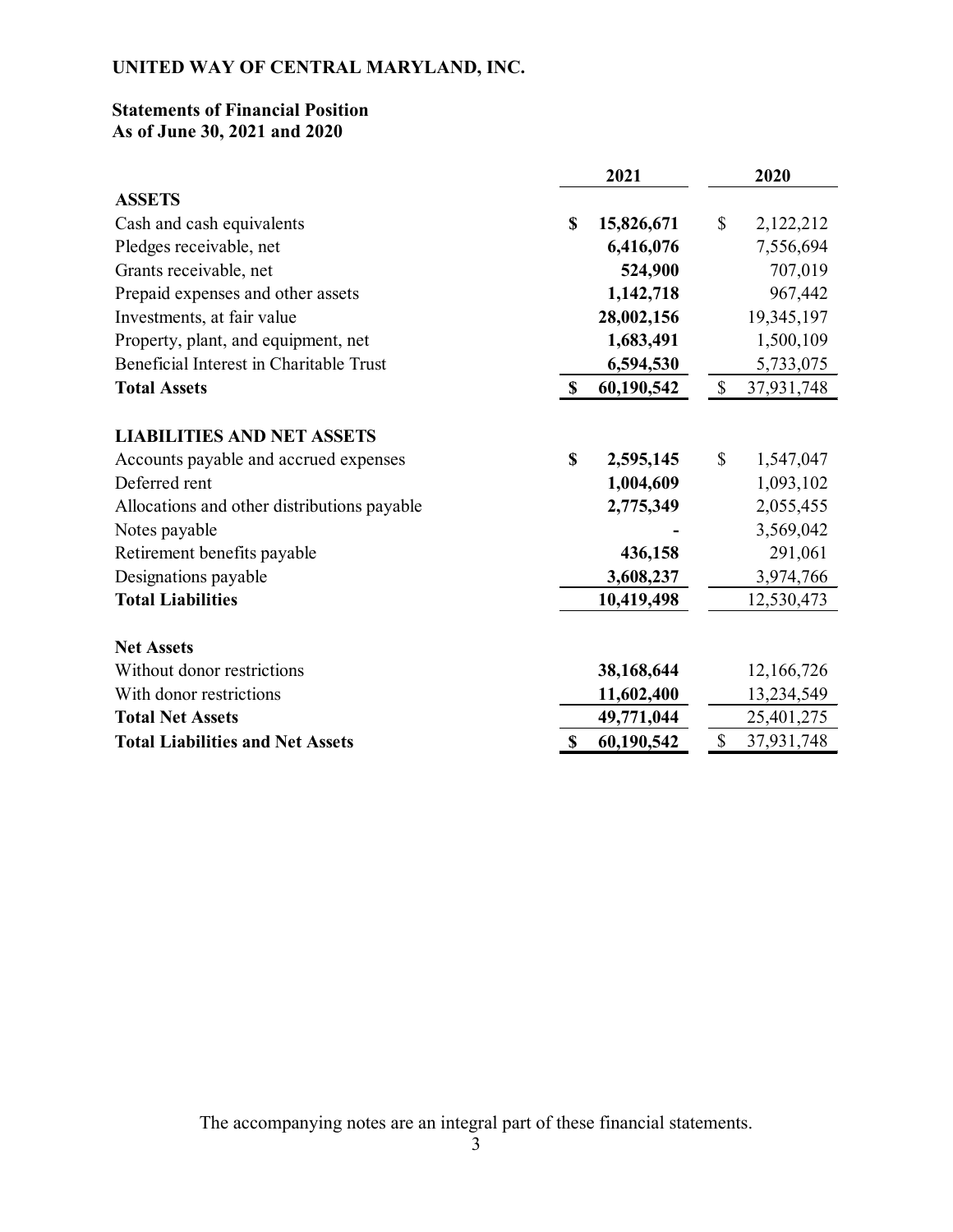# **Statement of Activities and Changes in Net Assets For the Year Ended June 30, 2021, with Comparative Totals for 2020**

| <b>Without Donor Restrictions</b><br><b>Total Without</b><br><b>With Donor</b><br>Plant<br><b>Board Designated</b><br><b>Total</b><br>2020 Totals<br>Operating<br>Donor<br><b>Restrictions</b><br><b>Restrictions</b><br>Public support and other revenue<br>Campaign pledges and contributions<br>s<br>16,605,152<br>16,605,152<br>434,600<br>17,039,752<br>20,227,288<br>Pledges and contributions<br>s<br>S<br>s<br>S<br>s<br>s<br>Provision for bad debt<br>(858, 895)<br>(858, 895)<br>(17, 384)<br>(876, 279)<br>(813, 055)<br>Donor designations to outside agencies<br>(57, 840)<br>(6,379,957)<br>(8,450,892)<br>(6,322,117)<br>(6,322,117)<br>Net Assets released from restrictions<br>1,281,284<br>1,281,284<br>(1, 281, 284)<br>Satisfaction of restricted pledges and contributions<br>404,290<br>Satisfaction of restricted donor designation<br>(404, 290)<br>(404, 290)<br>9,783,516<br>10,963,341<br>(517, 618)<br><b>Total public support</b><br>10,301,134<br>10,301,134<br>Other revenue<br>6,793,699<br>6,793,699<br>244,719<br>7,038,418<br>3,209,547<br>Grant income<br>3.569.042<br>PPP loan forgiveness<br>3.569.042<br>3,569,042<br>20,150,925<br>20,150,925<br>Community initiatives<br>20,150,925<br>2,494,946<br>105<br>263,151<br>263,256<br>16,113<br>279,369<br>248,712<br>Investment income, net<br>953,459<br>953,459<br>110,670<br>1,064,129<br>873,308<br>Realized net gain on investments<br>4,064,710<br>36,282<br>4,100,992<br>(89, 794)<br>Unrealized net gain (loss) on investments<br>4,064,710<br>In-kind revenue<br>775,177<br>775,177<br>775,177<br>1,123,750<br>1,125,509<br>130,690<br>1,256,199<br>860,528<br>2,116,727<br>3,486,156<br>Other income, net<br>Net Assets released from restrictions<br>Satisfaction of restricted grants<br>2,382,843<br>2,382,843<br>(2,382,843)<br>5,412,010<br>34,797,300<br>40,209,310<br>(1, 114, 531)<br>39,094,779<br>11,346,625<br>Total other revenue<br>$\overline{\phantom{a}}$<br>5,412,010<br>45,098,434<br>50,510,444<br>(1,632,149)<br>48,878,295<br>22,309,966<br>Total public support and other revenue<br><b>Expenses</b><br>Program support<br><b>Impact Strategies:</b><br>3.756.788<br>Allocations and other distributions<br>2.219.998<br>2.219.998<br>2.219.998<br>2,052,586<br>Grant expenses<br>2,052,586<br>2,052,586<br>2,442,610<br>In-kind<br>775,177<br>775,177<br>775,177<br>1,123,750<br>9,709,065<br>9,799,892<br>9,799,892<br>6,077,092<br>Impact strategies - payroll and other expenses<br>90,827<br>Neighborhood Zone<br>1,320,301<br>11,732<br>1,332,033<br>1,332,033<br>825,878<br>2,080,442<br>52,499<br>2,132,941<br>2,132,941<br>1,616,391<br>Information and referral<br>United Way Worldwide membership<br>227,822<br>227,822<br>227,822<br>179,690<br><b>Total program support</b><br>18,385,391<br>155,058<br>18,540,449<br>18,540,449<br>16,022,199<br>Support services<br>2,102,863<br>33,117<br>2,135,980<br>2,135,980<br>2,011,443<br>Organizational administration<br>Resource development and endowment<br>3,646,191<br>68,544<br>3,714,735<br>3,714,735<br>3,525,451<br>92,568<br>United Way Worldwide membership<br>117,363<br>117,363<br>117,363<br>101,661<br>5,968,078<br>5,629,462<br>5,968,078<br><b>Total support services</b><br>5,866,417<br>24,251,808<br>256,719<br>24,508,527<br>24,508,527<br>21,651,661<br><b>Total expenses</b><br>(256, 719)<br>5,412,010<br>26,001,917<br>(1,632,149)<br>658,305<br>Changes in net assets before transfers<br>20,846,626<br>24,369,768<br><b>Transfers</b><br>Equipment purchases<br>(9,296)<br>9,296<br>Distribution of income<br>(3,076,599)<br>3,076,599<br>9,296<br>3,076,599<br>Total transfers<br>(3,085,895)<br>26,001,917<br>(1,632,149)<br>24,369,768<br>658,305<br>Changes in net assets<br>17,760,731<br>(247, 423)<br>8,488,609<br>24,742,970<br>Net assets, beginning of year<br>(5,082,819)<br>1,500,109<br>15,749,437<br>12,166,727<br>13,234,549<br>25,401,276<br>24,238,046<br>25,401,275<br>Net assets, End of Year<br>s<br>12,677,912<br>s<br>1,252,686<br>s.<br>38,168,644<br>$\mathbf{s}$<br>11,602,400<br>s<br>49,771,044<br><sup>S</sup><br>-S | 2021 |  |  |  |  |  |  |  |  |  |  |  |  |  |
|------------------------------------------------------------------------------------------------------------------------------------------------------------------------------------------------------------------------------------------------------------------------------------------------------------------------------------------------------------------------------------------------------------------------------------------------------------------------------------------------------------------------------------------------------------------------------------------------------------------------------------------------------------------------------------------------------------------------------------------------------------------------------------------------------------------------------------------------------------------------------------------------------------------------------------------------------------------------------------------------------------------------------------------------------------------------------------------------------------------------------------------------------------------------------------------------------------------------------------------------------------------------------------------------------------------------------------------------------------------------------------------------------------------------------------------------------------------------------------------------------------------------------------------------------------------------------------------------------------------------------------------------------------------------------------------------------------------------------------------------------------------------------------------------------------------------------------------------------------------------------------------------------------------------------------------------------------------------------------------------------------------------------------------------------------------------------------------------------------------------------------------------------------------------------------------------------------------------------------------------------------------------------------------------------------------------------------------------------------------------------------------------------------------------------------------------------------------------------------------------------------------------------------------------------------------------------------------------------------------------------------------------------------------------------------------------------------------------------------------------------------------------------------------------------------------------------------------------------------------------------------------------------------------------------------------------------------------------------------------------------------------------------------------------------------------------------------------------------------------------------------------------------------------------------------------------------------------------------------------------------------------------------------------------------------------------------------------------------------------------------------------------------------------------------------------------------------------------------------------------------------------------------------------------------------------------------------------------------------------------------------------------------------------------------------------------------------------------------------------------------------------------------------------------------------------------------------------------------------------------------------------------------------------------------------------------------------------------------------------------------------------------------------------------------------------------------------------------------------------------------------------------------------|------|--|--|--|--|--|--|--|--|--|--|--|--|--|
|                                                                                                                                                                                                                                                                                                                                                                                                                                                                                                                                                                                                                                                                                                                                                                                                                                                                                                                                                                                                                                                                                                                                                                                                                                                                                                                                                                                                                                                                                                                                                                                                                                                                                                                                                                                                                                                                                                                                                                                                                                                                                                                                                                                                                                                                                                                                                                                                                                                                                                                                                                                                                                                                                                                                                                                                                                                                                                                                                                                                                                                                                                                                                                                                                                                                                                                                                                                                                                                                                                                                                                                                                                                                                                                                                                                                                                                                                                                                                                                                                                                                                                                                                            |      |  |  |  |  |  |  |  |  |  |  |  |  |  |
|                                                                                                                                                                                                                                                                                                                                                                                                                                                                                                                                                                                                                                                                                                                                                                                                                                                                                                                                                                                                                                                                                                                                                                                                                                                                                                                                                                                                                                                                                                                                                                                                                                                                                                                                                                                                                                                                                                                                                                                                                                                                                                                                                                                                                                                                                                                                                                                                                                                                                                                                                                                                                                                                                                                                                                                                                                                                                                                                                                                                                                                                                                                                                                                                                                                                                                                                                                                                                                                                                                                                                                                                                                                                                                                                                                                                                                                                                                                                                                                                                                                                                                                                                            |      |  |  |  |  |  |  |  |  |  |  |  |  |  |
|                                                                                                                                                                                                                                                                                                                                                                                                                                                                                                                                                                                                                                                                                                                                                                                                                                                                                                                                                                                                                                                                                                                                                                                                                                                                                                                                                                                                                                                                                                                                                                                                                                                                                                                                                                                                                                                                                                                                                                                                                                                                                                                                                                                                                                                                                                                                                                                                                                                                                                                                                                                                                                                                                                                                                                                                                                                                                                                                                                                                                                                                                                                                                                                                                                                                                                                                                                                                                                                                                                                                                                                                                                                                                                                                                                                                                                                                                                                                                                                                                                                                                                                                                            |      |  |  |  |  |  |  |  |  |  |  |  |  |  |
|                                                                                                                                                                                                                                                                                                                                                                                                                                                                                                                                                                                                                                                                                                                                                                                                                                                                                                                                                                                                                                                                                                                                                                                                                                                                                                                                                                                                                                                                                                                                                                                                                                                                                                                                                                                                                                                                                                                                                                                                                                                                                                                                                                                                                                                                                                                                                                                                                                                                                                                                                                                                                                                                                                                                                                                                                                                                                                                                                                                                                                                                                                                                                                                                                                                                                                                                                                                                                                                                                                                                                                                                                                                                                                                                                                                                                                                                                                                                                                                                                                                                                                                                                            |      |  |  |  |  |  |  |  |  |  |  |  |  |  |
|                                                                                                                                                                                                                                                                                                                                                                                                                                                                                                                                                                                                                                                                                                                                                                                                                                                                                                                                                                                                                                                                                                                                                                                                                                                                                                                                                                                                                                                                                                                                                                                                                                                                                                                                                                                                                                                                                                                                                                                                                                                                                                                                                                                                                                                                                                                                                                                                                                                                                                                                                                                                                                                                                                                                                                                                                                                                                                                                                                                                                                                                                                                                                                                                                                                                                                                                                                                                                                                                                                                                                                                                                                                                                                                                                                                                                                                                                                                                                                                                                                                                                                                                                            |      |  |  |  |  |  |  |  |  |  |  |  |  |  |
|                                                                                                                                                                                                                                                                                                                                                                                                                                                                                                                                                                                                                                                                                                                                                                                                                                                                                                                                                                                                                                                                                                                                                                                                                                                                                                                                                                                                                                                                                                                                                                                                                                                                                                                                                                                                                                                                                                                                                                                                                                                                                                                                                                                                                                                                                                                                                                                                                                                                                                                                                                                                                                                                                                                                                                                                                                                                                                                                                                                                                                                                                                                                                                                                                                                                                                                                                                                                                                                                                                                                                                                                                                                                                                                                                                                                                                                                                                                                                                                                                                                                                                                                                            |      |  |  |  |  |  |  |  |  |  |  |  |  |  |
|                                                                                                                                                                                                                                                                                                                                                                                                                                                                                                                                                                                                                                                                                                                                                                                                                                                                                                                                                                                                                                                                                                                                                                                                                                                                                                                                                                                                                                                                                                                                                                                                                                                                                                                                                                                                                                                                                                                                                                                                                                                                                                                                                                                                                                                                                                                                                                                                                                                                                                                                                                                                                                                                                                                                                                                                                                                                                                                                                                                                                                                                                                                                                                                                                                                                                                                                                                                                                                                                                                                                                                                                                                                                                                                                                                                                                                                                                                                                                                                                                                                                                                                                                            |      |  |  |  |  |  |  |  |  |  |  |  |  |  |
|                                                                                                                                                                                                                                                                                                                                                                                                                                                                                                                                                                                                                                                                                                                                                                                                                                                                                                                                                                                                                                                                                                                                                                                                                                                                                                                                                                                                                                                                                                                                                                                                                                                                                                                                                                                                                                                                                                                                                                                                                                                                                                                                                                                                                                                                                                                                                                                                                                                                                                                                                                                                                                                                                                                                                                                                                                                                                                                                                                                                                                                                                                                                                                                                                                                                                                                                                                                                                                                                                                                                                                                                                                                                                                                                                                                                                                                                                                                                                                                                                                                                                                                                                            |      |  |  |  |  |  |  |  |  |  |  |  |  |  |
|                                                                                                                                                                                                                                                                                                                                                                                                                                                                                                                                                                                                                                                                                                                                                                                                                                                                                                                                                                                                                                                                                                                                                                                                                                                                                                                                                                                                                                                                                                                                                                                                                                                                                                                                                                                                                                                                                                                                                                                                                                                                                                                                                                                                                                                                                                                                                                                                                                                                                                                                                                                                                                                                                                                                                                                                                                                                                                                                                                                                                                                                                                                                                                                                                                                                                                                                                                                                                                                                                                                                                                                                                                                                                                                                                                                                                                                                                                                                                                                                                                                                                                                                                            |      |  |  |  |  |  |  |  |  |  |  |  |  |  |
|                                                                                                                                                                                                                                                                                                                                                                                                                                                                                                                                                                                                                                                                                                                                                                                                                                                                                                                                                                                                                                                                                                                                                                                                                                                                                                                                                                                                                                                                                                                                                                                                                                                                                                                                                                                                                                                                                                                                                                                                                                                                                                                                                                                                                                                                                                                                                                                                                                                                                                                                                                                                                                                                                                                                                                                                                                                                                                                                                                                                                                                                                                                                                                                                                                                                                                                                                                                                                                                                                                                                                                                                                                                                                                                                                                                                                                                                                                                                                                                                                                                                                                                                                            |      |  |  |  |  |  |  |  |  |  |  |  |  |  |
|                                                                                                                                                                                                                                                                                                                                                                                                                                                                                                                                                                                                                                                                                                                                                                                                                                                                                                                                                                                                                                                                                                                                                                                                                                                                                                                                                                                                                                                                                                                                                                                                                                                                                                                                                                                                                                                                                                                                                                                                                                                                                                                                                                                                                                                                                                                                                                                                                                                                                                                                                                                                                                                                                                                                                                                                                                                                                                                                                                                                                                                                                                                                                                                                                                                                                                                                                                                                                                                                                                                                                                                                                                                                                                                                                                                                                                                                                                                                                                                                                                                                                                                                                            |      |  |  |  |  |  |  |  |  |  |  |  |  |  |
|                                                                                                                                                                                                                                                                                                                                                                                                                                                                                                                                                                                                                                                                                                                                                                                                                                                                                                                                                                                                                                                                                                                                                                                                                                                                                                                                                                                                                                                                                                                                                                                                                                                                                                                                                                                                                                                                                                                                                                                                                                                                                                                                                                                                                                                                                                                                                                                                                                                                                                                                                                                                                                                                                                                                                                                                                                                                                                                                                                                                                                                                                                                                                                                                                                                                                                                                                                                                                                                                                                                                                                                                                                                                                                                                                                                                                                                                                                                                                                                                                                                                                                                                                            |      |  |  |  |  |  |  |  |  |  |  |  |  |  |
|                                                                                                                                                                                                                                                                                                                                                                                                                                                                                                                                                                                                                                                                                                                                                                                                                                                                                                                                                                                                                                                                                                                                                                                                                                                                                                                                                                                                                                                                                                                                                                                                                                                                                                                                                                                                                                                                                                                                                                                                                                                                                                                                                                                                                                                                                                                                                                                                                                                                                                                                                                                                                                                                                                                                                                                                                                                                                                                                                                                                                                                                                                                                                                                                                                                                                                                                                                                                                                                                                                                                                                                                                                                                                                                                                                                                                                                                                                                                                                                                                                                                                                                                                            |      |  |  |  |  |  |  |  |  |  |  |  |  |  |
|                                                                                                                                                                                                                                                                                                                                                                                                                                                                                                                                                                                                                                                                                                                                                                                                                                                                                                                                                                                                                                                                                                                                                                                                                                                                                                                                                                                                                                                                                                                                                                                                                                                                                                                                                                                                                                                                                                                                                                                                                                                                                                                                                                                                                                                                                                                                                                                                                                                                                                                                                                                                                                                                                                                                                                                                                                                                                                                                                                                                                                                                                                                                                                                                                                                                                                                                                                                                                                                                                                                                                                                                                                                                                                                                                                                                                                                                                                                                                                                                                                                                                                                                                            |      |  |  |  |  |  |  |  |  |  |  |  |  |  |
|                                                                                                                                                                                                                                                                                                                                                                                                                                                                                                                                                                                                                                                                                                                                                                                                                                                                                                                                                                                                                                                                                                                                                                                                                                                                                                                                                                                                                                                                                                                                                                                                                                                                                                                                                                                                                                                                                                                                                                                                                                                                                                                                                                                                                                                                                                                                                                                                                                                                                                                                                                                                                                                                                                                                                                                                                                                                                                                                                                                                                                                                                                                                                                                                                                                                                                                                                                                                                                                                                                                                                                                                                                                                                                                                                                                                                                                                                                                                                                                                                                                                                                                                                            |      |  |  |  |  |  |  |  |  |  |  |  |  |  |
|                                                                                                                                                                                                                                                                                                                                                                                                                                                                                                                                                                                                                                                                                                                                                                                                                                                                                                                                                                                                                                                                                                                                                                                                                                                                                                                                                                                                                                                                                                                                                                                                                                                                                                                                                                                                                                                                                                                                                                                                                                                                                                                                                                                                                                                                                                                                                                                                                                                                                                                                                                                                                                                                                                                                                                                                                                                                                                                                                                                                                                                                                                                                                                                                                                                                                                                                                                                                                                                                                                                                                                                                                                                                                                                                                                                                                                                                                                                                                                                                                                                                                                                                                            |      |  |  |  |  |  |  |  |  |  |  |  |  |  |
|                                                                                                                                                                                                                                                                                                                                                                                                                                                                                                                                                                                                                                                                                                                                                                                                                                                                                                                                                                                                                                                                                                                                                                                                                                                                                                                                                                                                                                                                                                                                                                                                                                                                                                                                                                                                                                                                                                                                                                                                                                                                                                                                                                                                                                                                                                                                                                                                                                                                                                                                                                                                                                                                                                                                                                                                                                                                                                                                                                                                                                                                                                                                                                                                                                                                                                                                                                                                                                                                                                                                                                                                                                                                                                                                                                                                                                                                                                                                                                                                                                                                                                                                                            |      |  |  |  |  |  |  |  |  |  |  |  |  |  |
|                                                                                                                                                                                                                                                                                                                                                                                                                                                                                                                                                                                                                                                                                                                                                                                                                                                                                                                                                                                                                                                                                                                                                                                                                                                                                                                                                                                                                                                                                                                                                                                                                                                                                                                                                                                                                                                                                                                                                                                                                                                                                                                                                                                                                                                                                                                                                                                                                                                                                                                                                                                                                                                                                                                                                                                                                                                                                                                                                                                                                                                                                                                                                                                                                                                                                                                                                                                                                                                                                                                                                                                                                                                                                                                                                                                                                                                                                                                                                                                                                                                                                                                                                            |      |  |  |  |  |  |  |  |  |  |  |  |  |  |
|                                                                                                                                                                                                                                                                                                                                                                                                                                                                                                                                                                                                                                                                                                                                                                                                                                                                                                                                                                                                                                                                                                                                                                                                                                                                                                                                                                                                                                                                                                                                                                                                                                                                                                                                                                                                                                                                                                                                                                                                                                                                                                                                                                                                                                                                                                                                                                                                                                                                                                                                                                                                                                                                                                                                                                                                                                                                                                                                                                                                                                                                                                                                                                                                                                                                                                                                                                                                                                                                                                                                                                                                                                                                                                                                                                                                                                                                                                                                                                                                                                                                                                                                                            |      |  |  |  |  |  |  |  |  |  |  |  |  |  |
|                                                                                                                                                                                                                                                                                                                                                                                                                                                                                                                                                                                                                                                                                                                                                                                                                                                                                                                                                                                                                                                                                                                                                                                                                                                                                                                                                                                                                                                                                                                                                                                                                                                                                                                                                                                                                                                                                                                                                                                                                                                                                                                                                                                                                                                                                                                                                                                                                                                                                                                                                                                                                                                                                                                                                                                                                                                                                                                                                                                                                                                                                                                                                                                                                                                                                                                                                                                                                                                                                                                                                                                                                                                                                                                                                                                                                                                                                                                                                                                                                                                                                                                                                            |      |  |  |  |  |  |  |  |  |  |  |  |  |  |
|                                                                                                                                                                                                                                                                                                                                                                                                                                                                                                                                                                                                                                                                                                                                                                                                                                                                                                                                                                                                                                                                                                                                                                                                                                                                                                                                                                                                                                                                                                                                                                                                                                                                                                                                                                                                                                                                                                                                                                                                                                                                                                                                                                                                                                                                                                                                                                                                                                                                                                                                                                                                                                                                                                                                                                                                                                                                                                                                                                                                                                                                                                                                                                                                                                                                                                                                                                                                                                                                                                                                                                                                                                                                                                                                                                                                                                                                                                                                                                                                                                                                                                                                                            |      |  |  |  |  |  |  |  |  |  |  |  |  |  |
|                                                                                                                                                                                                                                                                                                                                                                                                                                                                                                                                                                                                                                                                                                                                                                                                                                                                                                                                                                                                                                                                                                                                                                                                                                                                                                                                                                                                                                                                                                                                                                                                                                                                                                                                                                                                                                                                                                                                                                                                                                                                                                                                                                                                                                                                                                                                                                                                                                                                                                                                                                                                                                                                                                                                                                                                                                                                                                                                                                                                                                                                                                                                                                                                                                                                                                                                                                                                                                                                                                                                                                                                                                                                                                                                                                                                                                                                                                                                                                                                                                                                                                                                                            |      |  |  |  |  |  |  |  |  |  |  |  |  |  |
|                                                                                                                                                                                                                                                                                                                                                                                                                                                                                                                                                                                                                                                                                                                                                                                                                                                                                                                                                                                                                                                                                                                                                                                                                                                                                                                                                                                                                                                                                                                                                                                                                                                                                                                                                                                                                                                                                                                                                                                                                                                                                                                                                                                                                                                                                                                                                                                                                                                                                                                                                                                                                                                                                                                                                                                                                                                                                                                                                                                                                                                                                                                                                                                                                                                                                                                                                                                                                                                                                                                                                                                                                                                                                                                                                                                                                                                                                                                                                                                                                                                                                                                                                            |      |  |  |  |  |  |  |  |  |  |  |  |  |  |
|                                                                                                                                                                                                                                                                                                                                                                                                                                                                                                                                                                                                                                                                                                                                                                                                                                                                                                                                                                                                                                                                                                                                                                                                                                                                                                                                                                                                                                                                                                                                                                                                                                                                                                                                                                                                                                                                                                                                                                                                                                                                                                                                                                                                                                                                                                                                                                                                                                                                                                                                                                                                                                                                                                                                                                                                                                                                                                                                                                                                                                                                                                                                                                                                                                                                                                                                                                                                                                                                                                                                                                                                                                                                                                                                                                                                                                                                                                                                                                                                                                                                                                                                                            |      |  |  |  |  |  |  |  |  |  |  |  |  |  |
|                                                                                                                                                                                                                                                                                                                                                                                                                                                                                                                                                                                                                                                                                                                                                                                                                                                                                                                                                                                                                                                                                                                                                                                                                                                                                                                                                                                                                                                                                                                                                                                                                                                                                                                                                                                                                                                                                                                                                                                                                                                                                                                                                                                                                                                                                                                                                                                                                                                                                                                                                                                                                                                                                                                                                                                                                                                                                                                                                                                                                                                                                                                                                                                                                                                                                                                                                                                                                                                                                                                                                                                                                                                                                                                                                                                                                                                                                                                                                                                                                                                                                                                                                            |      |  |  |  |  |  |  |  |  |  |  |  |  |  |
|                                                                                                                                                                                                                                                                                                                                                                                                                                                                                                                                                                                                                                                                                                                                                                                                                                                                                                                                                                                                                                                                                                                                                                                                                                                                                                                                                                                                                                                                                                                                                                                                                                                                                                                                                                                                                                                                                                                                                                                                                                                                                                                                                                                                                                                                                                                                                                                                                                                                                                                                                                                                                                                                                                                                                                                                                                                                                                                                                                                                                                                                                                                                                                                                                                                                                                                                                                                                                                                                                                                                                                                                                                                                                                                                                                                                                                                                                                                                                                                                                                                                                                                                                            |      |  |  |  |  |  |  |  |  |  |  |  |  |  |
|                                                                                                                                                                                                                                                                                                                                                                                                                                                                                                                                                                                                                                                                                                                                                                                                                                                                                                                                                                                                                                                                                                                                                                                                                                                                                                                                                                                                                                                                                                                                                                                                                                                                                                                                                                                                                                                                                                                                                                                                                                                                                                                                                                                                                                                                                                                                                                                                                                                                                                                                                                                                                                                                                                                                                                                                                                                                                                                                                                                                                                                                                                                                                                                                                                                                                                                                                                                                                                                                                                                                                                                                                                                                                                                                                                                                                                                                                                                                                                                                                                                                                                                                                            |      |  |  |  |  |  |  |  |  |  |  |  |  |  |
|                                                                                                                                                                                                                                                                                                                                                                                                                                                                                                                                                                                                                                                                                                                                                                                                                                                                                                                                                                                                                                                                                                                                                                                                                                                                                                                                                                                                                                                                                                                                                                                                                                                                                                                                                                                                                                                                                                                                                                                                                                                                                                                                                                                                                                                                                                                                                                                                                                                                                                                                                                                                                                                                                                                                                                                                                                                                                                                                                                                                                                                                                                                                                                                                                                                                                                                                                                                                                                                                                                                                                                                                                                                                                                                                                                                                                                                                                                                                                                                                                                                                                                                                                            |      |  |  |  |  |  |  |  |  |  |  |  |  |  |
|                                                                                                                                                                                                                                                                                                                                                                                                                                                                                                                                                                                                                                                                                                                                                                                                                                                                                                                                                                                                                                                                                                                                                                                                                                                                                                                                                                                                                                                                                                                                                                                                                                                                                                                                                                                                                                                                                                                                                                                                                                                                                                                                                                                                                                                                                                                                                                                                                                                                                                                                                                                                                                                                                                                                                                                                                                                                                                                                                                                                                                                                                                                                                                                                                                                                                                                                                                                                                                                                                                                                                                                                                                                                                                                                                                                                                                                                                                                                                                                                                                                                                                                                                            |      |  |  |  |  |  |  |  |  |  |  |  |  |  |
|                                                                                                                                                                                                                                                                                                                                                                                                                                                                                                                                                                                                                                                                                                                                                                                                                                                                                                                                                                                                                                                                                                                                                                                                                                                                                                                                                                                                                                                                                                                                                                                                                                                                                                                                                                                                                                                                                                                                                                                                                                                                                                                                                                                                                                                                                                                                                                                                                                                                                                                                                                                                                                                                                                                                                                                                                                                                                                                                                                                                                                                                                                                                                                                                                                                                                                                                                                                                                                                                                                                                                                                                                                                                                                                                                                                                                                                                                                                                                                                                                                                                                                                                                            |      |  |  |  |  |  |  |  |  |  |  |  |  |  |
|                                                                                                                                                                                                                                                                                                                                                                                                                                                                                                                                                                                                                                                                                                                                                                                                                                                                                                                                                                                                                                                                                                                                                                                                                                                                                                                                                                                                                                                                                                                                                                                                                                                                                                                                                                                                                                                                                                                                                                                                                                                                                                                                                                                                                                                                                                                                                                                                                                                                                                                                                                                                                                                                                                                                                                                                                                                                                                                                                                                                                                                                                                                                                                                                                                                                                                                                                                                                                                                                                                                                                                                                                                                                                                                                                                                                                                                                                                                                                                                                                                                                                                                                                            |      |  |  |  |  |  |  |  |  |  |  |  |  |  |
|                                                                                                                                                                                                                                                                                                                                                                                                                                                                                                                                                                                                                                                                                                                                                                                                                                                                                                                                                                                                                                                                                                                                                                                                                                                                                                                                                                                                                                                                                                                                                                                                                                                                                                                                                                                                                                                                                                                                                                                                                                                                                                                                                                                                                                                                                                                                                                                                                                                                                                                                                                                                                                                                                                                                                                                                                                                                                                                                                                                                                                                                                                                                                                                                                                                                                                                                                                                                                                                                                                                                                                                                                                                                                                                                                                                                                                                                                                                                                                                                                                                                                                                                                            |      |  |  |  |  |  |  |  |  |  |  |  |  |  |
|                                                                                                                                                                                                                                                                                                                                                                                                                                                                                                                                                                                                                                                                                                                                                                                                                                                                                                                                                                                                                                                                                                                                                                                                                                                                                                                                                                                                                                                                                                                                                                                                                                                                                                                                                                                                                                                                                                                                                                                                                                                                                                                                                                                                                                                                                                                                                                                                                                                                                                                                                                                                                                                                                                                                                                                                                                                                                                                                                                                                                                                                                                                                                                                                                                                                                                                                                                                                                                                                                                                                                                                                                                                                                                                                                                                                                                                                                                                                                                                                                                                                                                                                                            |      |  |  |  |  |  |  |  |  |  |  |  |  |  |
|                                                                                                                                                                                                                                                                                                                                                                                                                                                                                                                                                                                                                                                                                                                                                                                                                                                                                                                                                                                                                                                                                                                                                                                                                                                                                                                                                                                                                                                                                                                                                                                                                                                                                                                                                                                                                                                                                                                                                                                                                                                                                                                                                                                                                                                                                                                                                                                                                                                                                                                                                                                                                                                                                                                                                                                                                                                                                                                                                                                                                                                                                                                                                                                                                                                                                                                                                                                                                                                                                                                                                                                                                                                                                                                                                                                                                                                                                                                                                                                                                                                                                                                                                            |      |  |  |  |  |  |  |  |  |  |  |  |  |  |
|                                                                                                                                                                                                                                                                                                                                                                                                                                                                                                                                                                                                                                                                                                                                                                                                                                                                                                                                                                                                                                                                                                                                                                                                                                                                                                                                                                                                                                                                                                                                                                                                                                                                                                                                                                                                                                                                                                                                                                                                                                                                                                                                                                                                                                                                                                                                                                                                                                                                                                                                                                                                                                                                                                                                                                                                                                                                                                                                                                                                                                                                                                                                                                                                                                                                                                                                                                                                                                                                                                                                                                                                                                                                                                                                                                                                                                                                                                                                                                                                                                                                                                                                                            |      |  |  |  |  |  |  |  |  |  |  |  |  |  |
|                                                                                                                                                                                                                                                                                                                                                                                                                                                                                                                                                                                                                                                                                                                                                                                                                                                                                                                                                                                                                                                                                                                                                                                                                                                                                                                                                                                                                                                                                                                                                                                                                                                                                                                                                                                                                                                                                                                                                                                                                                                                                                                                                                                                                                                                                                                                                                                                                                                                                                                                                                                                                                                                                                                                                                                                                                                                                                                                                                                                                                                                                                                                                                                                                                                                                                                                                                                                                                                                                                                                                                                                                                                                                                                                                                                                                                                                                                                                                                                                                                                                                                                                                            |      |  |  |  |  |  |  |  |  |  |  |  |  |  |
|                                                                                                                                                                                                                                                                                                                                                                                                                                                                                                                                                                                                                                                                                                                                                                                                                                                                                                                                                                                                                                                                                                                                                                                                                                                                                                                                                                                                                                                                                                                                                                                                                                                                                                                                                                                                                                                                                                                                                                                                                                                                                                                                                                                                                                                                                                                                                                                                                                                                                                                                                                                                                                                                                                                                                                                                                                                                                                                                                                                                                                                                                                                                                                                                                                                                                                                                                                                                                                                                                                                                                                                                                                                                                                                                                                                                                                                                                                                                                                                                                                                                                                                                                            |      |  |  |  |  |  |  |  |  |  |  |  |  |  |
|                                                                                                                                                                                                                                                                                                                                                                                                                                                                                                                                                                                                                                                                                                                                                                                                                                                                                                                                                                                                                                                                                                                                                                                                                                                                                                                                                                                                                                                                                                                                                                                                                                                                                                                                                                                                                                                                                                                                                                                                                                                                                                                                                                                                                                                                                                                                                                                                                                                                                                                                                                                                                                                                                                                                                                                                                                                                                                                                                                                                                                                                                                                                                                                                                                                                                                                                                                                                                                                                                                                                                                                                                                                                                                                                                                                                                                                                                                                                                                                                                                                                                                                                                            |      |  |  |  |  |  |  |  |  |  |  |  |  |  |
|                                                                                                                                                                                                                                                                                                                                                                                                                                                                                                                                                                                                                                                                                                                                                                                                                                                                                                                                                                                                                                                                                                                                                                                                                                                                                                                                                                                                                                                                                                                                                                                                                                                                                                                                                                                                                                                                                                                                                                                                                                                                                                                                                                                                                                                                                                                                                                                                                                                                                                                                                                                                                                                                                                                                                                                                                                                                                                                                                                                                                                                                                                                                                                                                                                                                                                                                                                                                                                                                                                                                                                                                                                                                                                                                                                                                                                                                                                                                                                                                                                                                                                                                                            |      |  |  |  |  |  |  |  |  |  |  |  |  |  |
|                                                                                                                                                                                                                                                                                                                                                                                                                                                                                                                                                                                                                                                                                                                                                                                                                                                                                                                                                                                                                                                                                                                                                                                                                                                                                                                                                                                                                                                                                                                                                                                                                                                                                                                                                                                                                                                                                                                                                                                                                                                                                                                                                                                                                                                                                                                                                                                                                                                                                                                                                                                                                                                                                                                                                                                                                                                                                                                                                                                                                                                                                                                                                                                                                                                                                                                                                                                                                                                                                                                                                                                                                                                                                                                                                                                                                                                                                                                                                                                                                                                                                                                                                            |      |  |  |  |  |  |  |  |  |  |  |  |  |  |
|                                                                                                                                                                                                                                                                                                                                                                                                                                                                                                                                                                                                                                                                                                                                                                                                                                                                                                                                                                                                                                                                                                                                                                                                                                                                                                                                                                                                                                                                                                                                                                                                                                                                                                                                                                                                                                                                                                                                                                                                                                                                                                                                                                                                                                                                                                                                                                                                                                                                                                                                                                                                                                                                                                                                                                                                                                                                                                                                                                                                                                                                                                                                                                                                                                                                                                                                                                                                                                                                                                                                                                                                                                                                                                                                                                                                                                                                                                                                                                                                                                                                                                                                                            |      |  |  |  |  |  |  |  |  |  |  |  |  |  |
|                                                                                                                                                                                                                                                                                                                                                                                                                                                                                                                                                                                                                                                                                                                                                                                                                                                                                                                                                                                                                                                                                                                                                                                                                                                                                                                                                                                                                                                                                                                                                                                                                                                                                                                                                                                                                                                                                                                                                                                                                                                                                                                                                                                                                                                                                                                                                                                                                                                                                                                                                                                                                                                                                                                                                                                                                                                                                                                                                                                                                                                                                                                                                                                                                                                                                                                                                                                                                                                                                                                                                                                                                                                                                                                                                                                                                                                                                                                                                                                                                                                                                                                                                            |      |  |  |  |  |  |  |  |  |  |  |  |  |  |
|                                                                                                                                                                                                                                                                                                                                                                                                                                                                                                                                                                                                                                                                                                                                                                                                                                                                                                                                                                                                                                                                                                                                                                                                                                                                                                                                                                                                                                                                                                                                                                                                                                                                                                                                                                                                                                                                                                                                                                                                                                                                                                                                                                                                                                                                                                                                                                                                                                                                                                                                                                                                                                                                                                                                                                                                                                                                                                                                                                                                                                                                                                                                                                                                                                                                                                                                                                                                                                                                                                                                                                                                                                                                                                                                                                                                                                                                                                                                                                                                                                                                                                                                                            |      |  |  |  |  |  |  |  |  |  |  |  |  |  |
|                                                                                                                                                                                                                                                                                                                                                                                                                                                                                                                                                                                                                                                                                                                                                                                                                                                                                                                                                                                                                                                                                                                                                                                                                                                                                                                                                                                                                                                                                                                                                                                                                                                                                                                                                                                                                                                                                                                                                                                                                                                                                                                                                                                                                                                                                                                                                                                                                                                                                                                                                                                                                                                                                                                                                                                                                                                                                                                                                                                                                                                                                                                                                                                                                                                                                                                                                                                                                                                                                                                                                                                                                                                                                                                                                                                                                                                                                                                                                                                                                                                                                                                                                            |      |  |  |  |  |  |  |  |  |  |  |  |  |  |
|                                                                                                                                                                                                                                                                                                                                                                                                                                                                                                                                                                                                                                                                                                                                                                                                                                                                                                                                                                                                                                                                                                                                                                                                                                                                                                                                                                                                                                                                                                                                                                                                                                                                                                                                                                                                                                                                                                                                                                                                                                                                                                                                                                                                                                                                                                                                                                                                                                                                                                                                                                                                                                                                                                                                                                                                                                                                                                                                                                                                                                                                                                                                                                                                                                                                                                                                                                                                                                                                                                                                                                                                                                                                                                                                                                                                                                                                                                                                                                                                                                                                                                                                                            |      |  |  |  |  |  |  |  |  |  |  |  |  |  |
|                                                                                                                                                                                                                                                                                                                                                                                                                                                                                                                                                                                                                                                                                                                                                                                                                                                                                                                                                                                                                                                                                                                                                                                                                                                                                                                                                                                                                                                                                                                                                                                                                                                                                                                                                                                                                                                                                                                                                                                                                                                                                                                                                                                                                                                                                                                                                                                                                                                                                                                                                                                                                                                                                                                                                                                                                                                                                                                                                                                                                                                                                                                                                                                                                                                                                                                                                                                                                                                                                                                                                                                                                                                                                                                                                                                                                                                                                                                                                                                                                                                                                                                                                            |      |  |  |  |  |  |  |  |  |  |  |  |  |  |
|                                                                                                                                                                                                                                                                                                                                                                                                                                                                                                                                                                                                                                                                                                                                                                                                                                                                                                                                                                                                                                                                                                                                                                                                                                                                                                                                                                                                                                                                                                                                                                                                                                                                                                                                                                                                                                                                                                                                                                                                                                                                                                                                                                                                                                                                                                                                                                                                                                                                                                                                                                                                                                                                                                                                                                                                                                                                                                                                                                                                                                                                                                                                                                                                                                                                                                                                                                                                                                                                                                                                                                                                                                                                                                                                                                                                                                                                                                                                                                                                                                                                                                                                                            |      |  |  |  |  |  |  |  |  |  |  |  |  |  |
|                                                                                                                                                                                                                                                                                                                                                                                                                                                                                                                                                                                                                                                                                                                                                                                                                                                                                                                                                                                                                                                                                                                                                                                                                                                                                                                                                                                                                                                                                                                                                                                                                                                                                                                                                                                                                                                                                                                                                                                                                                                                                                                                                                                                                                                                                                                                                                                                                                                                                                                                                                                                                                                                                                                                                                                                                                                                                                                                                                                                                                                                                                                                                                                                                                                                                                                                                                                                                                                                                                                                                                                                                                                                                                                                                                                                                                                                                                                                                                                                                                                                                                                                                            |      |  |  |  |  |  |  |  |  |  |  |  |  |  |
|                                                                                                                                                                                                                                                                                                                                                                                                                                                                                                                                                                                                                                                                                                                                                                                                                                                                                                                                                                                                                                                                                                                                                                                                                                                                                                                                                                                                                                                                                                                                                                                                                                                                                                                                                                                                                                                                                                                                                                                                                                                                                                                                                                                                                                                                                                                                                                                                                                                                                                                                                                                                                                                                                                                                                                                                                                                                                                                                                                                                                                                                                                                                                                                                                                                                                                                                                                                                                                                                                                                                                                                                                                                                                                                                                                                                                                                                                                                                                                                                                                                                                                                                                            |      |  |  |  |  |  |  |  |  |  |  |  |  |  |
|                                                                                                                                                                                                                                                                                                                                                                                                                                                                                                                                                                                                                                                                                                                                                                                                                                                                                                                                                                                                                                                                                                                                                                                                                                                                                                                                                                                                                                                                                                                                                                                                                                                                                                                                                                                                                                                                                                                                                                                                                                                                                                                                                                                                                                                                                                                                                                                                                                                                                                                                                                                                                                                                                                                                                                                                                                                                                                                                                                                                                                                                                                                                                                                                                                                                                                                                                                                                                                                                                                                                                                                                                                                                                                                                                                                                                                                                                                                                                                                                                                                                                                                                                            |      |  |  |  |  |  |  |  |  |  |  |  |  |  |
|                                                                                                                                                                                                                                                                                                                                                                                                                                                                                                                                                                                                                                                                                                                                                                                                                                                                                                                                                                                                                                                                                                                                                                                                                                                                                                                                                                                                                                                                                                                                                                                                                                                                                                                                                                                                                                                                                                                                                                                                                                                                                                                                                                                                                                                                                                                                                                                                                                                                                                                                                                                                                                                                                                                                                                                                                                                                                                                                                                                                                                                                                                                                                                                                                                                                                                                                                                                                                                                                                                                                                                                                                                                                                                                                                                                                                                                                                                                                                                                                                                                                                                                                                            |      |  |  |  |  |  |  |  |  |  |  |  |  |  |
|                                                                                                                                                                                                                                                                                                                                                                                                                                                                                                                                                                                                                                                                                                                                                                                                                                                                                                                                                                                                                                                                                                                                                                                                                                                                                                                                                                                                                                                                                                                                                                                                                                                                                                                                                                                                                                                                                                                                                                                                                                                                                                                                                                                                                                                                                                                                                                                                                                                                                                                                                                                                                                                                                                                                                                                                                                                                                                                                                                                                                                                                                                                                                                                                                                                                                                                                                                                                                                                                                                                                                                                                                                                                                                                                                                                                                                                                                                                                                                                                                                                                                                                                                            |      |  |  |  |  |  |  |  |  |  |  |  |  |  |
|                                                                                                                                                                                                                                                                                                                                                                                                                                                                                                                                                                                                                                                                                                                                                                                                                                                                                                                                                                                                                                                                                                                                                                                                                                                                                                                                                                                                                                                                                                                                                                                                                                                                                                                                                                                                                                                                                                                                                                                                                                                                                                                                                                                                                                                                                                                                                                                                                                                                                                                                                                                                                                                                                                                                                                                                                                                                                                                                                                                                                                                                                                                                                                                                                                                                                                                                                                                                                                                                                                                                                                                                                                                                                                                                                                                                                                                                                                                                                                                                                                                                                                                                                            |      |  |  |  |  |  |  |  |  |  |  |  |  |  |
|                                                                                                                                                                                                                                                                                                                                                                                                                                                                                                                                                                                                                                                                                                                                                                                                                                                                                                                                                                                                                                                                                                                                                                                                                                                                                                                                                                                                                                                                                                                                                                                                                                                                                                                                                                                                                                                                                                                                                                                                                                                                                                                                                                                                                                                                                                                                                                                                                                                                                                                                                                                                                                                                                                                                                                                                                                                                                                                                                                                                                                                                                                                                                                                                                                                                                                                                                                                                                                                                                                                                                                                                                                                                                                                                                                                                                                                                                                                                                                                                                                                                                                                                                            |      |  |  |  |  |  |  |  |  |  |  |  |  |  |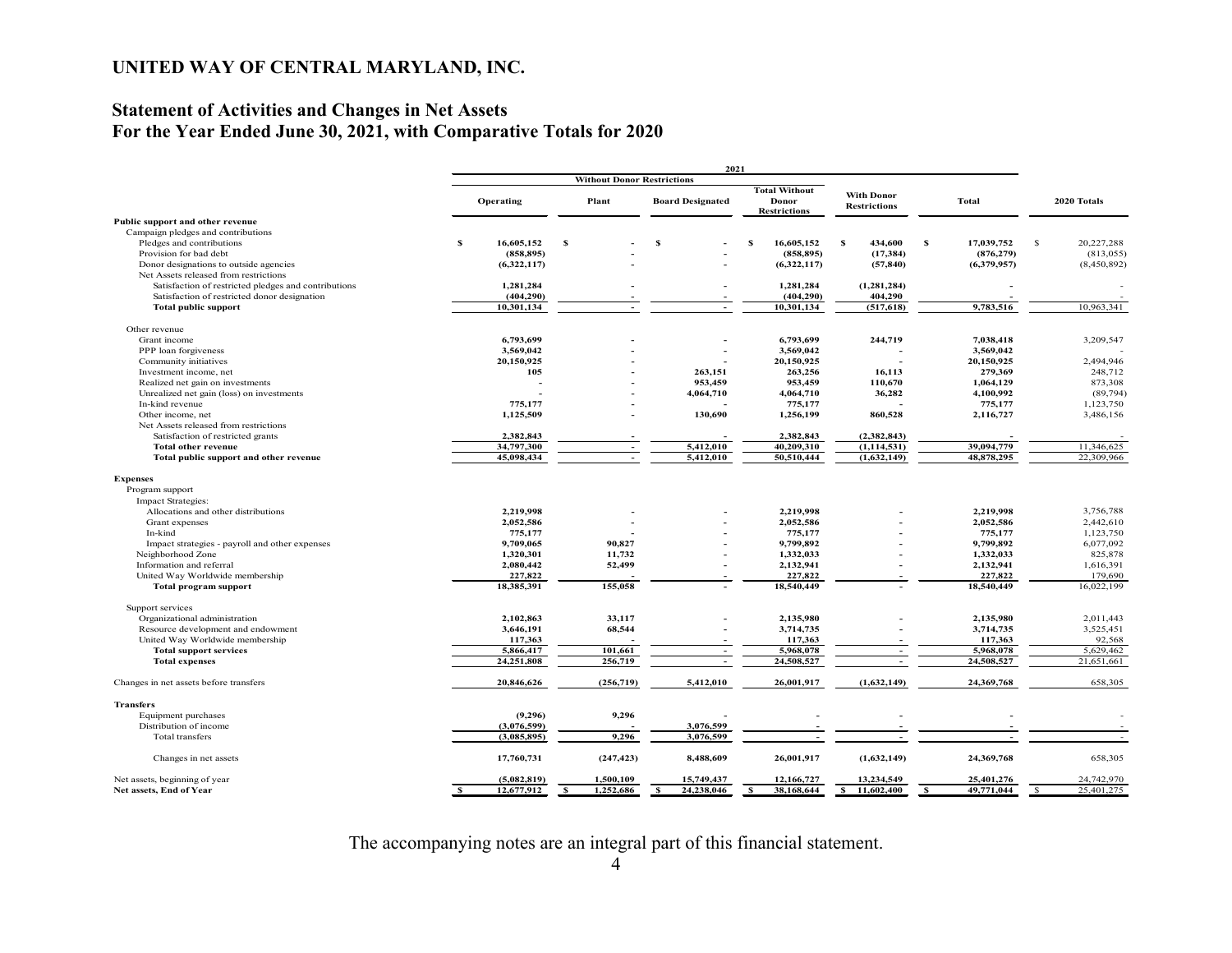# **Statement of Activities and Changes in Net Assets For the Year Ended June 30, 2020**

|                                                      |    |               |               | <b>Without Donor Restrictions</b> |                            |                          |                                                      |    |                                          |    |              |  |
|------------------------------------------------------|----|---------------|---------------|-----------------------------------|----------------------------|--------------------------|------------------------------------------------------|----|------------------------------------------|----|--------------|--|
|                                                      |    | Operating     |               | Plant                             | <b>Board Designated</b>    |                          | <b>Total Without</b><br>Donor<br><b>Restrictions</b> |    | <b>With Donor</b><br><b>Restrictions</b> |    | <b>Total</b> |  |
| Public support and other revenue                     |    |               |               |                                   |                            |                          |                                                      |    |                                          |    |              |  |
| Campaign pledges and contributions                   |    |               |               |                                   |                            |                          |                                                      |    |                                          |    |              |  |
| Pledges and contributions                            | \$ | 17,728,617    | <sup>\$</sup> |                                   | $\mathbf S$                |                          | -8<br>17,728,617                                     | \$ | 2,498,671                                | S  | 20,227,288   |  |
| Provision for bad debt                               |    | (711, 108)    |               |                                   |                            |                          | (711, 108)                                           |    | (101, 947)                               |    | (813, 055)   |  |
| Donor designations to outside agencies               |    | (7,240,202)   |               |                                   |                            |                          | (7,240,202)                                          |    | (1,210,690)                              |    | (8,450,892)  |  |
| Net Assets released from restrictions                |    |               |               |                                   |                            |                          |                                                      |    |                                          |    |              |  |
| Satisfaction of restricted pledges and contributions |    | 858,581       |               |                                   |                            |                          | 858,581                                              |    | (858, 581)                               |    |              |  |
| Satisfaction of restricted donor designation         |    | (331, 200)    |               |                                   |                            |                          | (331, 200)                                           |    | 331,200                                  |    |              |  |
| <b>Total public support</b>                          |    | 10,304,688    |               |                                   |                            | $\blacksquare$           | 10,304,688                                           |    | 658,653                                  |    | 10.963.341   |  |
| Other revenue                                        |    |               |               |                                   |                            |                          |                                                      |    |                                          |    |              |  |
| Grant income                                         |    | 2,879,658     |               |                                   |                            |                          | 2,879,658                                            |    | 329,889                                  |    | 3,209,547    |  |
| Community initiatives                                |    | 737,770       |               |                                   |                            |                          | 737,770                                              |    | 1,757,176                                |    | 2,494,946    |  |
| Investment income, net                               |    | 3             |               |                                   | 229,334                    |                          | 229,337                                              |    | 19,375                                   |    | 248,712      |  |
| Realized net gain on investments                     |    |               |               |                                   | 795,829                    |                          | 795,829                                              |    | 77,479                                   |    | 873,308      |  |
| Unrealized net (loss) on investments                 |    |               |               |                                   | (79, 235)                  |                          | (79, 235)                                            |    | (10, 559)                                |    | (89, 794)    |  |
| In-kind revenue                                      |    | 1,123,750     |               |                                   |                            |                          | 1,123,750                                            |    |                                          |    | 1,123,750    |  |
| Other income, net                                    |    | 1,181,453     |               |                                   | 114,192                    |                          | 1,295,645                                            |    | 2,190,511                                |    | 3,486,156    |  |
| Net Assets released from restrictions                |    |               |               |                                   |                            |                          |                                                      |    |                                          |    |              |  |
| Satisfaction of restricted grants                    |    | 864,930       |               |                                   |                            |                          | 864,930                                              |    | (864,930)                                |    |              |  |
| <b>Total other revenue</b>                           |    | 6,787,564     |               |                                   | 1,060,120                  |                          | 7,847,684                                            |    | 3,498,941                                |    | 11,346,625   |  |
| Total public support and other revenue               |    | 17,092,252    |               |                                   | 1,060,120                  |                          | 18,152,372                                           |    | 4,157,594                                |    | 22,309,966   |  |
| <b>Expenses</b><br>Program support                   |    |               |               |                                   |                            |                          |                                                      |    |                                          |    |              |  |
| <b>Impact Strategies:</b>                            |    |               |               |                                   |                            |                          |                                                      |    |                                          |    |              |  |
| Allocations and other distributions                  |    | 3,756,788     |               |                                   |                            |                          | 3,756,788                                            |    |                                          |    | 3,756,788    |  |
| Grant expenses                                       |    | 2,442,610     |               |                                   |                            |                          | 2,442,610                                            |    |                                          |    | 2,442,610    |  |
| In-kind                                              |    | 1,123,750     |               |                                   |                            |                          | 1.123.750                                            |    |                                          |    | 1.123.750    |  |
| Impact strategies - payroll and other expenses       |    | 5,963,315     |               | 113,777                           |                            |                          | 6,077,092                                            |    |                                          |    | 6,077,092    |  |
| The Ben Center                                       |    | 789,235       |               | 36,643                            |                            |                          | 825,878                                              |    |                                          |    | 825,878      |  |
| Information and referral                             |    | 1,564,044     |               | 52,347                            |                            |                          | 1,616,391                                            |    |                                          |    | 1,616,391    |  |
| United Way Worldwide membership                      |    | 179,690       |               |                                   |                            |                          | 179,690                                              |    |                                          |    | 179,690      |  |
| <b>Total program support</b>                         |    | 15,819,432    |               | 202,767                           |                            |                          | 16,022,199                                           |    |                                          |    | 16,022,199   |  |
| Support services                                     |    |               |               |                                   |                            |                          |                                                      |    |                                          |    |              |  |
| Organizational administration                        |    | 1,974,245     |               | 37,197                            |                            |                          | 2,011,443                                            |    |                                          |    | 2,011,443    |  |
| Resource development and endowment                   |    | 3,457,493     |               | 67,958                            |                            |                          | 3,525,451                                            |    |                                          |    | 3,525,451    |  |
| United Way Worldwide membership                      |    | 92,568        |               |                                   |                            |                          | 92,568                                               |    |                                          |    | 92,568       |  |
| <b>Total support services</b>                        |    | 5,524,306     |               | 105,155                           |                            | $\sim$                   | 5,629,462                                            |    |                                          |    | 5,629,462    |  |
| <b>Total expenses</b>                                |    | 21,343,738    |               | 307,922                           |                            | $\overline{\phantom{a}}$ | 21,651,661                                           |    |                                          |    | 21,651,661   |  |
| Changes in net assets before transfers               |    | (4,251,486)   |               | (307, 922)                        | 1,060,120                  |                          | (3,499,289)                                          |    | 4,157,594                                |    | 658,305      |  |
| <b>Transfers</b>                                     |    |               |               |                                   |                            |                          |                                                      |    |                                          |    |              |  |
| Equipment purchases                                  |    | (120, 473)    |               | 120,473                           |                            |                          |                                                      |    |                                          |    |              |  |
| Distribution of income                               |    | 882,632       |               |                                   | (882, 632)                 |                          |                                                      |    |                                          |    |              |  |
| Total transfers                                      |    | 762,159       |               | 120,473                           | (882, 632)                 |                          |                                                      |    |                                          |    |              |  |
| Changes in net assets                                |    | (3,489,327)   |               | (187, 449)                        | 177,488                    |                          | (3,499,289)                                          |    | 4,157,594                                |    | 658,305      |  |
| Net assets, beginning of year                        |    | (1, 593, 492) |               | 1,687,558                         | 15,571,949                 |                          | 15,666,015                                           |    | 9,076,955                                |    | 24,742,970   |  |
| Net assets, End of Year                              | -S | (5,082,819)   | - \$          | 1,500,109                         | <sup>S</sup><br>15,749,437 |                          | 12,166,726<br>S                                      | S. | 13,234,549                               | -S | 25,401,275   |  |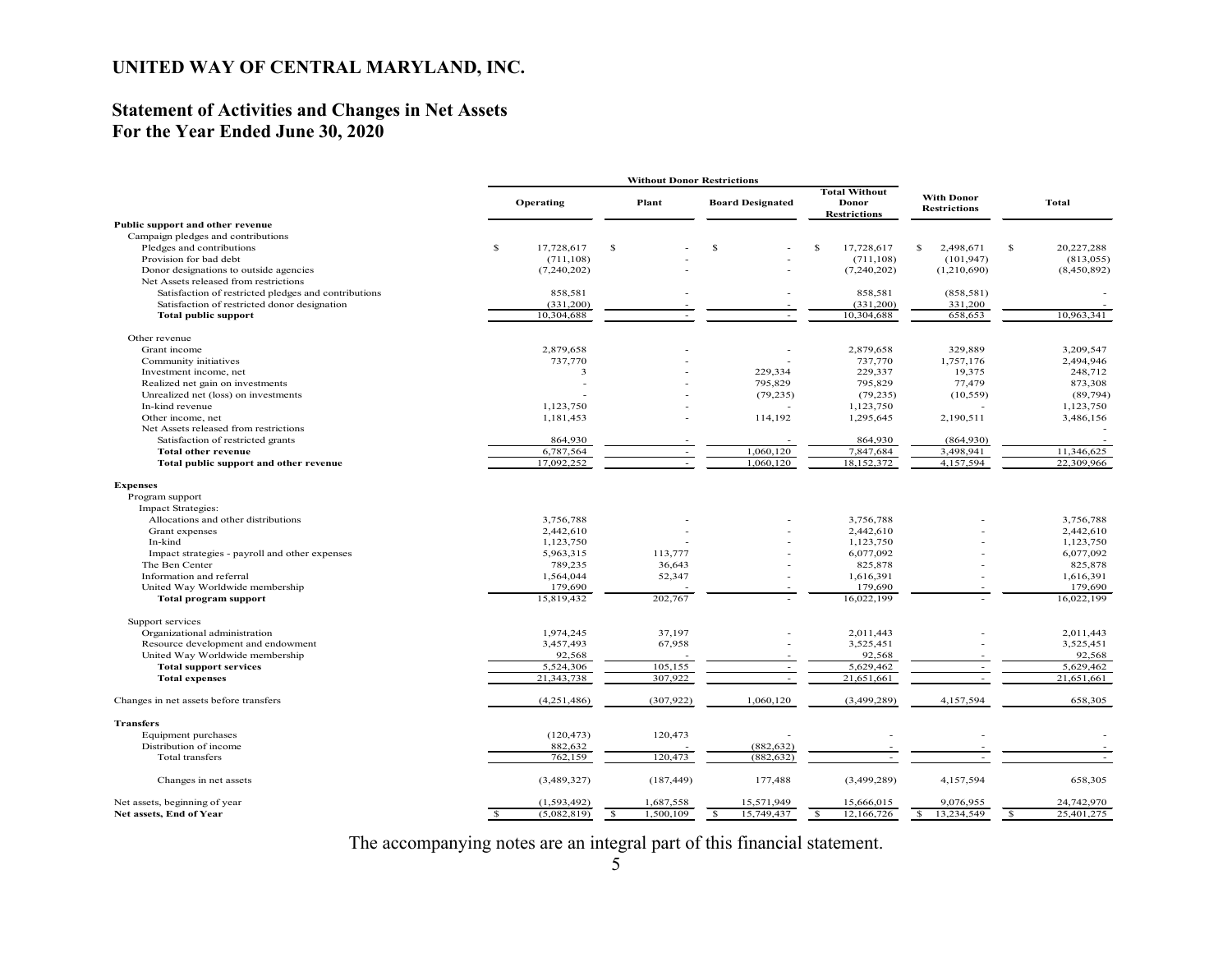#### **Statement of Functional Expenses**

#### **For the Year Ended June 30, 2021 with Comparative Totals for 2020**

|                                      |                             |                        |                                    |                                        | 2021                             |                                                        |                                         |                           |                            |  |
|--------------------------------------|-----------------------------|------------------------|------------------------------------|----------------------------------------|----------------------------------|--------------------------------------------------------|-----------------------------------------|---------------------------|----------------------------|--|
|                                      |                             | <b>Program Support</b> |                                    |                                        |                                  | <b>Support Services</b>                                |                                         |                           |                            |  |
|                                      | Impact<br><b>Strategies</b> | Neighborhood<br>Zone   | <b>Information</b><br>and Referral | <b>Total Program</b><br><b>Support</b> | Organizational<br>Administration | <b>Resource</b><br>Development and<br><b>Endowment</b> | <b>Total Support</b><br><b>Services</b> | <b>Total</b>              | 2020 Totals                |  |
| Allocations and other distributions  | 2,219,997<br>S              | $\mathbf{s}$           | $\mathbf{s}$                       | 2,219,997<br>S                         | $\mathbf S$<br>÷,                | $\mathbf{s}$<br>$\overline{a}$                         | $\mathbf{s}$<br>$\sim$                  | 2,219,997<br>$\mathbf{s}$ | 3,756,788<br><sup>\$</sup> |  |
| Grant expense                        | 1,690,825                   | 213,795                | 147,965                            | 2,052,585                              |                                  |                                                        |                                         | 2,052,585                 | 2,442,610                  |  |
| In-kind                              | 775,177                     |                        |                                    | 775,177                                |                                  |                                                        |                                         | 775,177                   | 1,123,750                  |  |
| Total allocations and grants         | 4,685,999                   | 213,795                | 147,965                            | 5,047,759                              |                                  |                                                        |                                         | 5,047,759                 | 7,323,148                  |  |
| Salaries                             | 3,855,503                   | 1,082,529              | 1,325,166                          | 6,263,198                              | 1,207,578                        | 2,411,203                                              | 3,618,781                               | 9,881,979                 | 8,286,653                  |  |
| Retirement plans                     | 157,882                     | 21,537                 | 45,388                             | 224,807                                | 76,171                           | 82,805                                                 | 158,976                                 | 383,783                   | 340,806                    |  |
| Employee benefits                    | 288,143                     | 63,967                 | 132,585                            | 484,695                                | 102,411                          | 187,331                                                | 289,742                                 | 774,437                   | 662,262                    |  |
| Payroll taxes and insurance          | 299,191                     | 64,710                 | 107,361                            | 471,262                                | 94,164                           | 188,348                                                | 282,512                                 | 753,774                   | 688,300                    |  |
| Total payroll expenses               | 4,600,719                   | 1,232,743              | 1,610,500                          | 7,443,962                              | 1,480,324                        | 2,869,687                                              | 4,350,011                               | 11,793,973                | 9,978,021                  |  |
| Accounting fees                      |                             |                        |                                    |                                        | 54,160                           |                                                        | 54,160                                  | 54,160                    | 13,565                     |  |
| Client direct services               | 3,093,835                   | 10,263                 | 130,399                            | 3,234,497                              |                                  |                                                        |                                         | 3,234,497                 | 102,470                    |  |
| Depreciation and amortization        | 96,066                      | 6,495                  | 52,499                             | 155,060                                | 33,116                           | 68,543                                                 | 101,659                                 | 256,719                   | 307,922                    |  |
| Equipment maintenance and rental     | 3,750                       | 320                    | 1,230                              | 5,300                                  | 834                              | 3,633                                                  | 4,467                                   | 9,767                     | 20,889                     |  |
| Interest                             | 24,452                      |                        |                                    | 24,452                                 | 16,271                           |                                                        | 16,271                                  | 40,723                    | 55,962                     |  |
| Legal fees                           | 19,862                      |                        | 3,876                              | 23,738                                 | 24,968                           |                                                        | 24,968                                  | 48,706                    | 48,913                     |  |
| Local transportation and meetings    | 3,338                       | 2,668                  | 270                                | 6,276                                  | 1,169                            | 1,129                                                  | 2,298                                   | 8,574                     | 73,355                     |  |
| Marketing                            | 471,050                     |                        |                                    | 471,050                                |                                  | 373,957                                                | 373,957                                 | 845,007                   | 767,348                    |  |
| Membership dues and subscriptions    | 18,481                      | 811                    | 3,229                              | 22,521                                 | 4,394                            | 12,601                                                 | 16,995                                  | 39,516                    | 40,211                     |  |
| Occupancy                            | 248,676                     | 11,290                 | 91,264                             | 351,230                                | 97,880                           | 122,415                                                | 220,295                                 | 571,525                   | 574,150                    |  |
| Out of town travel                   |                             |                        |                                    |                                        | 273                              |                                                        | 273                                     | 273                       | 41,821                     |  |
| Postage and shipping                 | 8,037                       | 445                    | 841                                | 9,323                                  | 11,272                           | 1,991                                                  | 13,263                                  | 22,586                    | 22,491                     |  |
| Printing and promotion               | 37,345                      | 1,185                  | 140                                | 38,670                                 | 5,614                            | 12,191                                                 | 17,805                                  | 56,475                    | 86,162                     |  |
| Professional fees and other services | 932,160                     | 27,665                 | 173,618                            | 1,133,443                              | 371,659                          | 221,343                                                | 593,002                                 | 1,726,445                 | 1,421,003                  |  |
| Public events                        | 163,787                     | 7,982                  |                                    | 171,769                                | 683                              | (9, 404)                                               | (8, 721)                                | 163,048                   | 256,988                    |  |
| Supplies                             | 33,499                      | 19,123                 | 5,657                              | 58,279                                 | 13,184                           | 2,880                                                  | 16,064                                  | 74,343                    | 84,439                     |  |
| Telecommunications                   | 44,835                      | 11,043                 | 59,418                             | 115,296                                | 20,179                           | 33,769                                                 | 53,948                                  | 169,244                   | 160,545                    |  |
| Total other expenses                 | 5,199,173                   | 99,290                 | 522,441                            | 5,820,904                              | 655,656                          | 845,048                                                | 1,500,704                               | 7,321,608                 | 4,078,234                  |  |
| Total payroll and other expenses     | 9,799,892                   | 1,332,033              | 2,132,941                          | 13,264,866                             | 2,135,980                        | 3,714,735                                              | 5,850,715                               | 19,115,581                | 14,056,255                 |  |
| United Way Worldwide membership      | 161,202                     | 24,716                 | 41,906                             | 227,824                                | 42,079                           | 75,284                                                 | 117,363                                 | 345,187                   | 272,258                    |  |
| Total expenses                       | \$14,647,093                | 1,570,544<br>S         | 2,322,812<br>S                     | 18,540,449<br>S                        | $\mathbf{s}$<br>2,178,059        | 3,790,019<br><b>S</b>                                  | <b>S</b><br>5,968,078                   | 24,508,527<br>S           | \$21,651,661               |  |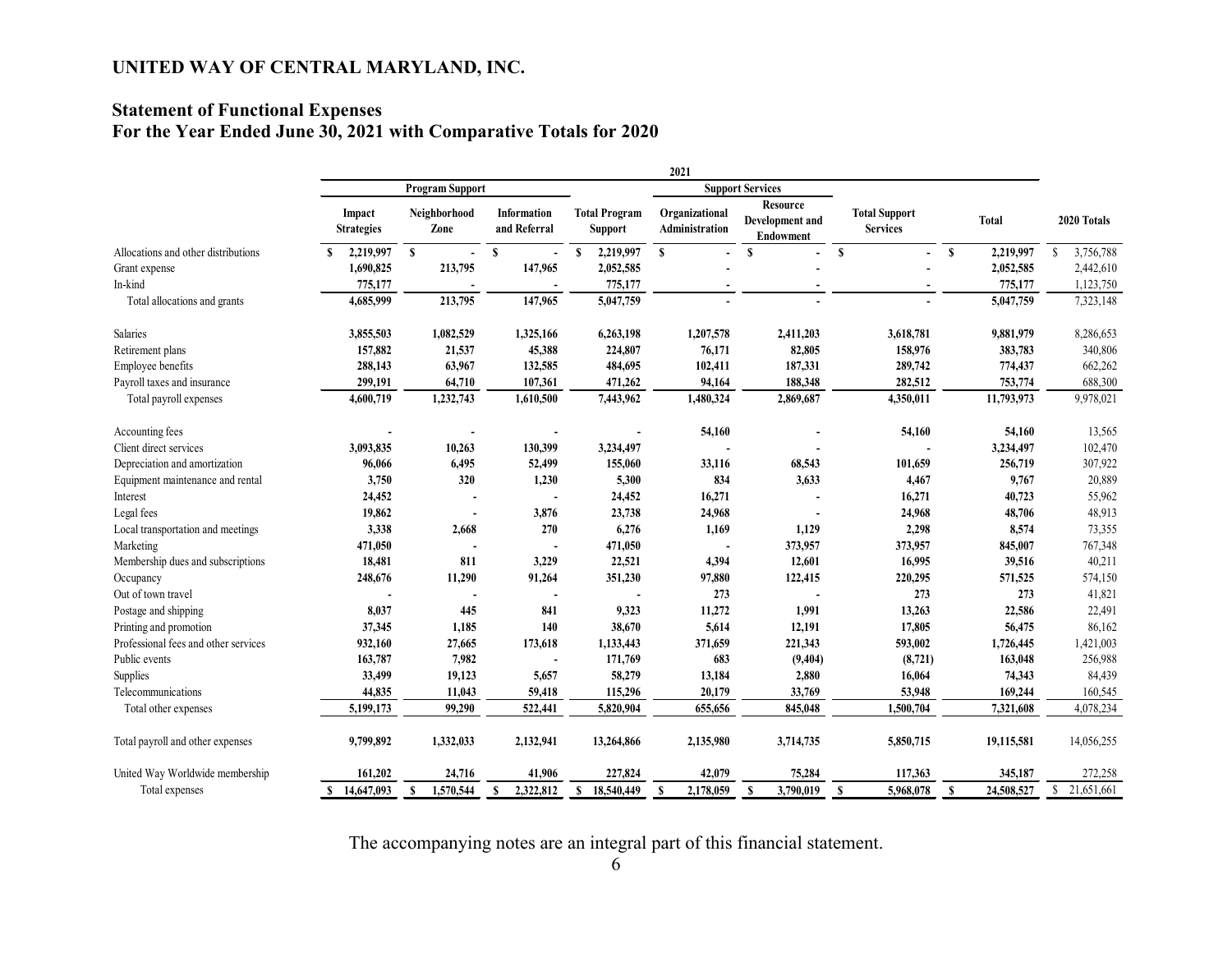# **Statement of Functional Expenses For the Year Ended June 30, 2020**

|                                      |                             | <b>Program Support</b>     |                                    |                                        |                                  | <b>Support Services</b>                         |                                         |                            |
|--------------------------------------|-----------------------------|----------------------------|------------------------------------|----------------------------------------|----------------------------------|-------------------------------------------------|-----------------------------------------|----------------------------|
|                                      | Impact<br><b>Strategies</b> | The Ben<br>Center          | <b>Information</b><br>and Referral | <b>Total Program</b><br><b>Support</b> | Organizational<br>Administration | <b>Resource</b><br>Development and<br>Endowment | <b>Total Support</b><br><b>Services</b> | <b>Total</b>               |
| Allocations and other distributions  | $\mathcal{S}$<br>3,756,788  | $\mathbb{S}$               | $\mathbb{S}$                       | $\mathbb{S}$<br>3,756,788              | $\mathbb{S}$                     | S                                               | $\mathcal{S}$                           | <sup>\$</sup><br>3,756,788 |
| Grant expense                        | 2,242,109                   | 180,746                    | 19,755                             | 2,442,610                              |                                  |                                                 |                                         | 2,442,610                  |
| In-kind                              | 1,123,750                   |                            | $\overline{\phantom{a}}$           | 1,123,750                              |                                  |                                                 |                                         | 1,123,750                  |
| Total allocations and grants         | 7,122,647                   | 180,746                    | 19,755                             | 7,323,148                              |                                  |                                                 |                                         | 7,323,148                  |
| Salaries                             | 3,526,503                   | 537,338                    | 1,092,931                          | 5,156,772                              | 1,065,572                        | 2,064,309                                       | 3,129,881                               | 8,286,653                  |
| Retirement plans                     | 140,526                     | 15,092                     | 44,460                             | 200,078                                | 73,010                           | 67,718                                          | 140,728                                 | 340,806                    |
| Employee benefits                    | 257,314                     | 45,713                     | 96,328                             | 399,355                                | 96,631                           | 166,276                                         | 262,907                                 | 662,262                    |
| Payroll taxes and insurance          | 290,575                     | 49,154                     | 93,334                             | 433,063                                | 86,436                           | 168,801                                         | 255,237                                 | 688,300                    |
| Total payroll expenses               | 4,214,918                   | 647,297                    | 1,327,053                          | 6,189,268                              | 1,321,649                        | 2,467,104                                       | 3,788,753                               | 9,978,021                  |
| Accounting fees                      |                             |                            |                                    |                                        | 13,565                           |                                                 | 13,565                                  | 13,565                     |
| Client direct services               | 102,131                     | 339                        |                                    | 102,470                                |                                  |                                                 |                                         | 102,470                    |
| Depreciation and amortization        | 113,777                     | 36,643                     | 52,347                             | 202,767                                | 37,197                           | 67,958                                          | 105,155                                 | 307,922                    |
| Equipment maintenance and rental     | 8,008                       | 1,921                      | 2,670                              | 12,599                                 | 1,784                            | 6,506                                           | 8,290                                   | 20,889                     |
| Interest                             | 36,935                      |                            |                                    | 36,935                                 | 19,027                           |                                                 | 19,027                                  | 55,962                     |
| Legal fees                           | 28,652                      | 559                        | 3,045                              | 32,256                                 | 16,657                           |                                                 | 16,657                                  | 48,913                     |
| Local transportation and meetings    | 25,101                      | 3,258                      | 3,061                              | 31,420                                 | 13,017                           | 28,918                                          | 41,935                                  | 73,355                     |
| Marketing                            | 305,194                     |                            |                                    | 305,194                                |                                  | 462,154                                         | 462,154                                 | 767,348                    |
| Membership dues and subscriptions    | 18,537                      | 1,152                      | 1.774                              | 21,463                                 | 7,658                            | 11,090                                          | 18,748                                  | 40,211                     |
| Occupancy                            | 250,455                     | 57,762                     | 75,788                             | 384,005                                | 87,204                           | 102,941                                         | 190,145                                 | 574,150                    |
| Out of town travel                   | 17,971                      | 1,255                      | 369                                | 19,595                                 | 22,226                           |                                                 | 22,226                                  | 41,821                     |
| Postage and shipping                 | 6,385                       | 345                        | 725                                | 7,455                                  | 11,837                           | 3,199                                           | 15,036                                  | 22,491                     |
| Printing and promotion               | 47,384                      | 1,827                      | 5,047                              | 54,258                                 | 3,403                            | 28,501                                          | 31,904                                  | 86,162                     |
| Professional fees and other services | 695,507                     | 32,828                     | 87,040                             | 815,375                                | 410,502                          | 195,126                                         | 605,628                                 | 1,421,003                  |
| Public events                        | 139,488                     | 3,145                      | 200                                | 142,833                                | 10,037                           | 104,118                                         | 114,155                                 | 256,988                    |
| Supplies                             | 30,962                      | 24,524                     | 7,515                              | 63,001                                 | 16,239                           | 5,199                                           | 21,438                                  | 84,439                     |
| Telecommunications                   | 35,687                      | 13,023                     | 49,757                             | 98,467                                 | 19,441                           | 42,637                                          | 62,078                                  | 160,545                    |
| Total other expenses                 | 1,862,174                   | 178,581                    | 289,338                            | 2,330,093                              | 689,794                          | 1,058,347                                       | 1,748,141                               | 4,078,234                  |
| Total payroll and other expenses     | 6,077,092                   | 825,878                    | 1,616,391                          | 8,519,361                              | 2,011,443                        | 3,525,451                                       | 5,536,894                               | 14,056,255                 |
| United Way Worldwide membership      | 127,144                     | 19,494                     | 33,052                             | 179,690                                | 33,189                           | 59,379                                          | 92,568                                  | 272,258                    |
| Total expenses                       | \$13,326,883                | <sup>\$</sup><br>1,026,118 | \$<br>1,669,198                    | \$16,022,199                           | 2,044,632<br>S                   | $\mathcal{S}$<br>3,584,830                      | $\mathbb{S}$<br>5,629,462               | $\mathbb{S}$<br>21,651,661 |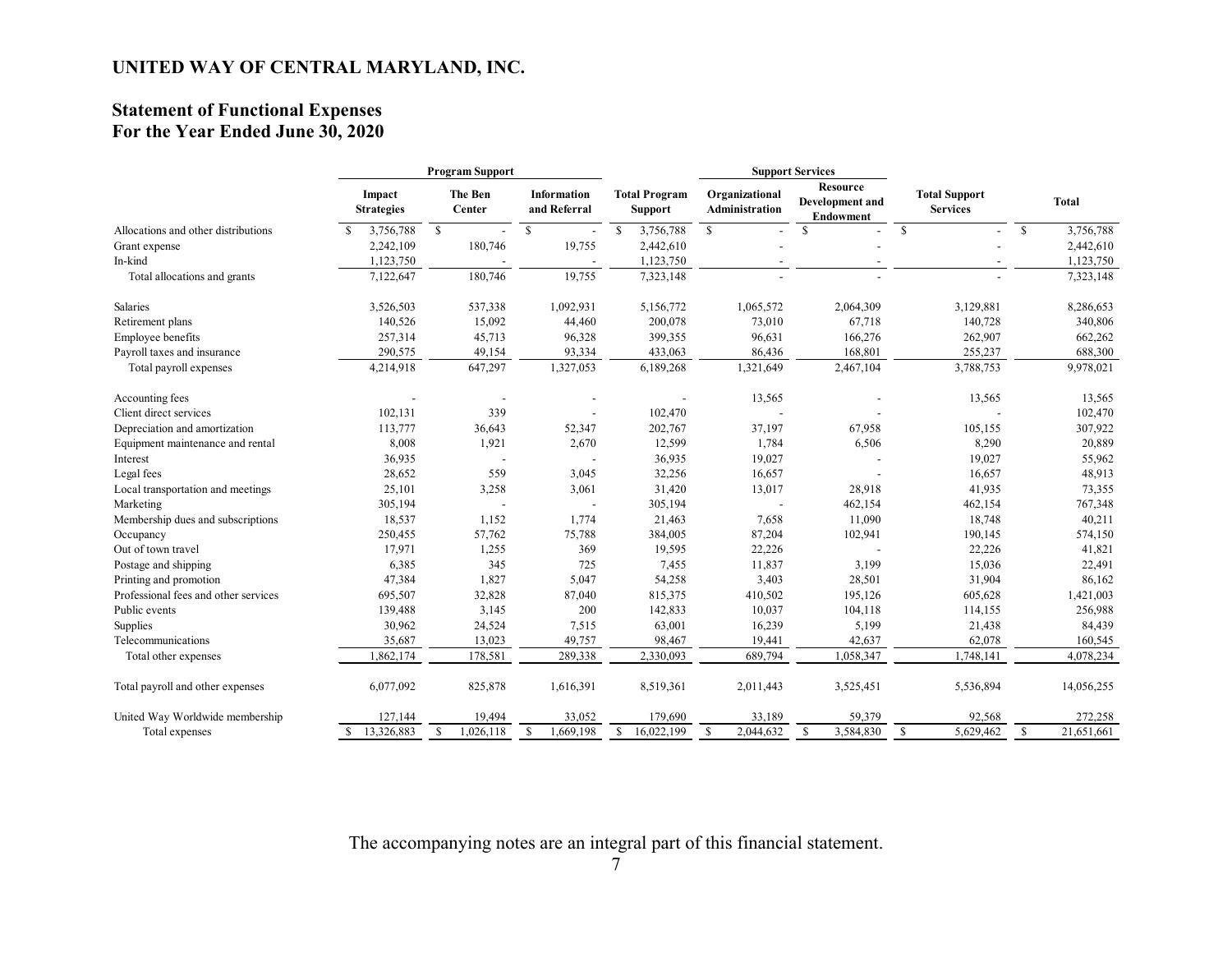# **Statements of Cash Flows For the Years Ended June 30, 2021 and 2020**

|                                                                      | 2021             | 2020                      |
|----------------------------------------------------------------------|------------------|---------------------------|
| <b>Cash Flows from Operating Activities</b>                          |                  |                           |
| Changes in net assets                                                | 24,369,768<br>\$ | 658,305<br>\$             |
| Adjustment to reconcile changes in net assets to                     |                  |                           |
| net cash used in operating activities                                |                  |                           |
| Depreciation and amortization                                        | 256,719          | 307,922                   |
| Net realized and unrealized gain on investments                      | (5,165,121)      | (783, 514)                |
| Contributions received for capital                                   | (9,296)          | (120, 473)                |
| Increase (decrease) in provision for uncollectible pledges           | 107,587          | (12,714)                  |
| Change in value of charitable trust                                  | (861, 455)       | (2,190,511)               |
| PPP loan forgiveness                                                 | (3,569,042)      |                           |
| Effects from changes in non-cash operating assets<br>and liabilities |                  |                           |
| Pledges receivable                                                   | 1,033,031        | 210,103                   |
| Grants receivable                                                    | 182,119          | 302,120                   |
| Prepaid expenses and other assets                                    | (175, 276)       | (293, 526)                |
| Accounts payable and accrued expenses                                | 1,048,098        | 89,163                    |
| Deferred rent                                                        | (88, 493)        | (41, 451)                 |
| Allocations and other distributions payable                          | 719,894          | 305,455                   |
| Retirement benefits payable                                          | 145,097          | 53,203                    |
| Designation payable                                                  | (366, 529)       | 226,627                   |
| <b>Net Cash from Operating Activities</b>                            | 17,627,101       | (1,289,291)               |
| <b>Cash Flows from Investing Activities</b>                          |                  |                           |
| Purchases of equipment and construction in progress                  | (430, 805)       |                           |
| Purchases of investments                                             | (16,882,107)     | (17,043,568)              |
| Proceeds from sale of investments                                    | 13,390,270       | 17,565,263                |
| <b>Net Cash from Investing Activities</b>                            | (3,922,642)      | 521,695                   |
| <b>Cash Flows from Financing Activities</b>                          |                  |                           |
| Net payment on line of credit                                        |                  | (1,368,355)               |
| PPP Loan proceeds                                                    |                  | 3,569,042                 |
| Capital lease principal payments                                     |                  | (104, 101)                |
| <b>Net Cash from Financing Activities</b>                            |                  | 2,096,586                 |
| Net change in cash and cash equivalents                              | 13,704,459       | 1,328,990                 |
| Cash and cash equivalents, beginning of year                         | 2,122,212        | 793,222                   |
| Cash and Cash Equivalents, End of Year                               | 15,826,671<br>\$ | 2,122,212<br>$\mathbb{S}$ |
| <b>Supplemental Cash Flow Disclosure</b>                             |                  |                           |
| Cash paid for interest                                               | 40,723<br>\$     | 55,962<br>\$              |
|                                                                      |                  |                           |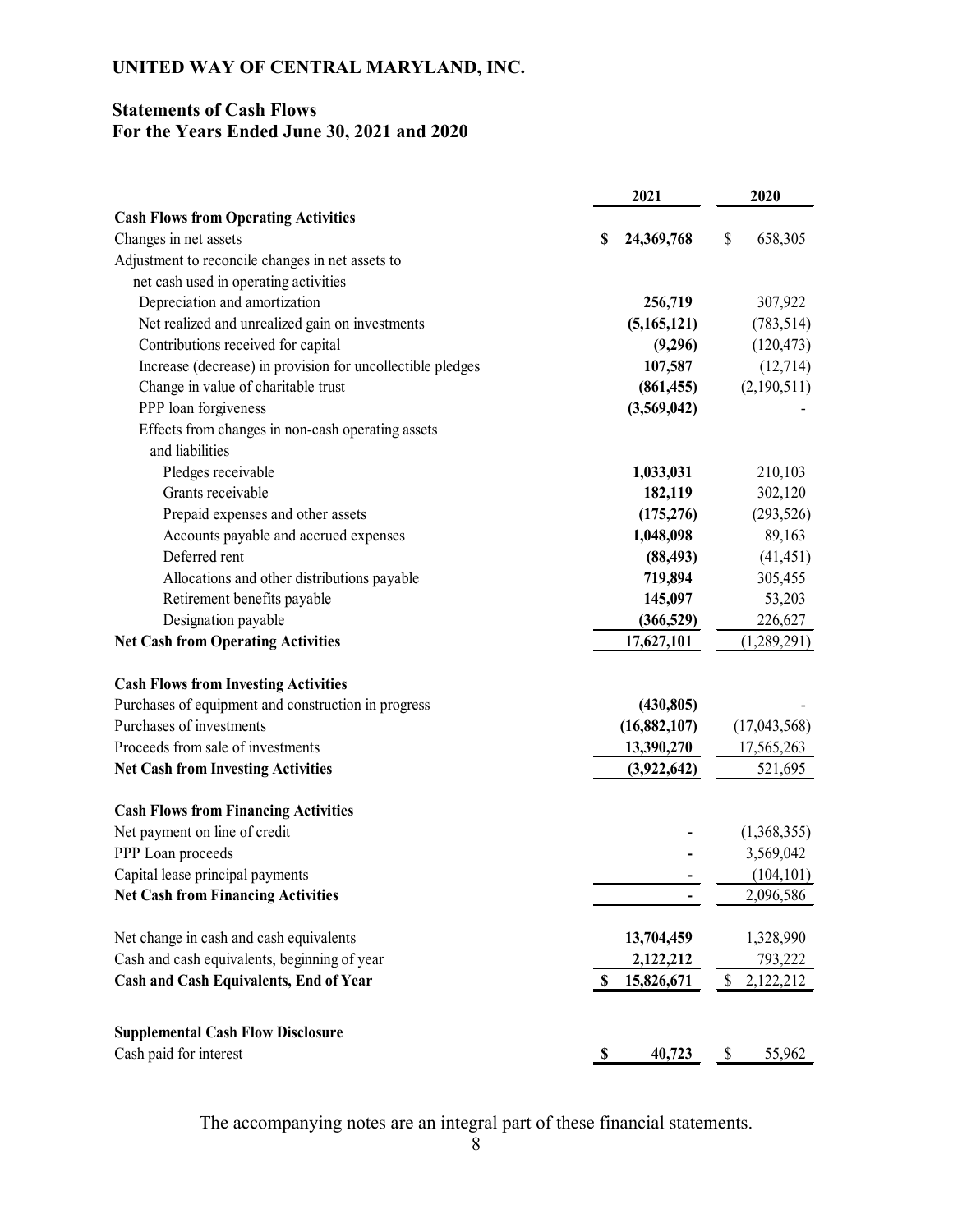### **Notes to the Financial Statements June 30, 2021 and 2020**

# **1. NATURE OF OPERATIONS**

### **Background**

United Way of Central Maryland, Inc. (UWCM) is a nonprofit charitable organization, incorporated in 1925 as The Community Fund of Baltimore. UWCM's mission is "To improve lives by empowering leaders and mobilizing the caring power of our communities." UWCM licenses its name and trademarks from United Way Worldwide (UWW). UWCM's service area consists of the City of Baltimore and Anne Arundel, Baltimore, Carroll, Harford and Howard counties.

Ultimate authority and responsibility for managing UWCM's affairs resides with its volunteer Board of Directors. UWCM also receives advice and advocacy from volunteer non-governing boards in each jurisdiction UWCM serves: Baltimore City and Anne Arundel, Baltimore, Carroll, Harford and Howard counties. The chair of each of these six entities also serves on UWCM's Board of Directors.

In June 2019, UWCM's Board of Directors approved a new strategic plan to guide the organization's work through 2025. This plan commits UWCM to help reduce the number of families and individuals living at or below 300% of the Federal Poverty Level who are "assetlimited income-constrained employed" (ALICE), i.e., often working two or more full-time minimum wage jobs yet struggling to afford basic needs. UWCM focuses on strategies to empower these families with emphasis on the essentials of stability: education, economic advancement, housing, and health; pursuing a resident-driven, neighborhood-centered model that deploys best and promising practices. UWCM leverages its strengths as a convener, collaborator, and knowledge source; analyzes data on indicators; and convenes residents and stakeholders to formulate collective impact strategies and programs. UWCM funds its own proven programs and promising initiatives as well as those of non-profit agencies and organizations (e.g., schools) that help people living as ALICE using tools such as childcare vouchers, homelessness prevention, and supportive services. The goal is to transition families to self-sustainable solutions such as permanent housing, asset-building and financial literacy.

To support this work, UWCM raises revenue year-round across Central Maryland through workplace giving in the private and public sectors, from individuals who are solicited directly and via grants from public and private sources. It also recruits volunteers for board-level, committee-level work and/or hands-on support.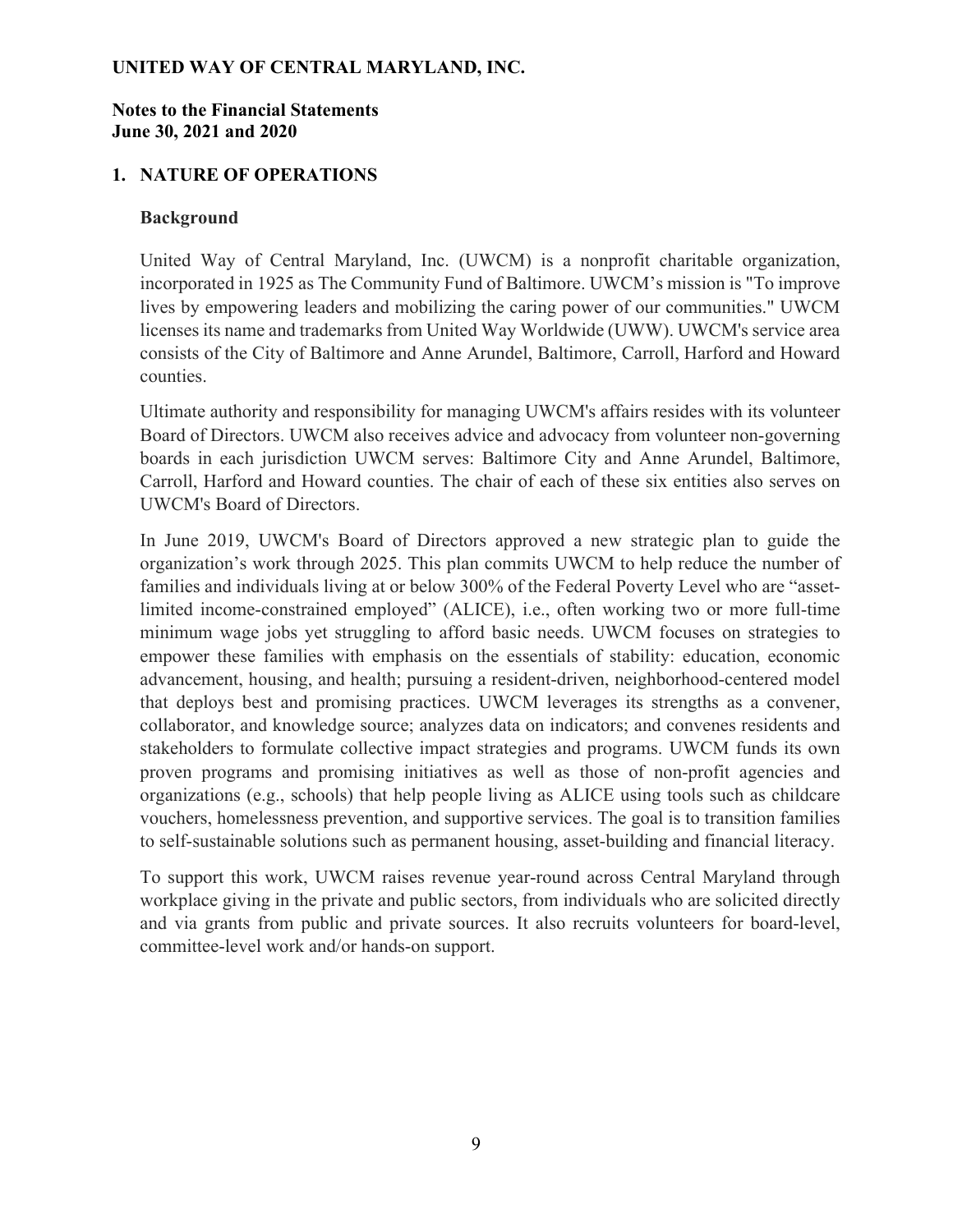### **Notes to the Financial Statements June 30, 2021 and 2020**

# **1. NATURE OF OPERATIONS** (continued)

# **Background** (continued)

All organizations receiving discretionary funding are required to submit periodic reports demonstrating their adherence to formal and enforced criteria and goals around program models, staffing, organizational capacity, and historical experience in the delivery of stated services. Reports are carefully monitored, with assistance provided when failure to adhere to goals is indicated.

UWCM also owns and houses one of four geographically dispersed call centers in the 2-1-1 Maryland System, providing comprehensive community information and referral services to Maryland residents seeking health and human services. The service is accessible 24/7 in more than 150 languages, providing callers with help on thousands of health and human service needs ranging from housing, utility, and earned-income tax credit assistance, to childcare, access to health care and eviction prevention. Service is provided through the 2-1-1 Maryland UWCM Helpline.

# **Program Services**

Program services represent the cost of UWCM managed programs that provide services to individuals, families, nonprofit agencies and the community in general. These services include:

### **Information and Referral**

# *2-1-1 Maryland UWCM Helpline*

2-1-1 Maryland UWCM Helpline provides comprehensive, 24-hour community information and referral services to Maryland residents who seek health and human services. Using an automated community resource database that is updated at least annually, trained community resource specialists who are certified by the Alliance of Information and Referral Systems (AIRS), answer requests for assistance as well as problem-solve for a wide range of needs, including financial resources to prevent utility cut-off or eviction, emergency food and shelter, disaster relief, substance abuse treatment, after school programs and domestic violence counseling. Community resource specialists assess callers' service needs and provide information, referral, advocacy, crisis intervention and follow-up as appropriate. 2-1-1 Maryland UWCM Helpline is accredited by AIRS.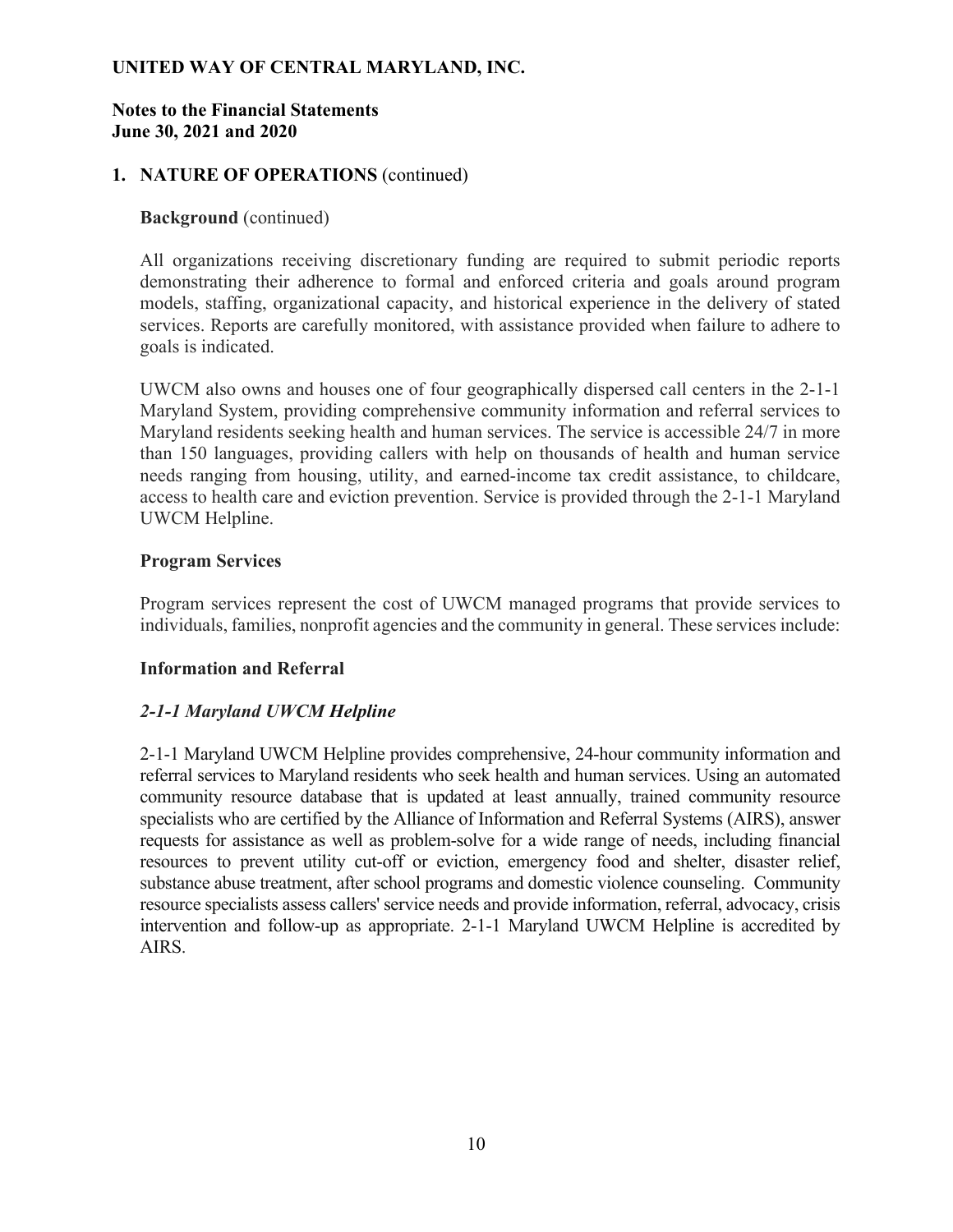### **Notes to the Financial Statements June 30, 2021 and 2020**

# **1. NATURE OF OPERATIONS** (continued)

**Information and Referral** (continued)

## *2-1-1 Maryland*

UWCM received grants from corporate, foundation and individual funders for staffing and communication system support ; from Cash Campaign of Maryland to continue to enhance UWCM's efforts to increase awareness of the earned income tax credit and set appointments for free tax preparation at local sites through several community partners; from CareFirst to expand Maryland health care access; from Weinberg Foundation to integrate 2-1-1 and Baltimore City Maryland Access Point to create a senior services ecosystem; and from the Maryland Department of Health (MDH) through the statewide 2-1-1 system.

### **Impact Strategies**

*Impact Strategies Division (IS)*: IS works to ensure that basic human needs are met, especially for ALICE (Asset Limited Income Constrained Employed), and in doing so, aims to stabilize their lives and build self-sufficiency. This is accomplished in several ways.

IS administers two primary types of funding streams to nonprofit organizations: competitive grants and directed grants. Competitive grants provide agencies with programmatic, operating and/or emergency funding, usually in the areas of food, housing, income/employment, health/mental health, education, neighborhood strengthening, and crisis response. UWCM maintains six volunteer Region United Network (RUN Boards, formerly Partnership Boards) covering each of the jurisdictions it serves. One of the important roles of the RUN Boards is to monitor ongoing and emerging community needs and identify where the gaps in resources and services at the local level. Through open and competitive grant processes, UWCM seeks applications from nonprofit organizations to address identified needs. RUN Boards assess these applications and, based on where funding from UWCM will have the greatest impact, select community partners for grant awards.

Directed grants are usually noncompetitive and are awarded to uniquely qualified organizations that serve UWCM's target populations and achieve the goals of identified initiatives

In response to COVID-19, additional funding streams were made available in FY2021. UWCM has participated in two funding collaboratives, one serving the Greater Baltimore region and one specifically for Howard County. UWCM awarded grants through these collaboratives, which greatly streamlined the grant seeking process for nonprofits at a time when they were working extremely hard to meet the rapidly mounting community needs. Additionally, these efforts helped local funders collaborate and eliminate funding duplication. UWCM also made directed grants to several local organizations who were well positioned to provide quick and effective emergency response in areas such as food access.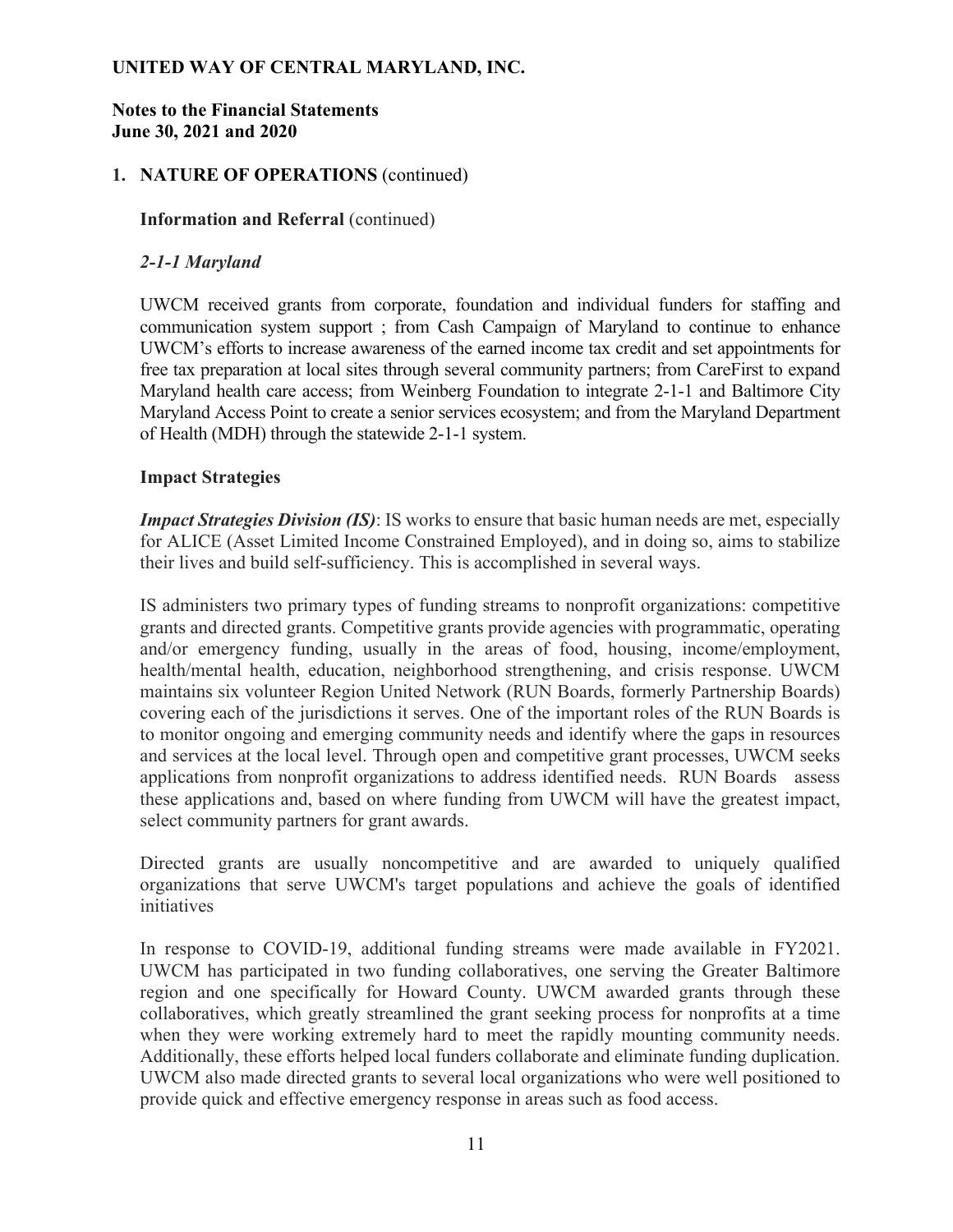### **Notes to the Financial Statements June 30, 2021 and 2020**

# **1. NATURE OF OPERATIONS** (continued)

**Impact Strategies** (continued)

### *Impact Strategies Division (IS): (continued)*

Ultimate authority for all grants rests with UWCM's board of directors. IS monitors grantees to ensure funds are expended as intended outcomes are achieved and sound fiscal health is maintained.

On a limited basis, IS professionals also provide direct case management and modest financial support to individuals and families at high risk of, or experiencing, homelessness. IS also provides staff support to the Veterans Treatment Docket, an alternative resolution court in Baltimore City and Anne Arundel County for veterans, and organizes Project Homeless Connect, a one-day resource fair for people experiencing homelessness in Harford County. IS also provides staff support for plans to end homelessness in Baltimore City and other jurisdictions. The IS team also manages various regional initiatives and educates the public about the challenges faced by those experiencing poverty. In addition, IS provides subject matter expertise and serves as a regional convener on various health and human service problems. For agencies, IS provides training and technical services, advocacy and public policy support, training, and networking opportunities. IS is also a HUB for data and research Partnerships with higher education research institutes and other UWs provides a mechanism for such publications as the ALICE report and Benefits Cliff Study. IS routinely performs Return on Investment Analysis and produces research papers on best practices.

UWCM has hired a team of staff to address the eviction crisis in Central Maryland. These positions and the financial support to prevent the evictions including rent arrearages and rent forward payments have been secured through the state and local government's allocation of federal grant dollars. The staff are responsible for document review and compliance.

*Government and Public Affairs*: Senior level staff within the IS division participate on several boards and committees of organizations who perform advocacy as part of their mission. Thus, UWCM is able to remain up to date on current legislative issues. UWCM also maintains relationships with several lobbyists, contracting with a Public Affairs firm to further stay abreast of public policy issues. The ALICE report has been instrumental in helping to provide openings with stakeholders and policymakers to discuss UWCM's work.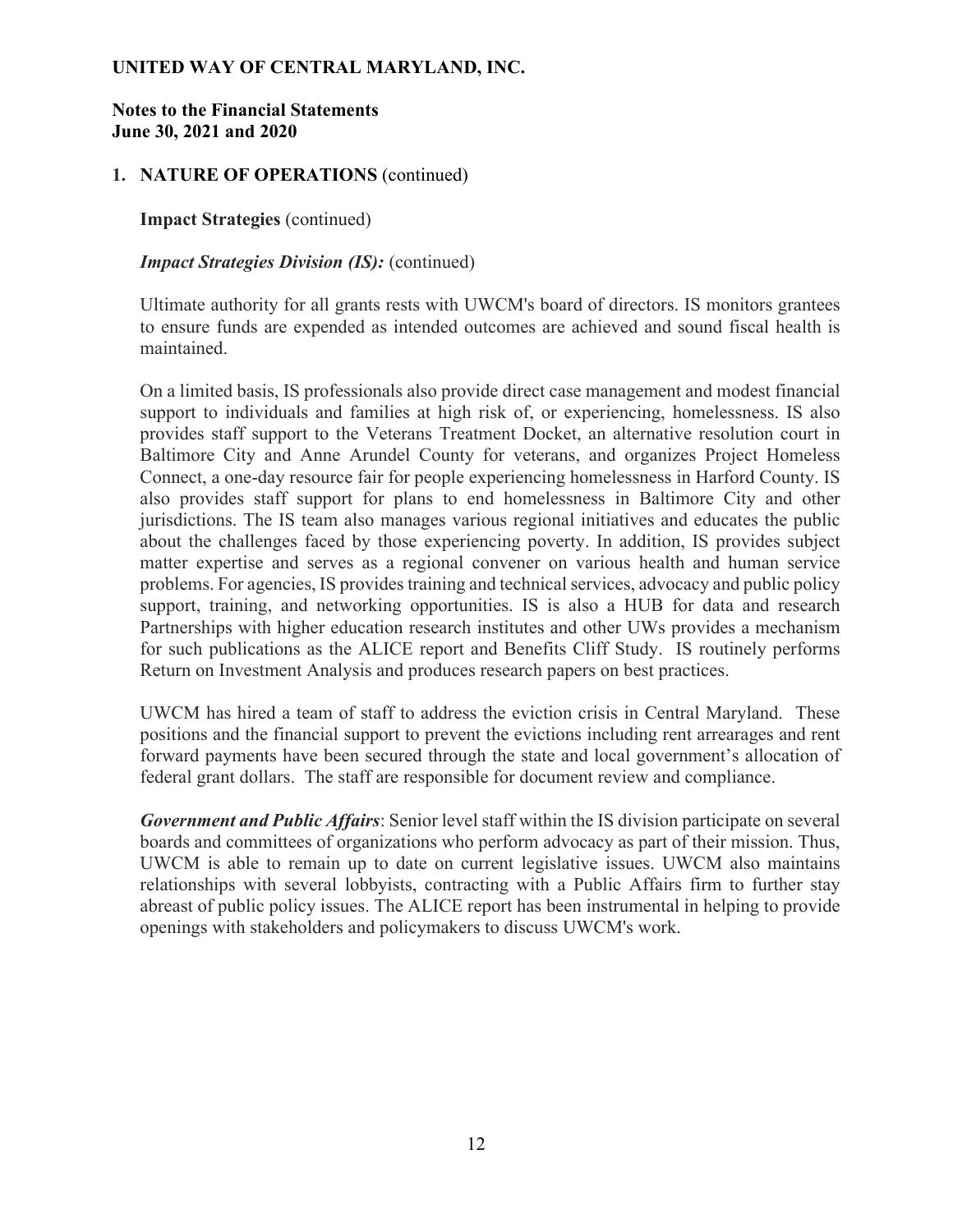### **Notes to the Financial Statements June 30, 2021 and 2020**

## **1. NATURE OF OPERATIONS** (continued)

**Impact Strategies** (continued)

## *United Way Neighborhood Zones*

*United Way Neighborhood Zone in Brooklyn (a.k.a. Ben Center):* In October 2017, UWCM took over the operations of the Ben Center and integrated the strategy/programs into operations. The UW Neighborhood Zone in Brooklyn is operated out of Benjamin Franklin High School in the Brooklyn/Curtis Bay neighborhood of Baltimore City. This unique concept has been designed to create a "hub" within the community that provides a safe, nurturing environment for students and community members to not only seek out a vast array of services, but to be active participants in shaping their community to be what will help them fulfill their hopes and dreams for themselves, their family, and the community.

The program philosophy is one in which resident voices are heard and their priorities are turned into actions through a network of partners that have been created through evidence-based practices that will support steady, high rates of school attendance, boost student achievement, and engage families and stakeholders. Programs include family stability case manager, community schools coordinator, mental health, economic advancement, advocacy and the United Way Family Center, an early learning/teen parent program providing quality childcare and parent support, so they graduate from high school and break the cycle of teen pregnancy.

UWCM now has three such zones, all of which address the unique needs of their respective neighborhoods.

*Volunteerism:* UWCM employs a volunteer director who is responsible for community engagement and organizing various volunteer projects throughout the year that support local nonprofit organizations that are working to help people meet their basic needs. Additionally, the volunteer director serves as a liaison between UWCM donors, workplaces, and local volunteer centers.

### **Administration and Support Services**

Support services are classified as organizational administration and resource development. Organizational administration includes governance, overall executive direction, strategic planning and implementation, financial management, technology, risk management, human resources, and administrative support services. Resource and endowment development represents all activities that constitute an appeal for financial support in all private and governmental campaigns, including staff support, campaign supplies, marketing, media advertising, public relations and communications, recruiting and training volunteer solicitors and mail solicitations.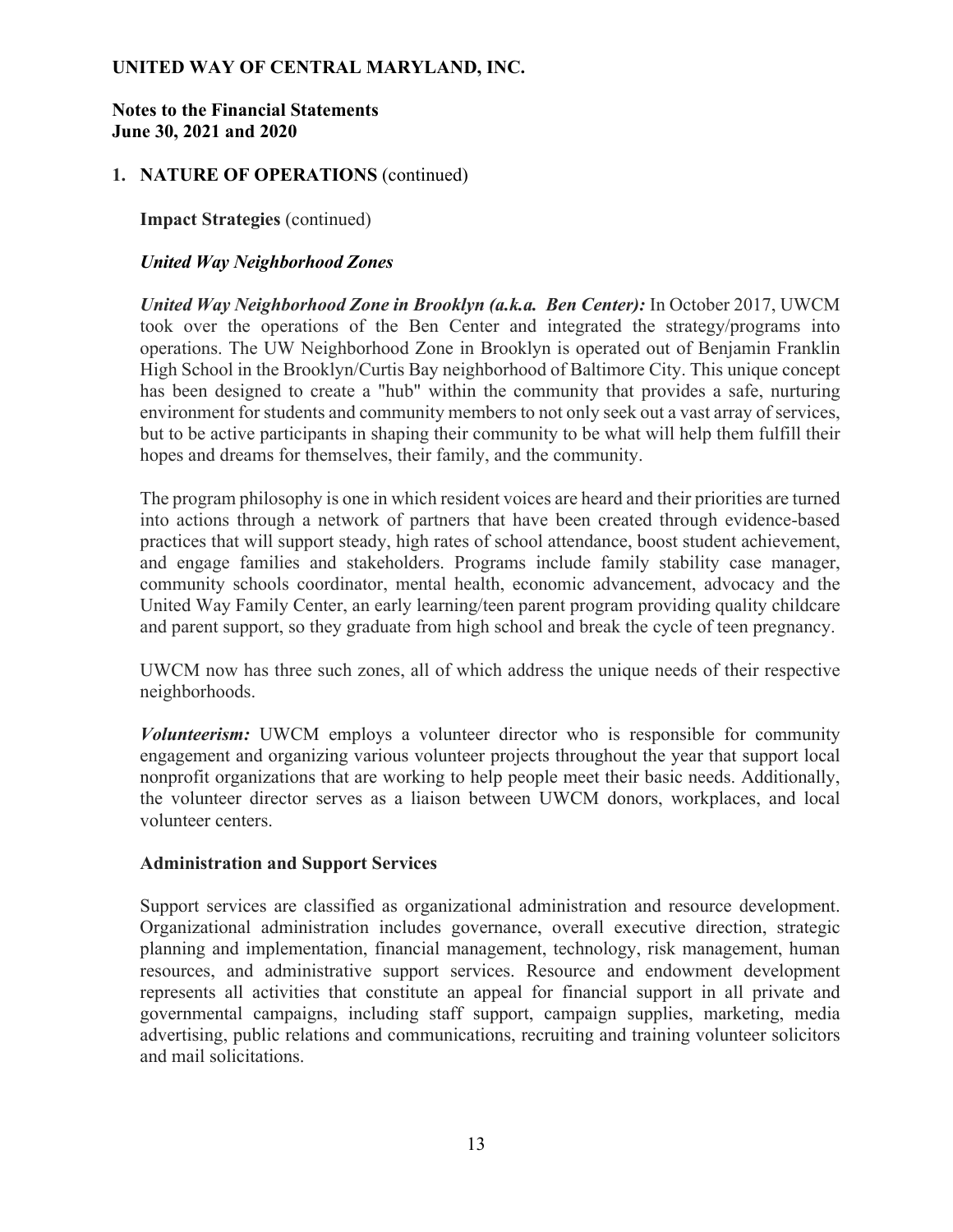### **Notes to the Financial Statements June 30, 2021 and 2020**

# **2. SIGNIFICANT ACCOUNTING POLICIES**

### **Basis of Accounting**

The accompanying financial statements of UWCM are presented on the accrual basis of accounting in accordance with accounting standards generally accepted in the United States of America.

### **Use of Estimates**

The preparation of financial statements in conformity with accounting principles generally accepted in the United States of America requires management to make estimates and assumptions that affect the reported amounts of assets and liabilities and disclosure of contingent assets and liabilities as of the date of the financial statements and the reported amounts of revenue and expenses during the reporting period. Actual results could differ from those estimates.

# **Cash and Cash Equivalents**

Cash and cash equivalents include cash on hand, amounts deposited in financial institutions and highly liquid investments with an original maturity of three months or less.

# **Credit Risk**

UWCM maintains its cash in bank deposit accounts, which, at times, may exceed federally insured limits. UWCM has not experienced any losses in such cash accounts and management believes it is not exposed to significant risk on cash. UWCM invests board designated assets (functioning as an endowment) in a professionally managed portfolio that contains shares of various common stocks, corporate bonds and notes and U.S. government obligations. Such investments are exposed to various risks such as interest rate, market and credit. Due to the levels of risk associated with such investments and uncertainty related to changes in the fair value of such investments, it is at least reasonably possible that changes in risks in the near term would materially affect investment balances and the amounts reported in the financial statements.

### **Provision for Uncollectible Pledges**

The provision for uncollectible pledges is calculated using a three-year historical average of actual results. Management also assesses the need to increase the provision based on current economic uncertainty that would increase the likelihood of uncollectible pledges, such as corporate downsizing, mergers and bankruptcies. The provision for uncollectible pledges is ultimately based on management's estimate of the collectability of existing amounts receivable.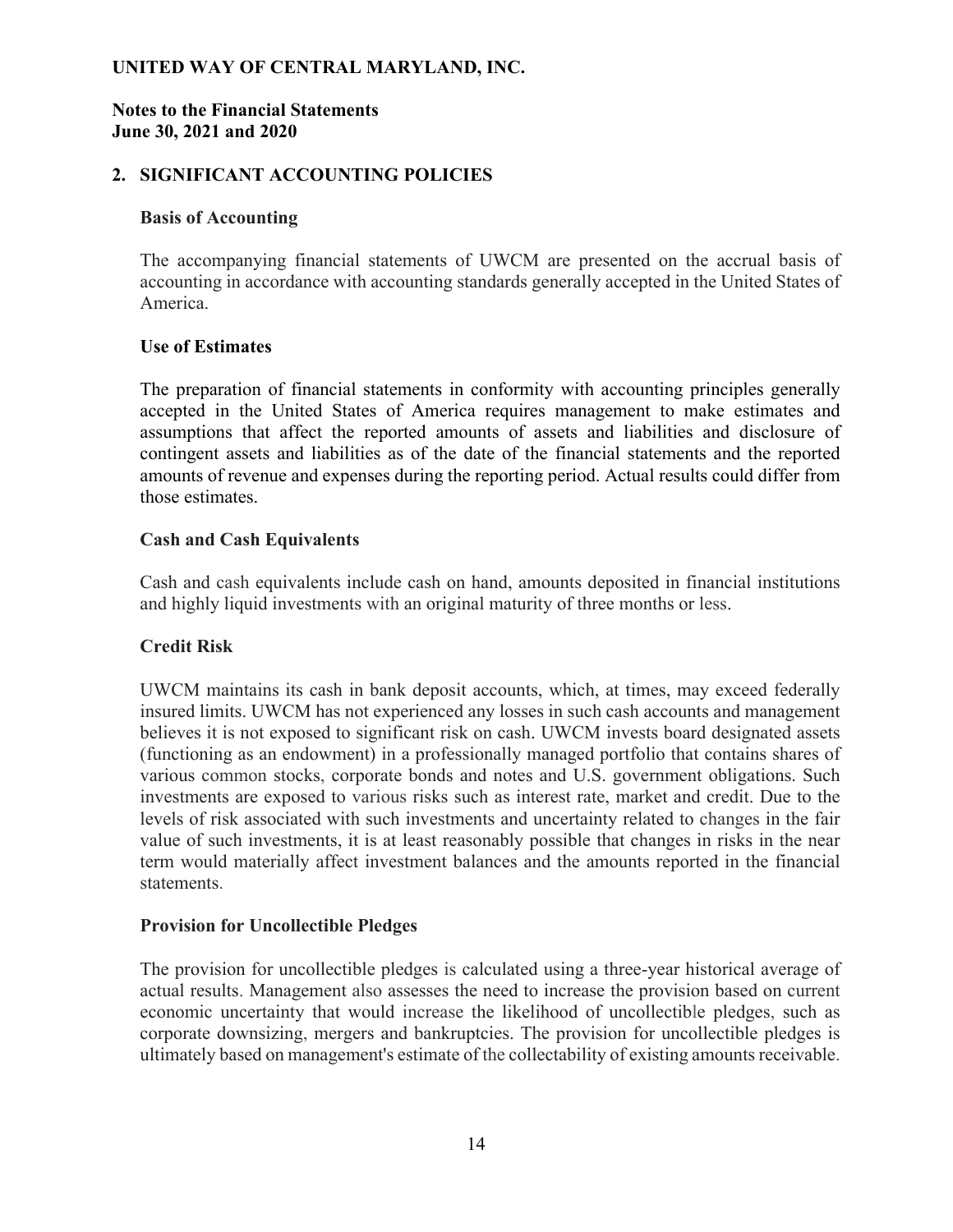### **Notes to the Financial Statements June 30, 2021 and 2020**

# **2. SIGNIFICANT ACCOUNTING POLICIES** (continued)

## **Fair Value Measurements**

Accounting principles generally accepted in the United States of America establish a framework for measuring fair value. That framework provides a fair value hierarchy that prioritizes the inputs to valuation techniques used to measure fair value. The hierarchy gives the highest priority to unadjusted quoted prices in active markets for identical assets or liabilities (Level 1) and the lowest priority to unobservable inputs (Level 3). The three levels of the fair value hierarchy under accounting principles generally accepted in the United States of America are described below:

- Level 1 Inputs to the valuation methodology are unadjusted quoted prices for identical assets or liabilities in active markets that the entity has the ability to access.
- Level 2 Inputs to the valuation methodology include:
	- Quoted prices for similar assets or liabilities in active markets;
	- Quoted prices for identical or similar assets or liabilities in inactive markets;
	- Inputs other than quoted prices that are observable for the asset or liability; and
	- Inputs that are derived principally from or corroborated by observable market data by correlation or other means.

If the asset or liability has a specified (contractual) term, the Level 2 input must be observable for substantially the full term of the asset or liability.

Level 3 Inputs to the valuation methodology are unobservable and significant to the fair value measurement.

The asset's or liability's fair value measurement level within the fair value hierarchy is based on the lowest level of any input that is significant to the fair value measurement. Valuation techniques used need to maximize the use of observable inputs and minimize the use of unobservable inputs.

UWCM's assessment of the significance of a particular input to the fair value measurement in its entirety requires judgment and considers factors specific to the investment.

The following is a description of the valuation techniques used by UWCM.

Level 1: Investments in securities traded on a national securities exchange, or reported on the NASDAQ national market, are stated at the last reported settlement prices. These financial instruments are classified as Level 1 in the fair value hierarchy.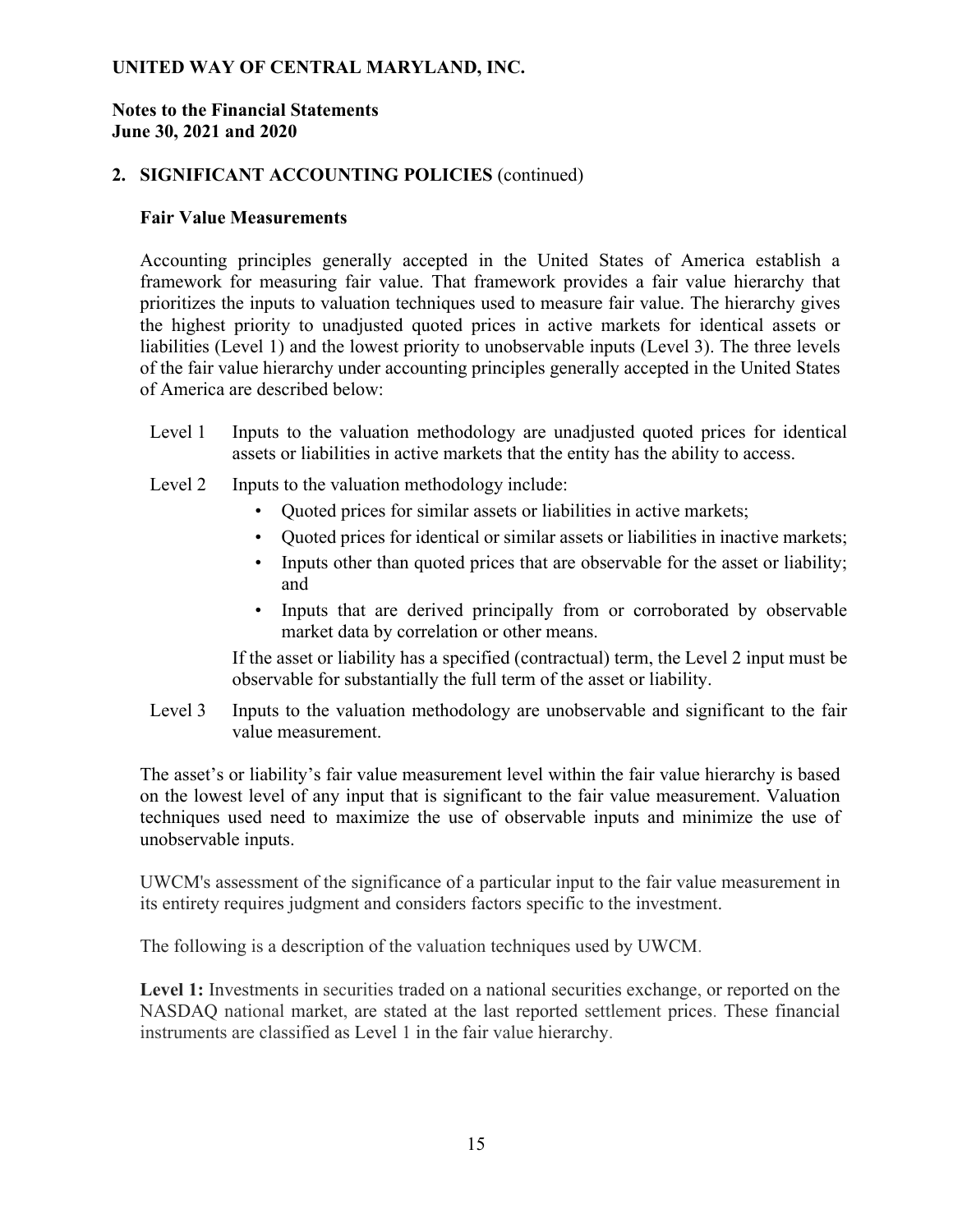### **Notes to the Financial Statements June 30, 2021 and 2020**

# **2. SIGNIFICANT ACCOUNTING POLICIES** (continued)

### **Fair Value Measurements** (continued)

Level 2: Investments in corporate bonds and U.S. treasury securities are stated at the last reported sales price on the day of valuation. These financial instruments are classified as Level 2 in the fair value hierarchy.

**Level 3:** Investments are not readily marketable. UWCM has no control over or possession of the investments that are held by Baltimore Community Foundation and the charitable trust.

UWCM distributed gains and losses realized from security transactions among all endowment funds and funds functioning as endowments based on the ratio of each fund's net assets to the total net assets. Endowment income restricted to specific purposes is distributed based on each fund's governing documentation.

# **Property, Plant and Equipment**

Property and equipment purchases related to federal grant procurements over \$5,000, or nonfederal grant procurements over \$1,000, are considered capital assets and recorded at cost. Lesser amounts are expensed. Depreciation of all equipment, furniture and software is provided on a straight-line basis over the estimated useful lives of the assets ranging from two to ten years. Donated equipment and improvements are capitalized at their estimated fair value at the date of donation. Leasehold improvements are depreciated over the life of the lease. Construction in process is not depreciated until the assets are ready for use.

### **Valuation of Long-Lived Assets**

UWCM reviews long-lived assets and certain identifiable intangible assets for impairment whenever events or changes in circumstances indicate that the carrying amount of an asset may not be recoverable. Recoverability of the long-lived asset is measured by a comparison of the carrying amount of the asset to future undiscounted net cash flows expected to be generated by the asset. If such assets are considered to be impaired, the impairment to be recognized is measured by the amount by which the carrying amount of the assets exceeds the estimated fair value of the assets. Assets to be disposed of are reportable at the lower of the carrying amount or fair value, less costs to sell.

### **Beneficial Interest in Charitable Trust**

Beneficial Interest in Charitable Trust represents the fair value of UWCM's interest as one of six selected charities in the donor's trust account (the Trust). UWCM will receive a share of the net income from the Trust for an initial period of 50 years through December 2053, after which the corpus will be distributed outright and free of trust in equal shares to the six charities. The Trust was created by a donor, independently of UWCM and is neither in the possession nor under the control of UWCM. The Trust is administered by outside fiscal agents as directed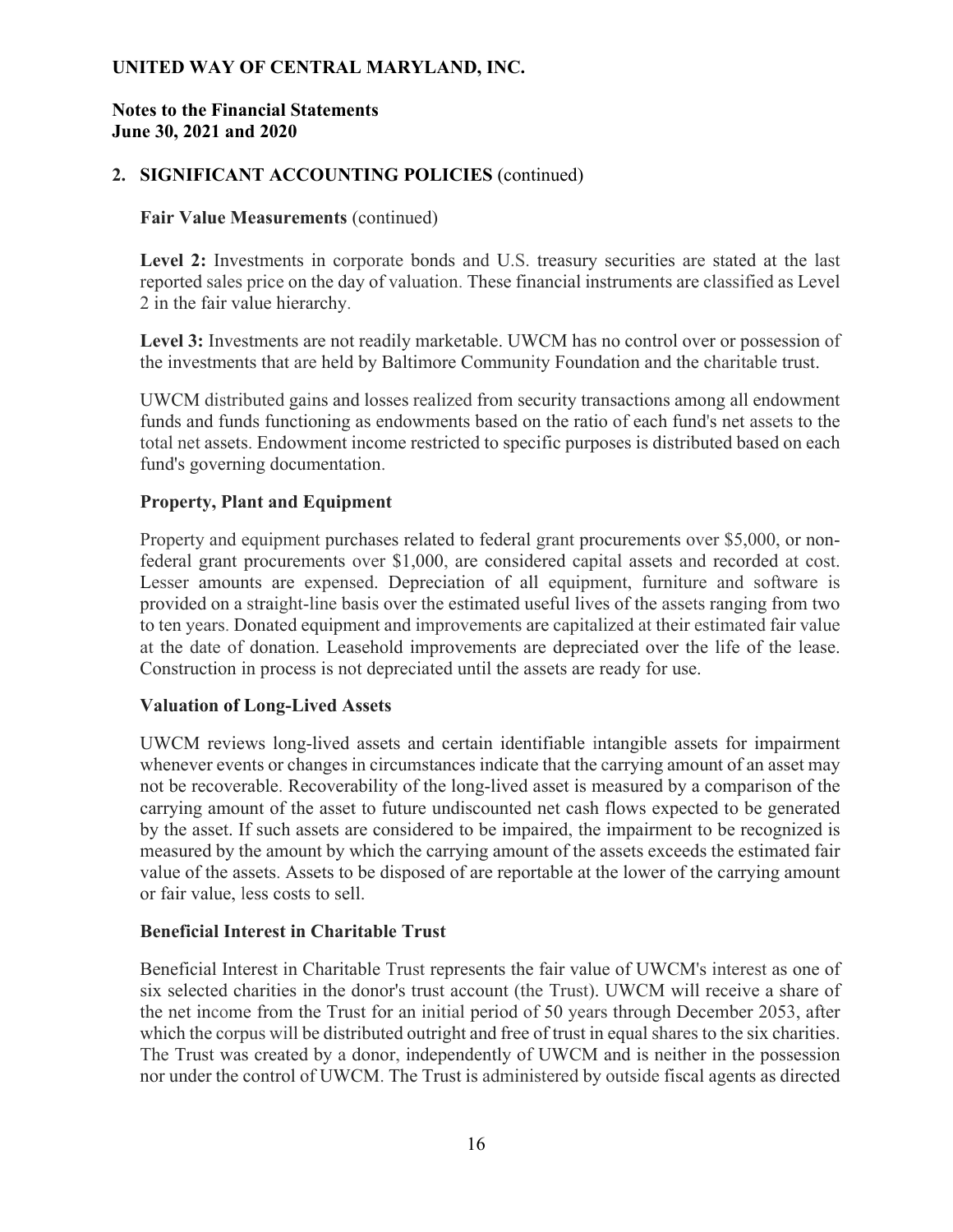### **Notes to the Financial Statements June 30, 2021 and 2020**

# **2. SIGNIFICANT ACCOUNTING POLICIES** (continued)

### **Beneficial Interest in Charitable Trust (continued)**

by the donor. UWCM records the fair value of the Trust, using present value calculations, assuming a long-term blended rate of return of 5.75% and 5.38% as of June 30, 2021 and 2020, respectively.

As of June 30, 2021 and 2020, UWCM has estimated its fair value of the Trust based on the discount rate from the IRS Section 7520 table to be used for valuing certain charitable interest in trusts. That rate was 1.22% and .52% as of June 30, 2021 and 2020, respectively. The increase in the discount rate is reflective of the current market and economy. The discount rates used coupled with the market performance resulted in an increase in the fair market value of the Trust by \$861,455 and \$2,190,511 for the years ended June 30, 2021 and 2020, respectively. The increases in the Trust were recorded in other income resulting in an increase in net assets with donor restrictions in the accompanying financial statements. The value of UWCM's beneficial interest in the Trust as of June 30, 2021 and 2020, were \$6,594,530 and \$5,733,075, respectively. A 1.0% increase in the discount rate used as of June 30, 2021 would have decreased the valuation of the Trust to \$5,374,690.

### **Net Assets**

Net assets without donor restrictions are assets and contributions that are not restricted by donors or for which restrictions have expired. Net assets without donor restrictions consist of the following:

*Operating:* Represents resources available for support of operations.

*Plant:* Represents net assets expended for plant.

*Board Designated:* Represents all other unrestricted resources and are directed by the Board of Directors.

Net assets with donor restrictions are those whose use by the UWCM has been restricted by donors primarily for a specific time period or purpose. When a donor restriction is met, net assets with donor restrictions are reclassified to net assets without donor restrictions. If a donor restriction is met in the same reporting period in which the contribution is received, the contribution (to the extent that the restrictions have been met) is reported as net assets without donor restrictions.

Net assets with donor restrictions also consist of contributions received from donors to be maintained by the Organization in perpetuity.

As of June 30, 2021 and 2020, net assets with donor restrictions were \$11,602,400 and \$13,234,549, respectively.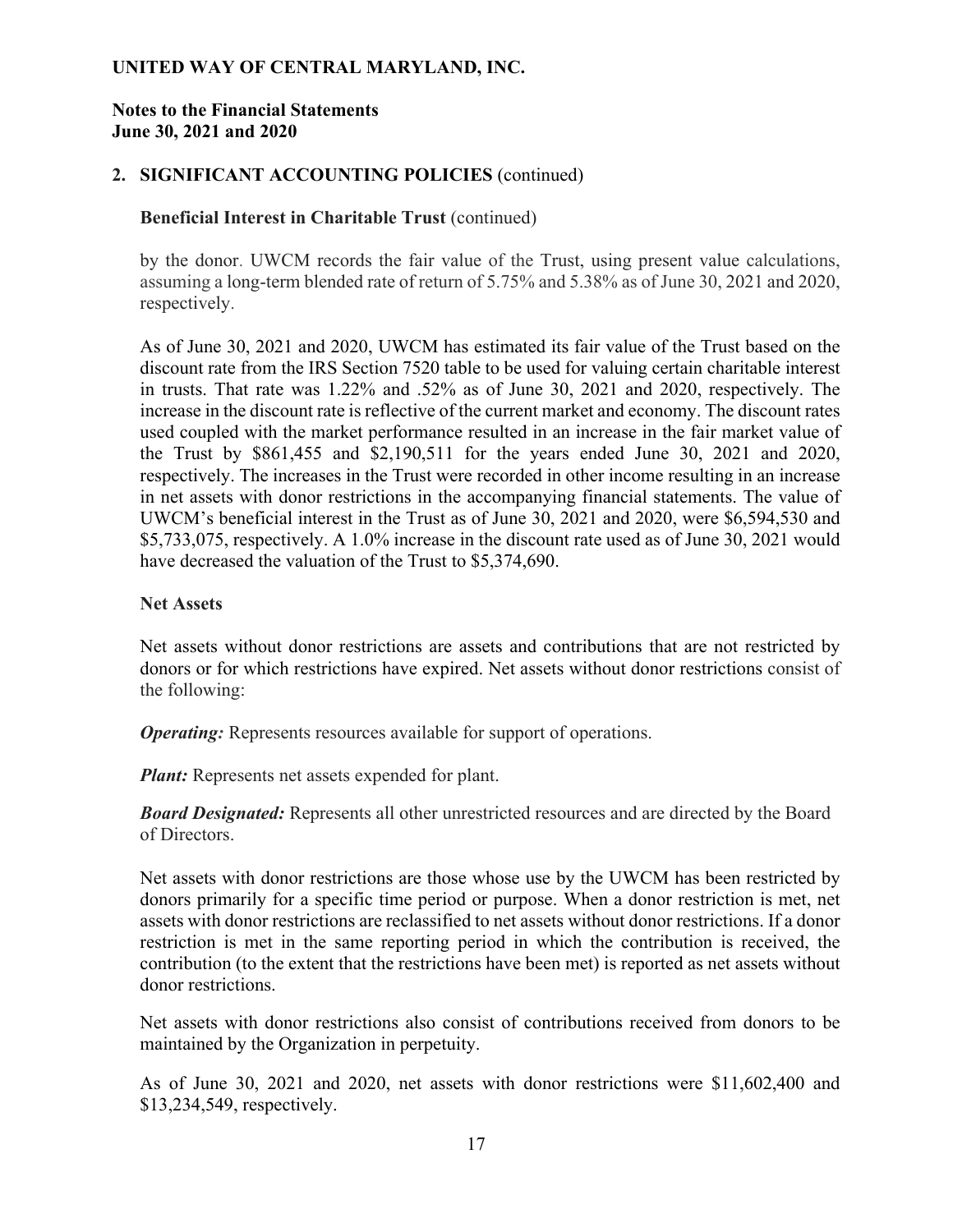### **Notes to the Financial Statements June 30, 2021 and 2020**

# **2. SIGNIFICANT ACCOUNTING POLICIES** (continued)

# **Campaign Pledges and Contributions**

Contributions are recognized when the donor makes a pledge to UWCM that is, in substance, unconditional. Contributions that are restricted by the donor are reported as increases in net assets without donor restrictions if the restrictions expire in the fiscal year in which the contributions are received.

Contributions in the form of donated financial assets converted nearly immediately into cash have been classified with all other cash donations in the statements of cash flows.

# **Grant Revenue**

Grant revenue is recognized when expenses are incurred. Amounts received in advance are considered deferred revenue until expended for the purposes of the grant.

# **Community Initiatives**

Community Initiatives revenue is recognized when the donor makes a pledge to UWCM that is, in substance, unconditional. Revenue that is restricted by the donor is reported as increases in net assets without donor restrictions if the restrictions expire in the fiscal year in which the contributions are received.

# **Private Sector Campaigns**

UWCM conducts a Private Sector Campaign for Central Maryland. UWCM conducts hundreds of workplace giving campaigns and solicits gifts from individuals outside the workplace in various ways. Most workplace and direct fundraising activities are conducted from September through December; however, due to timing variances of some campaigns and the submission of pledge information, the campaign is not typically finalized until June 30 of the following year. UWCM encourages undesignated gifts, but donors may direct all or part of their contributions to any 501 (c)(3) charitable organization in good standing based on UWCM designation guidelines. A processing fee up to 5% is deducted from designations to nonprofit agencies in the Private Sector workplace campaign, with a cost cap of \$500. Any unpaid donor designations are included in designations payable.

Support provided to participating companies and organizations in each of these campaigns includes accounting, gift acknowledgement, fundraising expertise, regulatory compliance, staff training, promotional materials, volunteer activities and events, website maintenance, customer service, agency speakers and tours and all aspects of paper and/or electronic pledge processing support.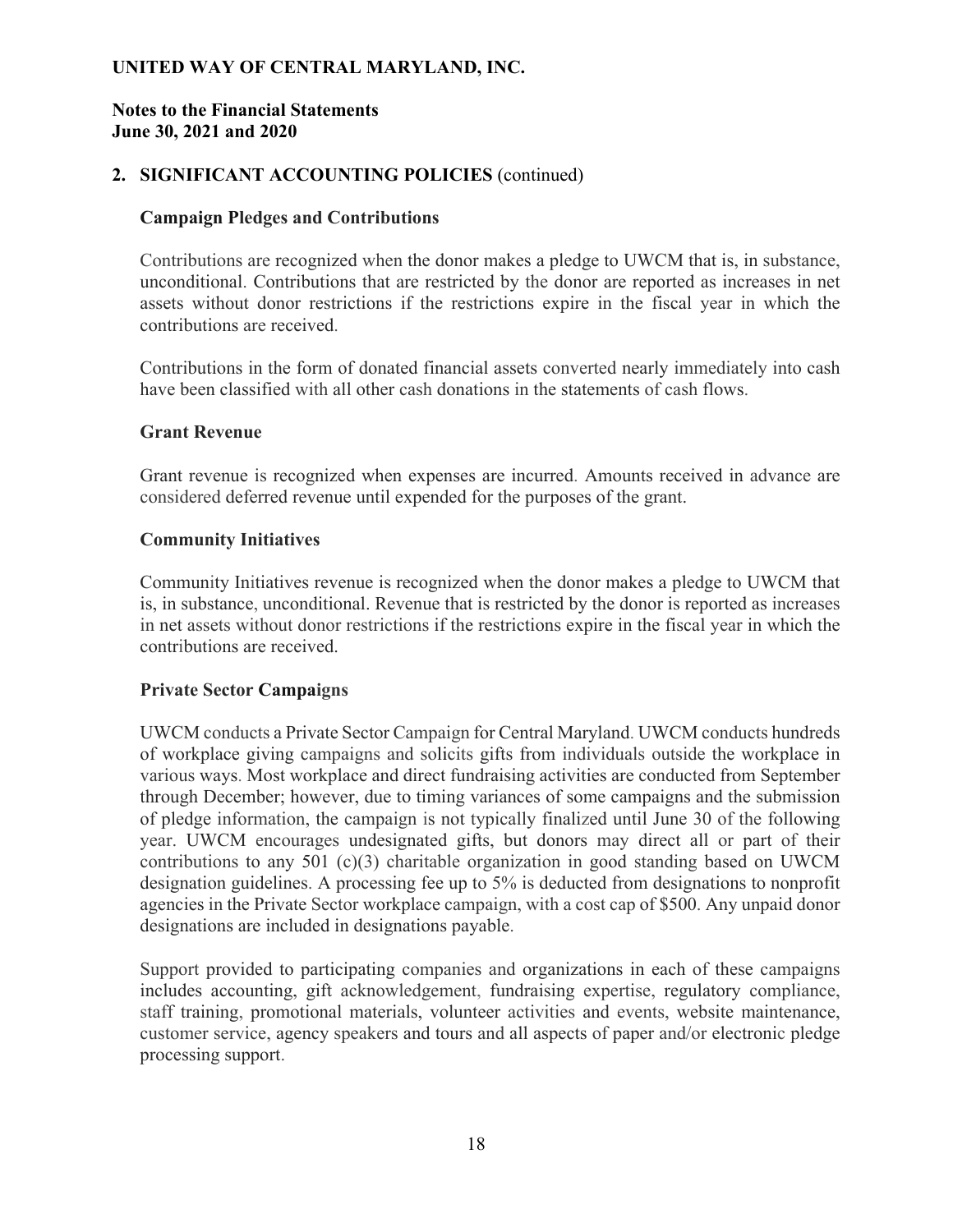### **Notes to the Financial Statements June 30, 2021 and 2020**

# **2. SIGNIFICANT ACCOUNTING POLICIES** (continued)

### **Private Sector Campaigns** (continued)

All campaign pledges and contributions are recognized when the donor makes a pledge that is, in substance, unconditional. If donor restrictions expire in the current fiscal year, the pledge or contribution will be recorded as without donor restrictions. Pledges and contributions that are received for future year campaigns are reported as net assets with donor restrictions until the time restriction expires.

The total results from the annual campaign are reduced by donor designations to specific agencies and a provision for uncollectible pledges in the statements of activities and changes in net assets.

There are instances where UWCM receives checks made payable directly to an agency, as well as a small number of companies who run campaigns with UWCM involvement and support but use a third party processor to record donor pledges and distribute money collected directly to designated agencies. In these cases, UWCM does not directly receive the money. Because UWCM is providing direct fundraising support to a company, including materials and staff and to allow companies to receive recognition for their total results, UWCM records the total campaign results in pledges and contributions on the accompanying statements of activities and changes in net assets. Amounts paid directly to agencies totaled \$1,416,887 and \$1,702,831 for the years ended June 30, 2021 and 2020, respectively and is recorded in donor designations to outside agencies on the accompanying statements of activities and changes in net assets.

# **Deferred Rent**

Rent payments on operating leases are reported in accordance with accounting standards generally accepted in the United States, whereby total rent expense under the leases is expensed on the straight-line method over the term of the related leases. Rent expensed in excess of amounts paid is reported as deferred rent.

UWCM leases certain operating locations for which the landlord paid for tenant improvements and UWCM is paying for these improvements over the term of the lease. The cost of these improvements have been capitalized by UWCM, and are included in property, plant and equipment with the related obligation recorded as deferred rent. The deferred rent amount is amortized as an offset to rent expense over the lease term. Tenant improvements are also amortized over the term of the lease on a straight-line basis.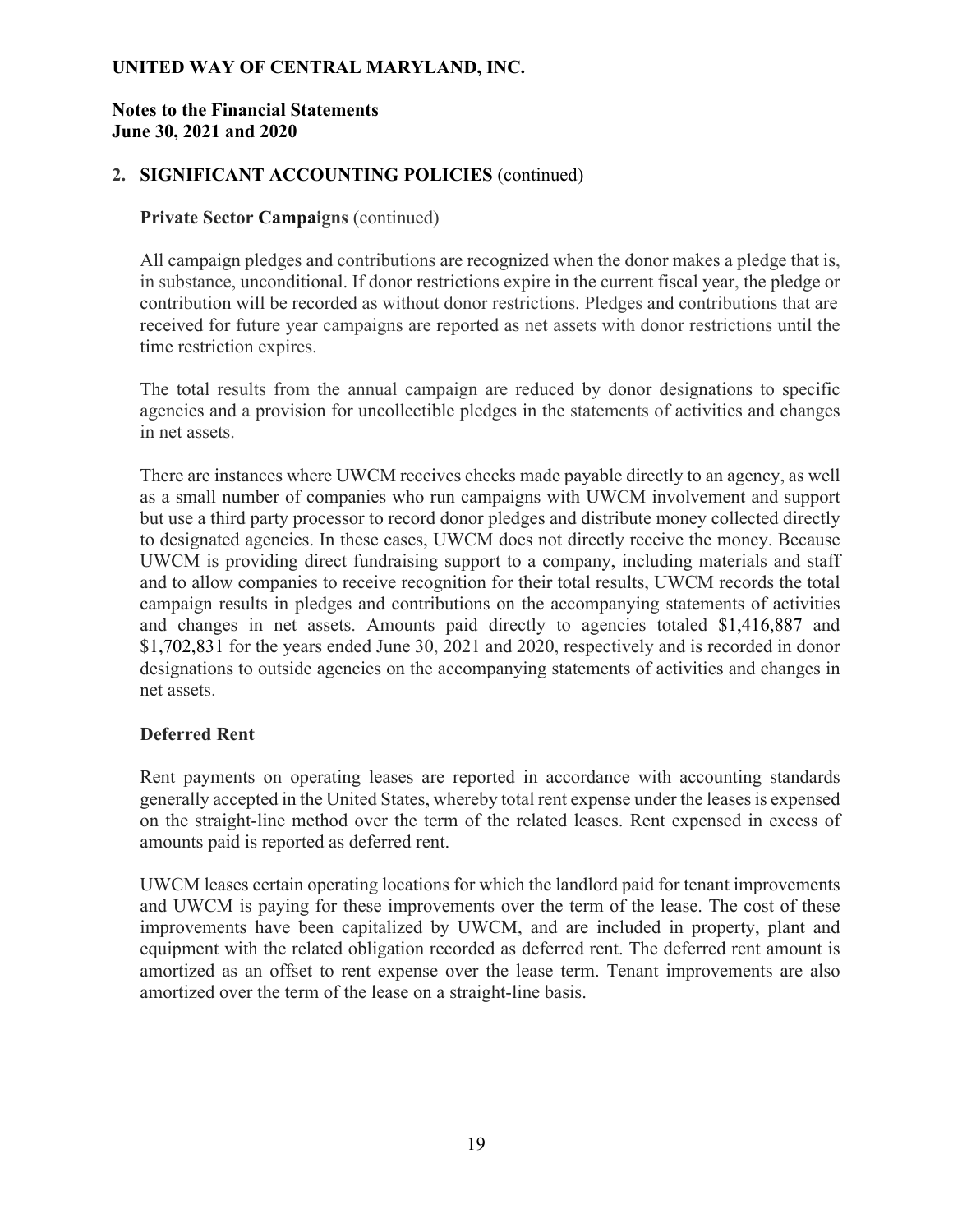### **Notes to the Financial Statements June 30, 2021 and 2020**

## **2. SIGNIFICANT ACCOUNTING POLICIES** (continued)

### **Functional Allocations of Expenses**

The costs of providing the various programs and other activities have been summarized on a functional basis in the statements of activities and changes in net assets and functional expenses. Accordingly, certain costs have been allocated among the programs and supporting services that benefit from those costs. Indirect costs include those expenses that are not directly identified with any other specific function but provide for the overall support and direction of UWCM. All direct costs are charged to the specific program or event. Indirect costs are allocated based on estimated full-time equivalents in each area.

### **Contributed Services and Supplies**

The accompanying financial statements do not include amounts for contributed services because they do not meet the criteria under generally accepted accounting principles. UWCM pays for substantially all services requiring specific expertise; however, a substantial number of volunteers have donated significant amounts of their time in UWCM's fundraising campaign and program services. In-kind revenue recorded in the accompanying statements of activities and changes in net assets represent supplies donated to UWCM and distributed to recipients.

### **Income Tax Status**

UWCM is exempt from federal income taxes under Section  $501(c)(3)$  of the Internal Revenue Code. In addition, UWCM qualifies for charitable contribution deductions under Section  $170(b)(1)(A)$  and has been classified as an organization that is not a private foundation under Section 509(a)(1). Income, which is not related to exempt purposes, less applicable deductions, is subject to federal and state corporate income taxes. UWCM had no unrelated business income for the years ended June 30, 2021 and 2020.

The provisions included in accounting principles generally accepted in the United States of America provide consistent guidance for the accounting for uncertainty in income taxes recognized in an entity's financial statements and prescribe a threshold of "more likely than not" for recognition of tax positions taken or expected to be taken in a tax return. UWCM performed an evaluation of uncertain tax positions as of June 30, 2021 and 2020, and determined that there were no matters that would require recognition in the financial statements or, which may have any effect on its tax-exempt status. As of June 30, 2021, the statute of limitations for fiscal years 2018 through 2021 remains open with the U.S. Federal jurisdiction or the various states and local jurisdictions in which UWCM files tax returns.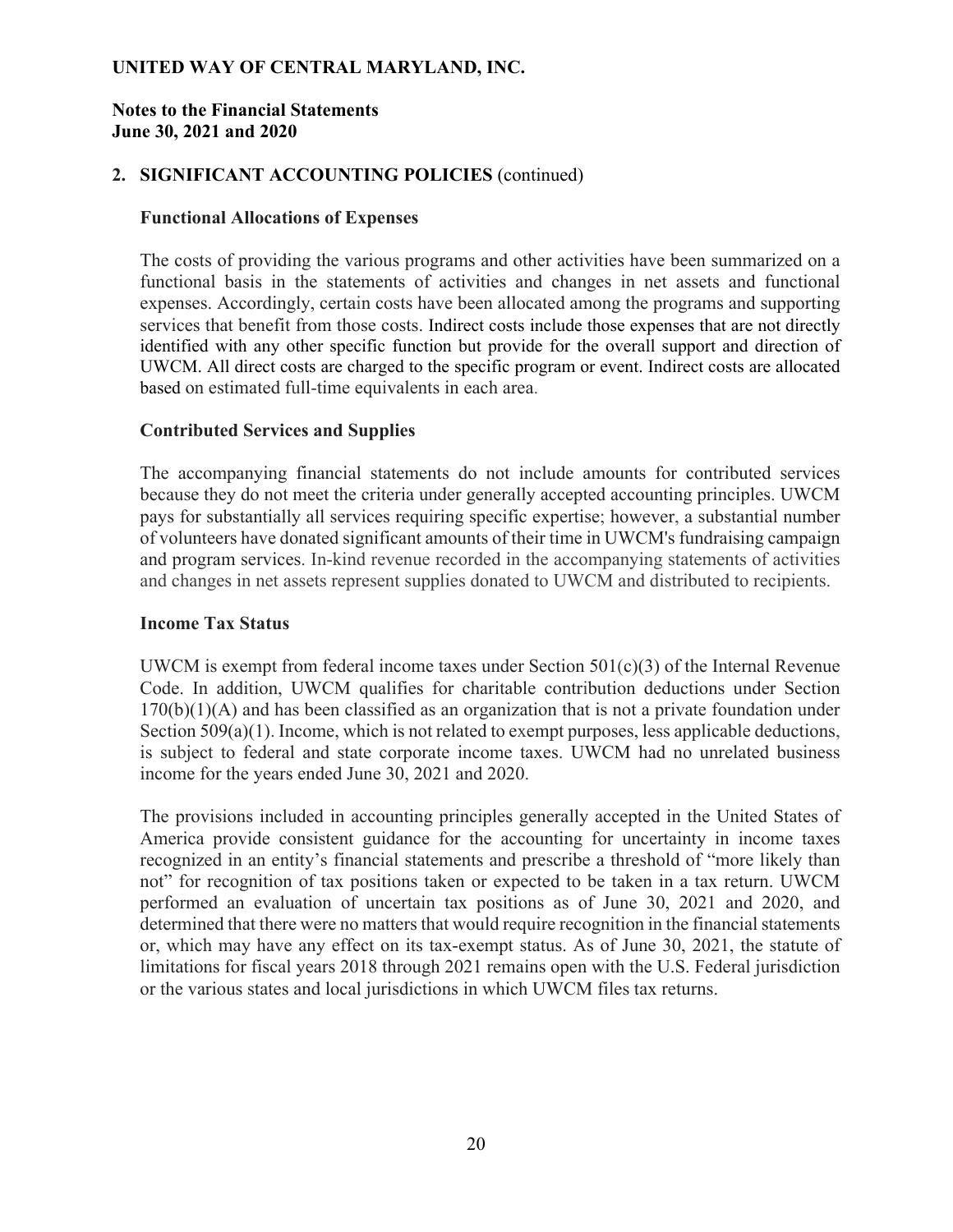### **Notes to the Financial Statements June 30, 2021 and 2020**

# **2. SIGNIFICANT ACCOUNTING POLICIES** (continued)

# **Liquidity**

UWCM receives contributions from donors which may or may not be restricted for specific purposes. Financial assets of UWCM are primarily comprised of cash and cash equivalents, grants and pledges receivable from donors and investments. UWCM structures its financial assets to be available as general expense liabilities and other obligations come due.

To achieve this, UWCM forecasts its future cash flows and monitors its liquidity on a monthly basis. Management and the Board have been monitoring the UWCM's cash balances to ensure that there is at least 3 months of working capital available throughout the year.

The following table summarizes the UWCM's financial assets available as of June 30, 2021, that are without donor or other restrictions limiting their use, for grant obligations and general expenditure within one year of the balance sheet date:

|                                                            | June 30, 2021 |              |    | June 30, 2020  |
|------------------------------------------------------------|---------------|--------------|----|----------------|
| Financial Assets:                                          |               |              |    |                |
| Cash and cash equivalents                                  | S             | 15,826,671   | S  | 2,122,212      |
| Pledges receivable, net                                    |               | 6,416,076    |    | 7,556,694      |
| Grants receivable, net                                     |               | 524,900      |    | 707,019        |
| Investments, at fair value                                 |               | 28,002,156   |    | 19,345,197     |
| Beneficial interest in Charitable Trust                    |               | 6,594,530    |    | 5,733,075      |
| Available financial assets                                 |               | 57, 364, 333 |    | 35,464,197     |
| Less financial assets unavailable for expenditures due to: |               |              |    |                |
| Contractual or donor-imposed restrictions                  |               |              |    |                |
| Pledges not expected to be collected within one year       |               | (1,157,328)  |    | (1,745,316)    |
| Restricted by donor with time or purpose restrictions      |               | (11,602,400) |    | (13, 234, 549) |
| Board designations:                                        |               |              |    |                |
| Impacts grants campaign                                    |               | (2,775,349)  |    | (933,900)      |
| Net available financial assets                             |               | 41,829,256   | \$ | 19,550,432     |
|                                                            |               |              |    |                |

### **Accounting Pronouncements Adopted**

In July 2018, the Financial Accounting Standards Board (FASB) issued Accounting Standards Update (ASU) No. 2018-13, *Fair Value Measurement (Topic 820): Disclosure Framework— Changes to the Disclosure Requirements for Fair Value Measurement*. ASU No. 2018-13 modifies the disclosure requirements on fair value measurements. ASU 2018-13 eliminates, amends and adds disclosure requirements. UWCM adopted this pronouncement for the fiscal year ended June 30, 2021, and updated the footnotes accordingly. The adoption of this standard did not have a material effect on the accompanying financial statements.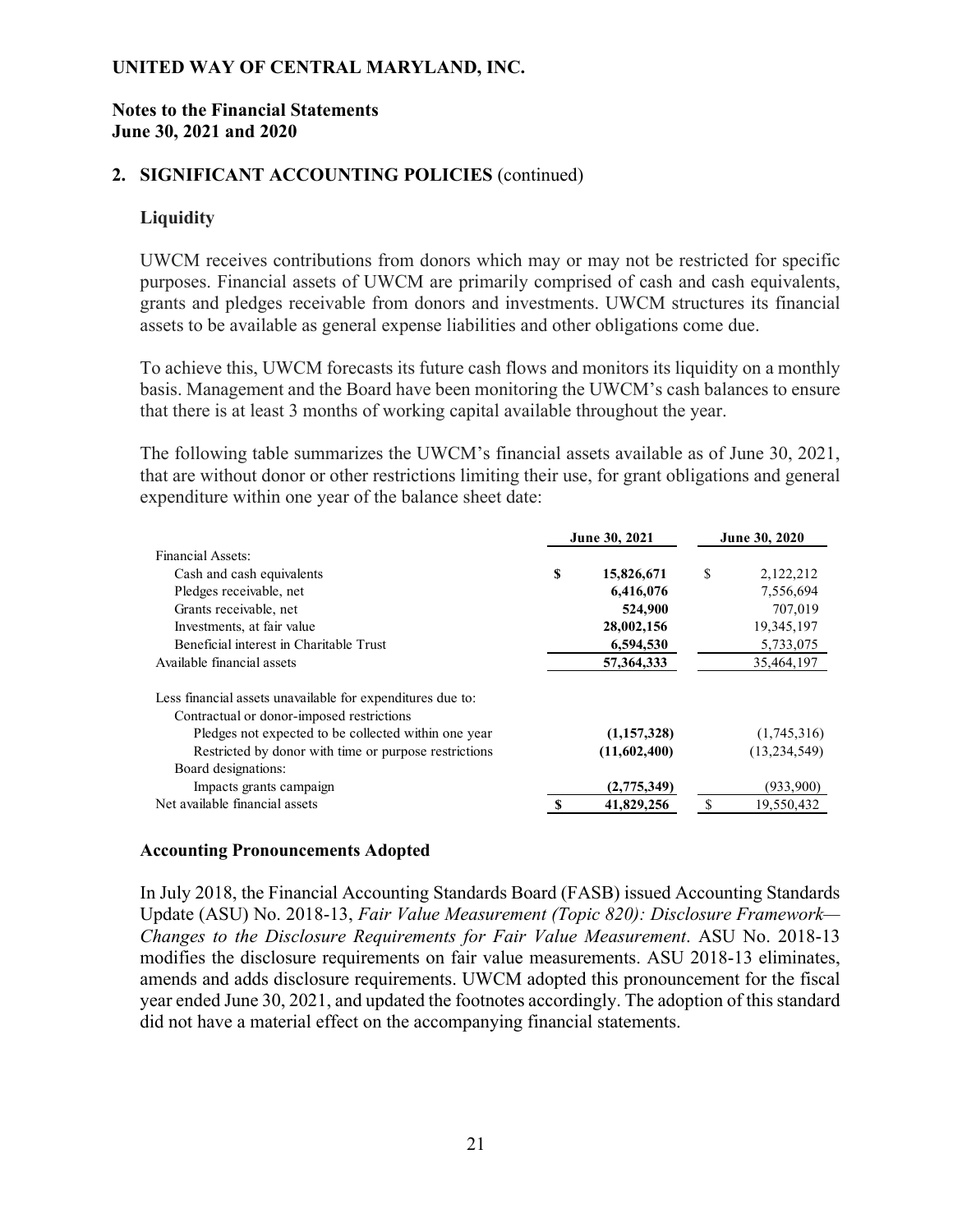### **Notes to the Financial Statements June 30, 2021 and 2020**

## **2. SIGNIFICANT ACCOUNTING POLICIES** (continued)

### **Accounting Pronouncements Adopted** (continued)

In September 2017, the FASB issued ASU No. 2017-13, *Revenue Recognition (Topic 605), Revenue from Contracts with Customers (Topic 606)*. The recognition of revenue when a customer obtains control of promised goods or services in an amount that reflects the consideration to which the entity expects to be entitled in exchange for those goods or service. This standard is effective for fiscal years beginning after December 15, 2020. UWCM adopted this pronouncement for the fiscal year ended June 30, 2021, and updated the accompanying financial statements accordingly. The adoption of this standard did not have a material effect on the accompanying financial statements.

### **Accounting Pronouncements Pending**

In February 2016, the FASB issued ASU No. 2016-02, *Leases*, which creates a singular reporting model for leases. This standard will require UWCM to record changes to its statement of financial position to reflect balances for current leases that are not shown in the consolidated statement of financial position. This standard will be effective for periods beginning after December 15, 2021. The amendments in this ASU are effective for UWCM for the fiscal year ending June 1, 2023.

In September 2020, the FASB issued ASU No. 2020-07, *Not-for-Profit Entities (Topic 958): Presentation and Disclosures by Not-for-Profit Entities for Contributed Nonfinancial Assets*, which requires nonprofits to change their financial statement presentation and disclosure of contributed nonfinancial assets, or gifts-in-kind. This standard will require the UWCM to present gifts-in-kind as a separate line item on the statement of activities and changes in net assets. Additionally, gifts-in-kind are to be disaggregated into categories based on the type of gift received, with required disclosures made for each category. This standard will be effective for periods beginning after June 15, 2021. The amendments in this ASU are effective for UWCM for the fiscal year ending June 1, 2022.

Management is evaluating the effects of these pronouncements on the financial statements and will implement these pronouncements by their effective dates. Management does not believe the adoption of these pronouncements will have a material effect on the financial statements.

### **Subsequent Events**

UWCM evaluated the subsequent events and transactions through December 1, 2021, the date these financial statements were available for issue and have determined that no material subsequent events have occurred that would affect the information presented in the accompanying financial statements or require additional disclosure.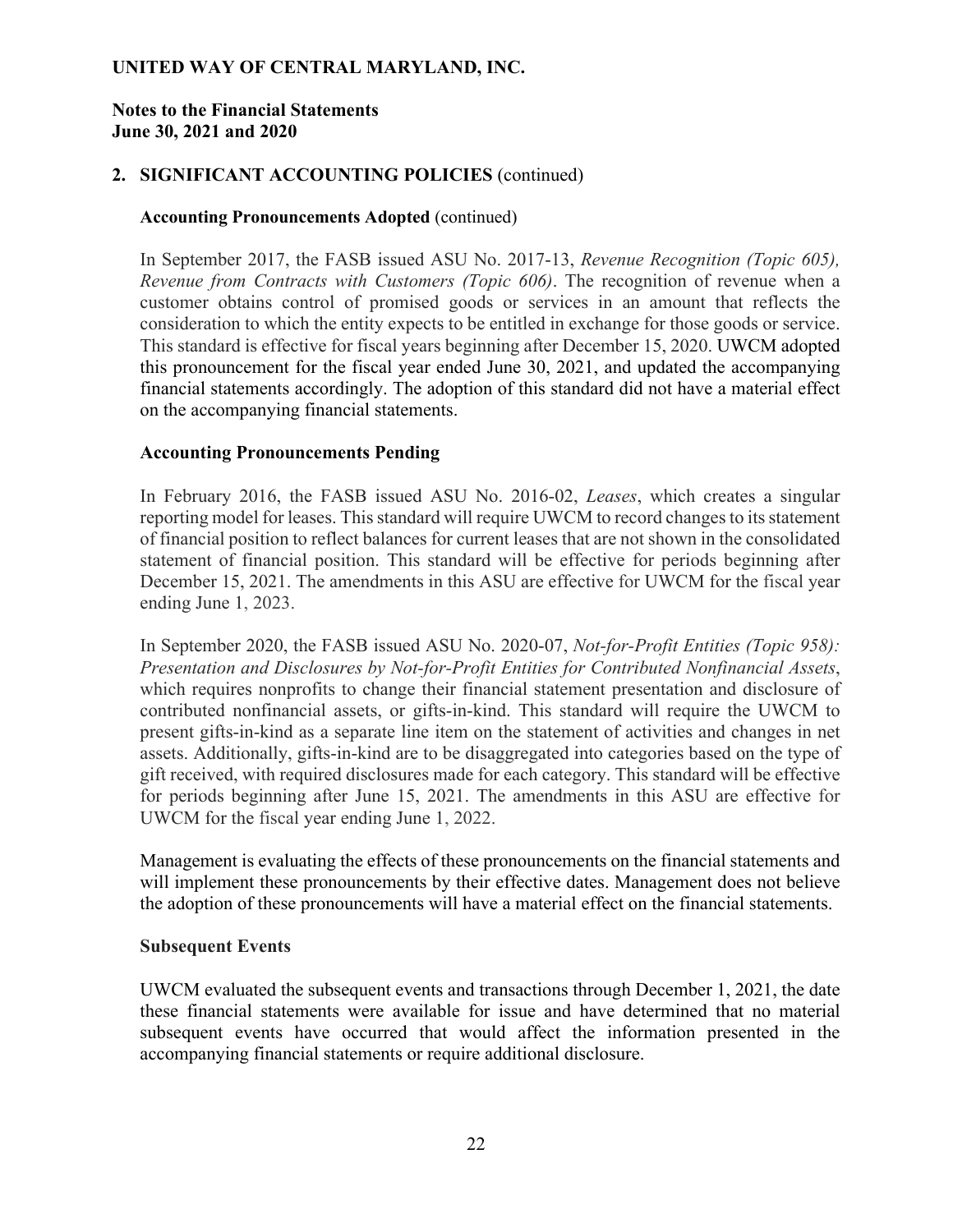### **Notes to the Financial Statements June 30, 2021 and 2020**

### **3. PLEDGES RECEIVABLE**

As of June 30, 2021 and 2020, the pledges receivable are scheduled to be received as follows:

|                                                              | 2021            | <b>2020</b> |           |  |
|--------------------------------------------------------------|-----------------|-------------|-----------|--|
| Less than 1 year                                             | \$<br>6,177,960 | S           | 6,623,002 |  |
| 1 to 5 years                                                 | 1,000,000       |             | 1,515,000 |  |
| 6 to 10 years                                                | 200,000         |             | 300,000   |  |
|                                                              | 7,377,960       |             | 8,438,002 |  |
| Less: provision for uncollectible pledges                    | 919,212         |             | 811,624   |  |
| Less: discount to present value (1.34% - 2021, 1.43% - 2020) | 42,672          |             | 69,684    |  |
| Pledges receivable, net                                      | \$<br>6,416,076 |             | 7,556,694 |  |

## **4. INVESTMENTS**

The spending policy governing the investment funds allows UWCM's paid professional investment advisor to develop long-term investment strategies that will produce the cash flow needed to support the mission of the organization within its formal investment policy guidelines which were revised and approved by the Board of UWCM in September 2013 and amended in November 2020. Oversight is provided by the Investment Committee of the Board. This policy limits withdrawals to 5% of the rolling four-year average based on the market value of the fund; however, the Board has the authority to exceed that limitation and must approve all withdrawals.

Assets held by UWCM were comprised of the following as of June 30, 2021 and 2020:

|                           |   |            | 2021 |                   | 2020 |            |    |            |  |  |
|---------------------------|---|------------|------|-------------------|------|------------|----|------------|--|--|
|                           |   | Cost       |      | <b>Fair Value</b> |      | Cost       |    | Fair Value |  |  |
| Money market funds        |   | 805,256    | S    | 800,981           | \$   | 827,597    | \$ | 824,168    |  |  |
| U.S. Treasury notes       |   | 1,213,785  |      | 1,237,782         |      | 628,159    |    | 665,401    |  |  |
| U.S. government agencies  |   | 275,074    |      | 276,206           |      | 124,758    |    | 128,132    |  |  |
| Municipal obligations     |   | 30,574     |      | 36,248            |      | 149,073    |    | 161,540    |  |  |
| Corporate bonds and notes |   | 1,984,948  |      | 2,086,174         |      | 2,452,867  |    | 2,623,867  |  |  |
| Fixed income funds        |   | 2,859,288  |      | 2,918,919         |      | 1,829,742  |    | 1,927,105  |  |  |
| Preferred stocks          |   | 9,757      |      | 9,757             |      | 15,726     |    | 15,726     |  |  |
| Common stocks             |   | 1,119,193  |      | 2,542,344         |      | 1,131,063  |    | 1,905,022  |  |  |
| Equity funds              |   | 11,573,358 |      | 15,767,100        |      | 9,044,532  |    | 9,801,917  |  |  |
| Alternative investments   |   | 1,600,000  |      | 1,926,399         |      | 750,000    |    | 948,477    |  |  |
| Pooled funds              |   | 400,246    |      | 400,246           |      | 343,842    |    | 343,842    |  |  |
| Charitable trust          |   | 6,594,530  |      | 6,594,530         |      | 5,733,075  |    | 5,733,075  |  |  |
|                           | S | 28,466,009 | S    | 34,596,686        | \$   | 23,030,434 | \$ | 25,078,272 |  |  |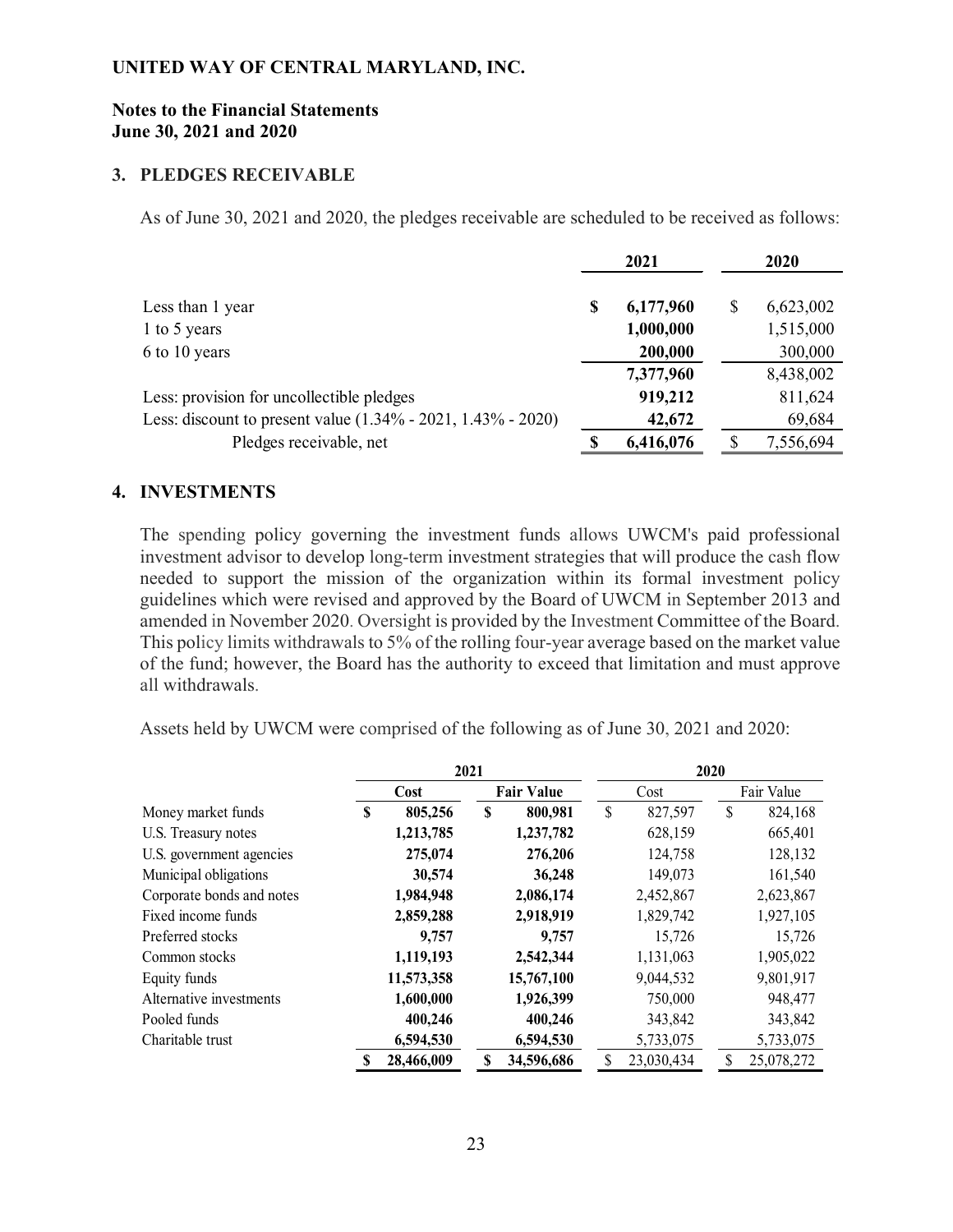### **Notes to the Financial Statements June 30, 2021 and 2020**

# **4. INVESTMENTS** (continued)

The components of investment income for the years ended June 30, 2021 and 2020, were as follows:

|                                 |   | 2021      | 2020      |  |  |  |
|---------------------------------|---|-----------|-----------|--|--|--|
| Realized gain, net              | S | 1,064,129 | 873,308   |  |  |  |
| Unrealized gain (loss), net     |   | 4,100,992 | (89,794)  |  |  |  |
| Interest and dividend income    |   | 346,378   | 319,906   |  |  |  |
| Less: investment advisors' fees |   | 67,009    | 71,194    |  |  |  |
|                                 | S | 5,444,490 | 1,032,226 |  |  |  |

The following table summarizes the valuation of UWCM's assets by the fair value hierarchy levels as of June 30, 2021:

|                               | 2021     |            |    |           |              |           |          |              |  |
|-------------------------------|----------|------------|----|-----------|--------------|-----------|----------|--------------|--|
|                               |          | Level 1    |    | Level 2   |              | Level 3   |          | <b>Total</b> |  |
| Cash equivalents:             |          |            |    |           |              |           |          |              |  |
| Money market funds            | S        | 800,981    | \$ |           | \$           |           | S        | 800,981      |  |
| Preferred stocks:             |          |            |    |           |              |           |          |              |  |
| Financials                    |          | 9,757      |    |           |              |           |          | 9,757        |  |
| Common stocks:                |          |            |    |           |              |           |          |              |  |
| <b>Communication Services</b> |          | 389,486    |    |           |              |           |          | 389,486      |  |
| Industrials                   |          | 125,617    |    |           |              |           |          | 125,617      |  |
| Consumer discretionary        |          | 425,368    |    |           |              |           |          | 425,368      |  |
| Consumer staples              |          | 12,733     |    |           |              |           |          | 12,733       |  |
| Energy                        |          |            |    |           |              |           |          |              |  |
| Financials                    |          | 481,707    |    |           |              |           |          | 481,707      |  |
| Health care                   |          | 257,221    |    |           |              |           |          | 257,221      |  |
| Information technology        |          | 785,939    |    |           |              |           |          | 785,939      |  |
| Real estate                   |          | 64,273     |    |           |              |           |          | 64,273       |  |
| Total common stocks           |          | 2,542,344  |    |           |              |           |          | 2,542,344    |  |
| Fixed income:                 |          |            |    |           |              |           |          |              |  |
| Municipal obligations         |          |            |    | 36,248    |              |           |          | 36,248       |  |
| U.S. corporate bonds          |          |            |    | 2,086,174 |              |           |          | 2,086,174    |  |
| U.S. Treasury securities      |          |            |    | 1,237,782 |              |           |          | 1,237,782    |  |
| U.S. governmental securities  |          |            |    | 276,206   |              |           |          | 276,206      |  |
| Fixed income funds            |          |            |    | 2,918,919 |              |           |          | 2,918,919    |  |
| Total fixed income            |          |            |    | 6,555,329 |              |           |          | 6,555,329    |  |
| Equity funds                  |          | 15,767,100 |    |           |              |           |          | 15,767,100   |  |
| Pooled funds                  |          |            |    |           |              | 400,246   |          | 400,246      |  |
| Investments at fair value     | <b>S</b> | 19,120,182 | \$ | 6,555,329 | $\mathbb{S}$ | 400,246   |          | 26,075,757   |  |
| Investments at $NAV(a)$       |          |            |    |           |              |           |          | 1,926,399    |  |
| <b>Total Investments</b>      |          |            |    |           |              |           | \$       | 28,002,156   |  |
| Charitable Trust              | S        |            | S  |           | S            | 6,594,530 | <b>S</b> | 6,594,530    |  |
|                               |          |            |    |           |              |           |          |              |  |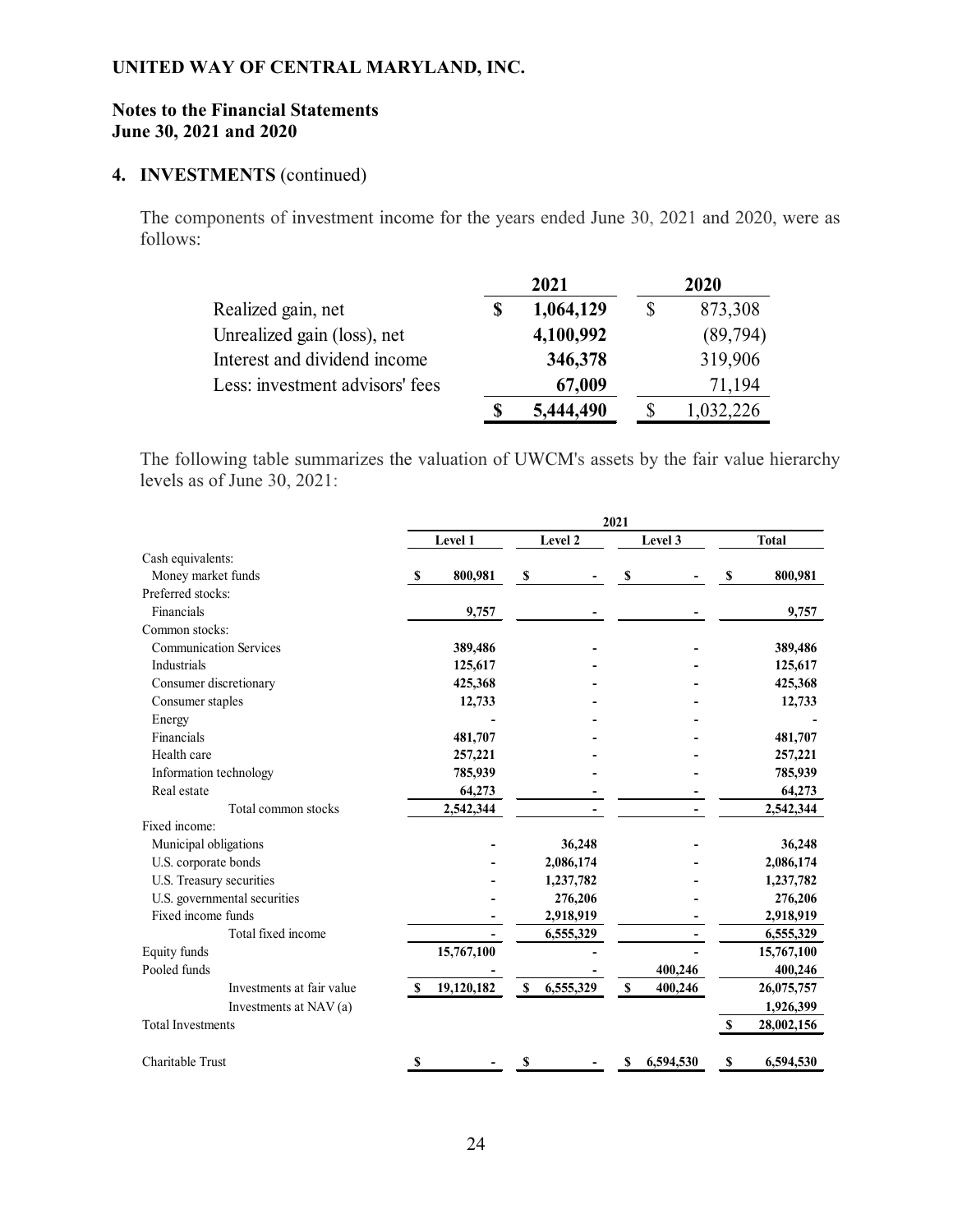#### **Notes to the Financial Statements June 30, 2021 and 2020**

### **4. INVESTMENTS** (continued)

The following table summarizes the valuation of UWCM's assets by the fair value hierarchy levels as of June 30, 2020:

|                               |                  | 2020 |           |               |           |    |              |  |  |
|-------------------------------|------------------|------|-----------|---------------|-----------|----|--------------|--|--|
|                               | Level 1          |      | Level 2   |               | Level 3   |    | <b>Total</b> |  |  |
| Cash equivalents:             |                  |      |           |               |           |    |              |  |  |
| Money market funds            | \$<br>824,168    | \$   |           | \$            |           | \$ | 824,168      |  |  |
| Preferred stocks:             |                  |      |           |               |           |    |              |  |  |
| Financials                    | 15,726           |      |           |               |           |    | 15,726       |  |  |
| Common stocks:                |                  |      |           |               |           |    |              |  |  |
| <b>Communication Services</b> | 242,394          |      |           |               |           |    | 242,394      |  |  |
| Industrials                   | 56,736           |      |           |               |           |    | 56,736       |  |  |
| Consumer discretionary        | 377,629          |      |           |               |           |    | 377,629      |  |  |
| Consumer staples              | 63,470           |      |           |               |           |    | 63,470       |  |  |
| Energy                        | 28,717           |      |           |               |           |    | 28,717       |  |  |
| Financials                    | 285,399          |      |           |               |           |    | 285,399      |  |  |
| Health care                   | 189,090          |      |           |               |           |    | 189,090      |  |  |
| Information technology        | 593,531          |      |           |               |           |    | 593,531      |  |  |
| Real estate                   | 68,056           |      |           |               |           |    | 68,056       |  |  |
| Total common stocks           | 1,905,022        |      |           |               |           |    | 1,905,022    |  |  |
| Fixed income:                 |                  |      |           |               |           |    |              |  |  |
| Municipal obligations         |                  |      | 161,540   |               |           |    | 161,540      |  |  |
| U.S. corporate bonds          |                  |      | 2,623,867 |               |           |    | 2,623,867    |  |  |
| U.S. Treasury securities      |                  |      | 665,401   |               |           |    | 665,401      |  |  |
| U.S. governmental securities  |                  |      | 128,132   |               |           |    | 128,132      |  |  |
| Fixed income funds            |                  |      | 1,927,105 |               |           |    | 1,927,105    |  |  |
| Total fixed income            |                  |      | 5,506,045 |               |           |    | 5,506,045    |  |  |
| Equity funds                  | 9,801,917        |      |           |               |           |    | 9,801,917    |  |  |
| Pooled funds                  |                  |      |           |               | 343,842   |    | 343,842      |  |  |
| Investments at fair value     | \$<br>12,546,833 | \$   | 5,506,045 | <sup>\$</sup> | 343,842   |    | 18,396,720   |  |  |
| Investments at NAV(a)         |                  |      |           |               |           |    | 948,477      |  |  |
| <b>Total Investments</b>      |                  |      |           |               |           | \$ | 19,345,197   |  |  |
|                               |                  |      |           |               |           |    |              |  |  |
| Charitable Trust              | \$               | \$   |           | \$            | 5,733,075 | \$ | 5,733,075    |  |  |

(a) In accordance with Subtopic 820-10 as amended by ASU 2018-13, *Fair Value Measurement (Topic 820): Fair Value Measurement (Topic 820): Disclosure Framework—Changes to the Disclosure Requirements for Fair Value Measurement,* certain investments that were measured at net asset value (NAV) per share (or its equivalent) as a practical expedient have not been classified in the fair value hierarchy. The fair value amounts presented in these tables are intended to permit reconciliation of the fair value hierarchy to the line items presented in the statements of financial position.

UWCM invests in certain investment vehicles for which the fair value measurement is assessed using net asset value per share, or its equivalents. Information pertaining to these investments is as follows:

|                    | <b>Fair value</b>                       | <b>Fair value</b> | Unfunded    | Redemption  | Redemption           |
|--------------------|-----------------------------------------|-------------------|-------------|-------------|----------------------|
|                    | as of June 30, 2021 as of June 30, 2020 |                   | Commitments | Frequency   | <b>Notice Period</b> |
| Global equity fund | 1.926.399                               | 948.477 \$        |             | Semi-annual | 65 Days              |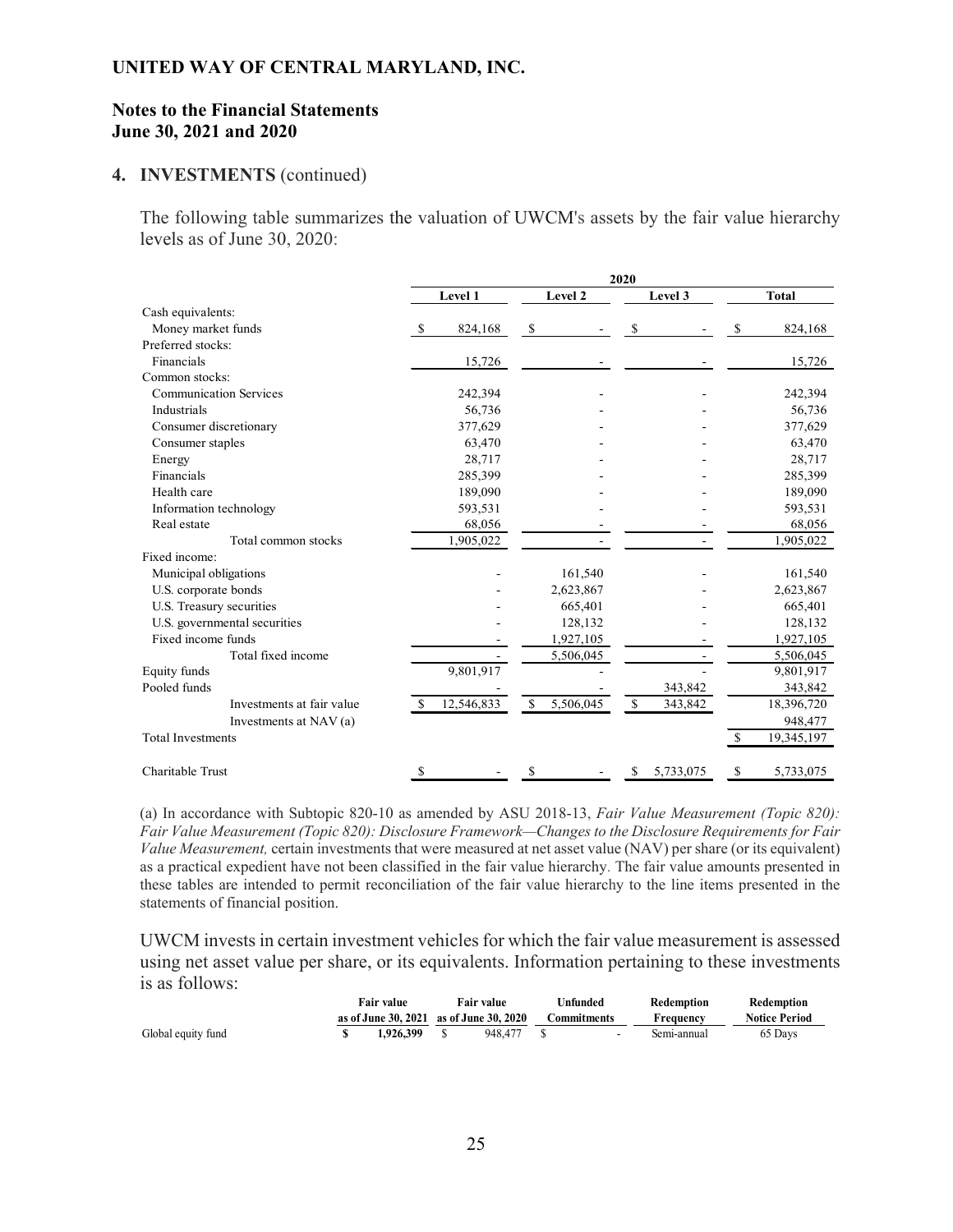### **Notes to the Financial Statements June 30, 2021 and 2020**

### **4. INVESTMENTS** (continued)

The alternative investments invest in long/short global equities and long/short-fixed income products. The value of the investments has been estimated using the NAV per share of the investments.

The following table presents certain activity for the Level 3 assets for the years ended June 30, 2020:

|               | Pooled funds |  | <b>Charitable Trust</b>  | Total    |
|---------------|--------------|--|--------------------------|----------|
| Transfers in  |              |  | $\overline{\phantom{a}}$ |          |
| Transfers out |              |  |                          |          |
| Purchases     | -            |  |                          |          |
| Sales         | (32,980)     |  |                          | (32,980) |

To assess the appropriate classification of assets within the fair value hierarchy, the availability of market data is monitored. Changes in economic conditions or valuation techniques may require the transfer of assets from one fair value level to another. In such instances, the transfer is reported at the beginning of the reporting period. UWCM evaluates the significance of transfers between levels based upon the nature of the assets and size of the transfer relative to total net assets.

# **5. PROPERTY, PLANT, AND EQUIPMENT, NET**

Property, plant, and equipment consisted of the following as of June 30, 2021 and 2020:

| <b>Asset Category</b>                              |   | 2021      | 2020 |           |  |
|----------------------------------------------------|---|-----------|------|-----------|--|
| Audio visual equipment                             | S | 128,834   | \$   | 128,834   |  |
| Furniture & fixtures                               |   | 601,552   |      | 601,552   |  |
| Leasehold improvements                             |   | 1,529,812 |      | 1,529,812 |  |
| Licenses                                           |   | 29,460    |      | 36,780    |  |
| Personal computers                                 |   | 161,030   |      | 156,832   |  |
| Printing equipment                                 |   | 3,285     |      | 3,285     |  |
| Software programs                                  |   | 412,804   |      | 428,704   |  |
| System computers, servers $\&$ heavy duty printers |   | 145,712   |      | 237,371   |  |
| Telecommunication system                           |   | 125,019   |      | 125,019   |  |
| Constuction in process                             |   | 446,705   |      |           |  |
|                                                    |   | 3,584,212 |      | 3,248,189 |  |
| Less: accumulated depreciation and amortization    |   | 1,900,721 |      | 1,748,080 |  |
| <b>Property, Plant, and Equipment, Net</b>         |   | 1,683,491 |      | 1,500,109 |  |

Depreciation expense totaled \$256,719 and \$307,922 for the years ended June 30, 2021 and 2020, respectively.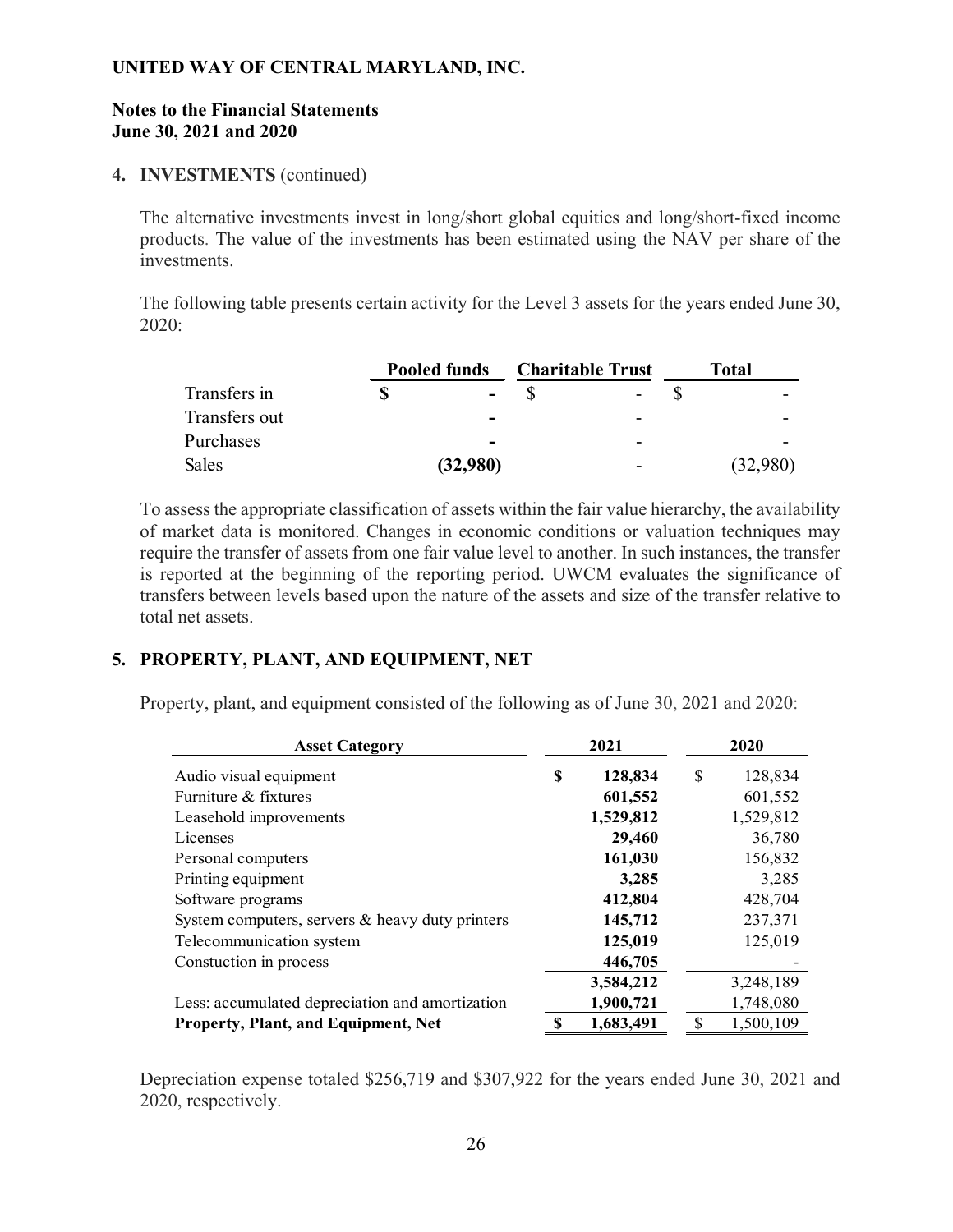### **Notes to the Financial Statements June 30, 2021 and 2020**

### **6. NOTES PAYABLE**

UWCM has a \$5,000,000 secured note bearing interest at the London Interbank Offered Rate (LIBOR) plus 1.25% (1.60% and 1.43% as of June 30, 2021 and 2020, respectively). The note is collateralized by cash and marketable securities held by UWCM. UWCM can make draws on the note as needed with no expiration date. There was no outstanding balance on the note as of June 30, 2021 and 2020, respectively. Interest expense was \$40,724 and \$54,387, for the years ended June 30, 2021 and 2020, respectively.

During the year ended June 30, 2020, UWCM a received a Paycheck Protection Program (PPP) loan in the amount of \$3,569,042. The terms of the loan required the proceeds to be spent on eligible expenses, which were primarily payroll related costs. Part or all of the loan could be forgiven based on meeting certain conditions as set forth in the loan agreement. During the fiscal year ended June 30, 2021, UWCM received notice of forgiveness for the entire principal balance and accrued interest. UWCM has recorded the loan forgiveness of the principal and accrued interest as income on the accompanying statements of activities and changes in net assets.

### **7. RETIREMENT BENEFITS**

UWCM provides a defined contribution retirement plan under Section 403(b) of the Internal Revenue Code (403(b)), which covers substantially all full-time employees of UWCM. UWCM makes non-elective contributions to the 403(b). These contributions apply to all employees who have completed one year of service, regardless of whether the employee is making voluntary contributions to the 403(b). The 403(b) also provides for UWCM matching 25% of employee's voluntary contributions, up to 6% of their salary. The match begins as soon as the employee begins to contribute to the 403(b).

Both the non-elective and matching contributions are subject to a vesting period. These contributions are 50% vested after two years of service and 100% vested after four years of service. UWCM's costs under the 403(b) were \$387,507 and \$372,257 for the years ended June 30, 2021 and 2020, respectively.

UWCM's non-elective contribution varies based on length of services as follows:

|                         | Compensation |
|-------------------------|--------------|
| <b>Years of Service</b> |              |
| Less than 5             | $2\%$        |
| 5 but less than 10      | 3%           |
| 10 or more              | $4\%$        |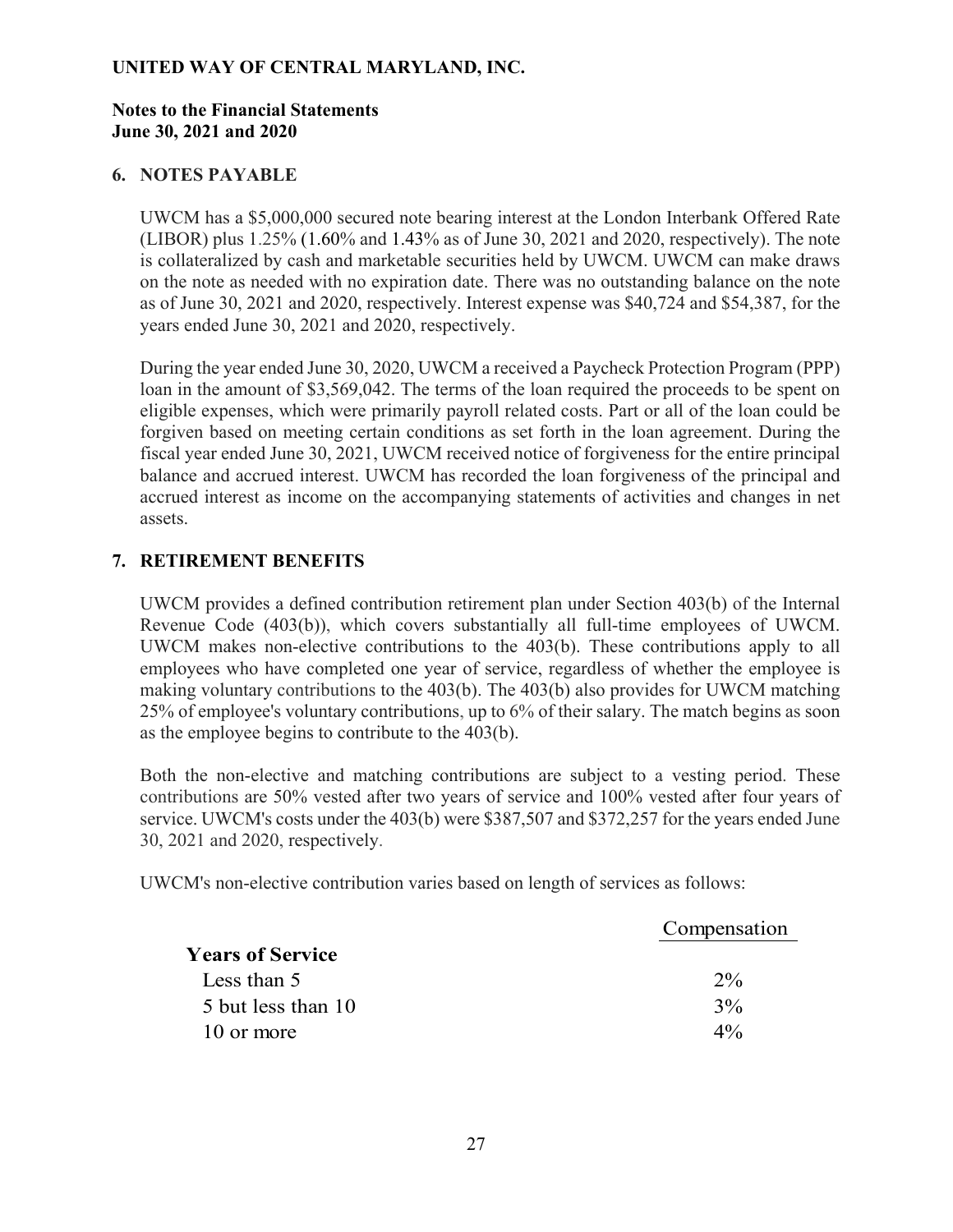### **Notes to the Financial Statements June 30, 2021 and 2020**

### **7. RETIREMENT BENEFITS** (continued)

Executives and senior staff members of UWCM are also eligible to participate in other retirement plans and may elect to contribute a portion of their compensation on a tax-deferred basis. There is a liability of \$436,158 and \$291,061, recorded as of June 30, 2021 and 2020, respectively, related to these plans. UWCM has \$436,158 and \$291,061, on deposit with a trustee as of June 30, 2021 and 2020, respectively, for future settlement of these obligations. These amounts are included in retirement benefits payable in the statements of financial position.

# **8. NET ASSETS WITH DONOR RESTRICTIONS**

Net assets with donor restrictions as of June 30, are restricted to:

|                                                           | 2021 |            |              | 2020       |
|-----------------------------------------------------------|------|------------|--------------|------------|
| <b>Time or Purpose Restrictions</b>                       |      |            |              |            |
| Future year gifts, committed for subsequent               |      |            |              |            |
| year allocation to agencies                               | \$   | 1,295,444  | $\mathbb{S}$ | 1,813,063  |
| Restricted for other programs                             |      | 936,265    |              | 1,243,791  |
| 2020 Emergence Assistance Fund                            |      |            |              | 1,757,178  |
| Gifts of life insurance                                   |      | 88,677     |              | 88,677     |
| Ray Sachs fund                                            |      | 105,245    |              | 81,388     |
| Nachlas endowment restricted to inner city youth programs |      | 1,520,575  |              | 1,478,772  |
| Contino                                                   |      | 26,307     |              | 23,560     |
| Accumulated earnings on donor-restricted endowments       |      | 301,913    |              | 281,601    |
| Langenfelder charitable trust                             |      | 4,194,352  |              | 3,617,856  |
| <b>Total Time or Purpose Restrictions</b>                 |      | 8,468,778  |              | 10,385,886 |
| <b>Held in Perpetuity</b>                                 |      |            |              |            |
| Contino                                                   |      | 100,000    |              | 100,000    |
| <b>Charles Bagby</b>                                      |      | 474,768    |              | 474,768    |
| Leonard Eisenberg                                         |      | 158,676    |              | 158,676    |
| Langenfelder charitable trust                             |      | 2,400,178  |              | 2,115,219  |
| <b>Total Net Assets Held in Perpetuity</b>                |      | 3,133,622  |              | 2,848,663  |
| <b>Total Net Assets With Donor Restrictions</b>           | \$   | 11,602,400 | \$           | 13,234,549 |

Net assets with donor restrictions to be held in perpetuity were \$3,133,622 and 2,848,663 as of June 30, 2021 and 2020, respectively. The income from these assets is expendable to support all activities of UWCM and included in accumulated earnings above.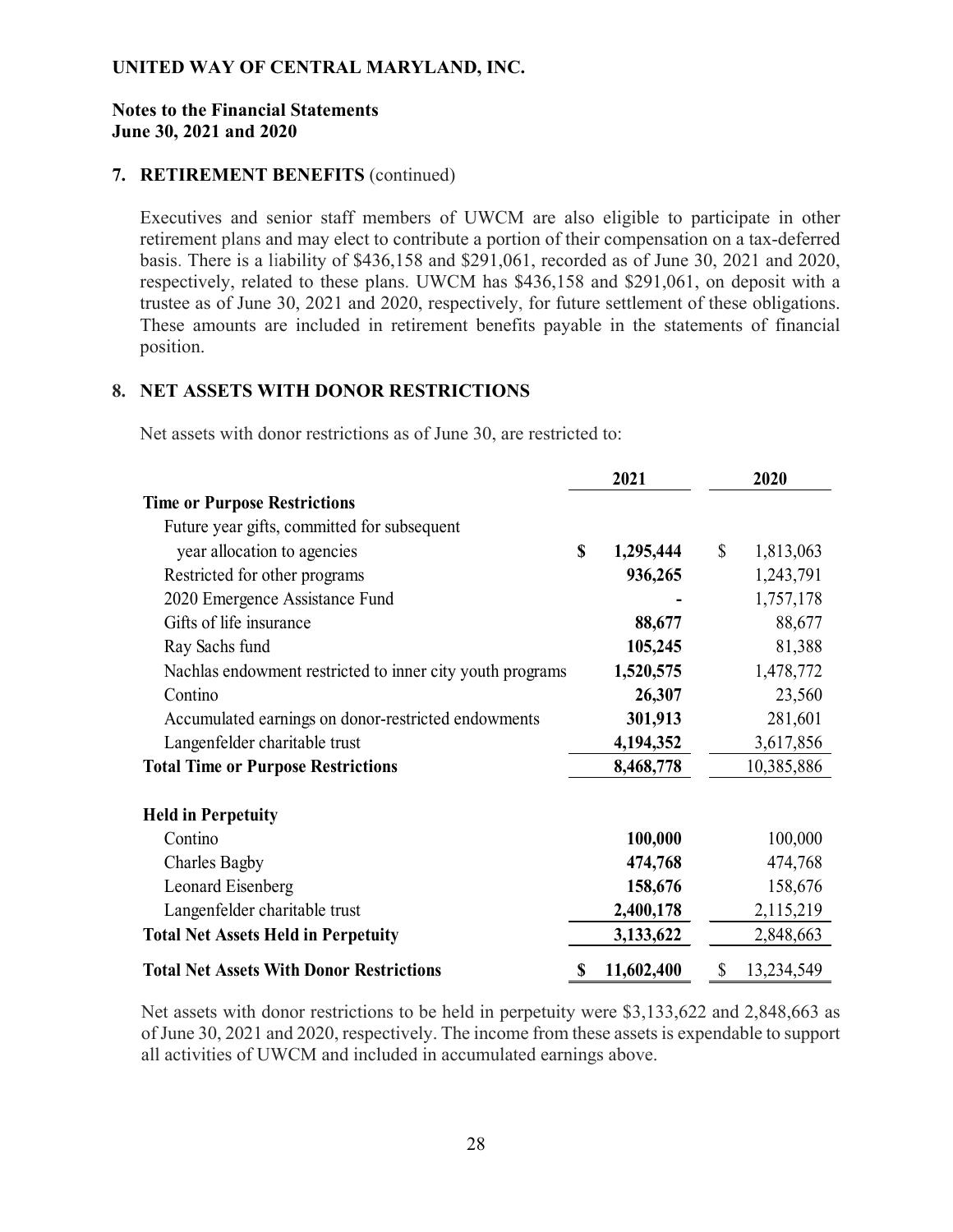### **Notes to the Financial Statements June 30, 2021 and 2020**

## **8. NET ASSETS WITH DONOR RESTRICTIONS** (continued)

## **Interpretation of Relevant Law**

The provisions of the Uniform Prudent Management of Institutional Funds Act of 2006 (UPMIFA) were enacted into law in Maryland effective April 14, 2009. UWCM has added the required disclosures which is a requirement for any organization with endowment funds.

UWCM has interpreted the State of Maryland's enacted version of UPMIFA as requiring the preservation of the fair value of the original gift as of the gift date of the donor-restricted endowment funds, absent explicit donor stipulations to the contrary. As a result of this interpretation, UWCM classifies net assets with donor restrictions in perpetuity as (a) the original value of gifts to the permanent endowment, and (b) the original value of the subsequent gifts to the permanent endowment. The remaining portion of the donor-restricted endowment fund that is not classified as net assets with donor restrictions in perpetuity is classified as net assets with donor restrictions unavailable for appropriation, until those amounts are appropriated for expenditure by UWCM in a manner consistent with the standard of prudence prescribed by UPMIFA.

In accordance with UPMIFA, UWCM considers the following factors in making a determination to appropriate or accumulate donor-restricted endowment funds:

- a. The duration and preservation of the fund;
- b. The purposes of UWCM and the donor-restricted endowment fund;
- c. General economic conditions;
- d. The possible effects of inflation and deflation;
- e. The expected total return from income and the appreciation or depreciation of investments;
- f. Other resources of UWCM; and
- g. Theinvestment policies of UWCM.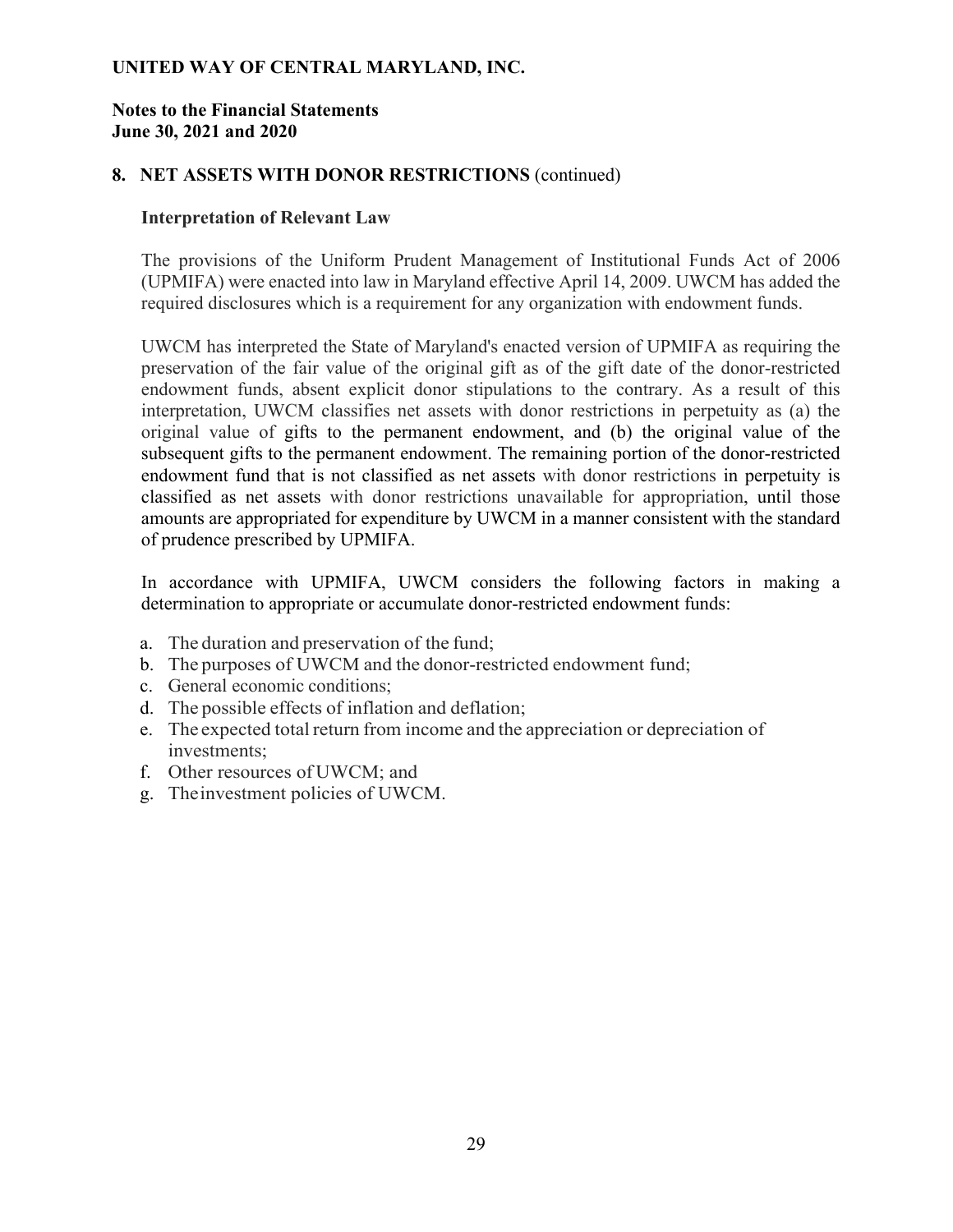### **Notes to the Financial Statements June 30, 2021 and 2020**

### **8. NET ASSETS WITH DONOR RESTRICTIONS** (continued)

**Interpretation of Relevant Law** (continued)

Endowment fund composition by type as of June 30:

|                                  | 2021                                                             |                                                                            |                                                                        |              |  |  |  |  |  |
|----------------------------------|------------------------------------------------------------------|----------------------------------------------------------------------------|------------------------------------------------------------------------|--------------|--|--|--|--|--|
|                                  | <b>Net Assets</b><br><b>Without Donor</b><br><b>Restrictions</b> | <b>Net Assets With</b><br><b>Donor Restrictions</b><br>(For Appropriation) | <b>Net Assets With</b><br><b>Donor Restrictions</b><br>(in Perpetuity) | Total        |  |  |  |  |  |
| Donor-restricted endowment funds |                                                                  | $-$ \$<br>301,913 \$                                                       | 3,133,622                                                              | 3,435,535    |  |  |  |  |  |
|                                  |                                                                  | 2020                                                                       |                                                                        |              |  |  |  |  |  |
|                                  | <b>Net Assets</b><br><b>Without Donor</b><br><b>Restrictions</b> | <b>Net Assets With</b><br><b>Donor Restrictions</b><br>(For Appropriation) | <b>Net Assets With</b><br><b>Donor Restrictions</b><br>(in Perpetuity) | <b>Total</b> |  |  |  |  |  |
| Donor-restricted endowment funds | \$<br>$\overline{\phantom{0}}$                                   | S<br>281,601                                                               | 2,848,663<br>S                                                         | 3.130.264    |  |  |  |  |  |

Changes in endowment net assets for the years ended June 30, 2021 and 2020:

|                                          |   |                                           |    | <b>Net Assets With</b>            |                                                     |   |           |
|------------------------------------------|---|-------------------------------------------|----|-----------------------------------|-----------------------------------------------------|---|-----------|
|                                          |   | <b>Net Assets</b><br><b>Without Donor</b> |    | <b>Donor Restrictions</b><br>(For | <b>Net Assets With</b><br><b>Donor Restrictions</b> |   |           |
|                                          |   | <b>Restrictions</b>                       |    | Appropriation)                    | (in Perpetuity)                                     |   | Total     |
| Endowment funds July 1, 2019             | J | $\mathcal{L}^{\pm}$                       | S  | 278,177                           | 1,679,050                                           | S | 1,957,227 |
| Investment income                        |   |                                           |    | 3,424                             |                                                     |   | 3,424     |
| Change in fair value of charitable trust |   |                                           |    |                                   | 1,169,613                                           |   | 1,169,613 |
| Endowment funds June 30, 2020            |   |                                           |    | 281,601                           | 2,848,663                                           |   | 3,130,264 |
| Investment income                        |   |                                           |    | 20,312                            |                                                     |   | 20,312    |
| Change in fair value of charitable trust |   |                                           |    |                                   | 284,959                                             |   | 284,959   |
| Endowment funds June 30, 2021            |   | $\sim$                                    | -8 | 301,913                           | 3,133,622                                           |   | 3,435,535 |

### **Return Objectives and Risk Parameters**

UWCM has established investment and spending policies for endowment assets that attempt to provide a predictable stream of funding for use by UWCM while seeking to preserve the value of endowment assets. Endowment assets include those donor-restricted funds that UWCM must hold in perpetuity or for a donor-specified period, as well as unrestricted assets. Under this policy, as approved by the Board of Directors, endowment assets are invested in a manner intended to earn sufficient income from assets each year (interest, dividends and other current income).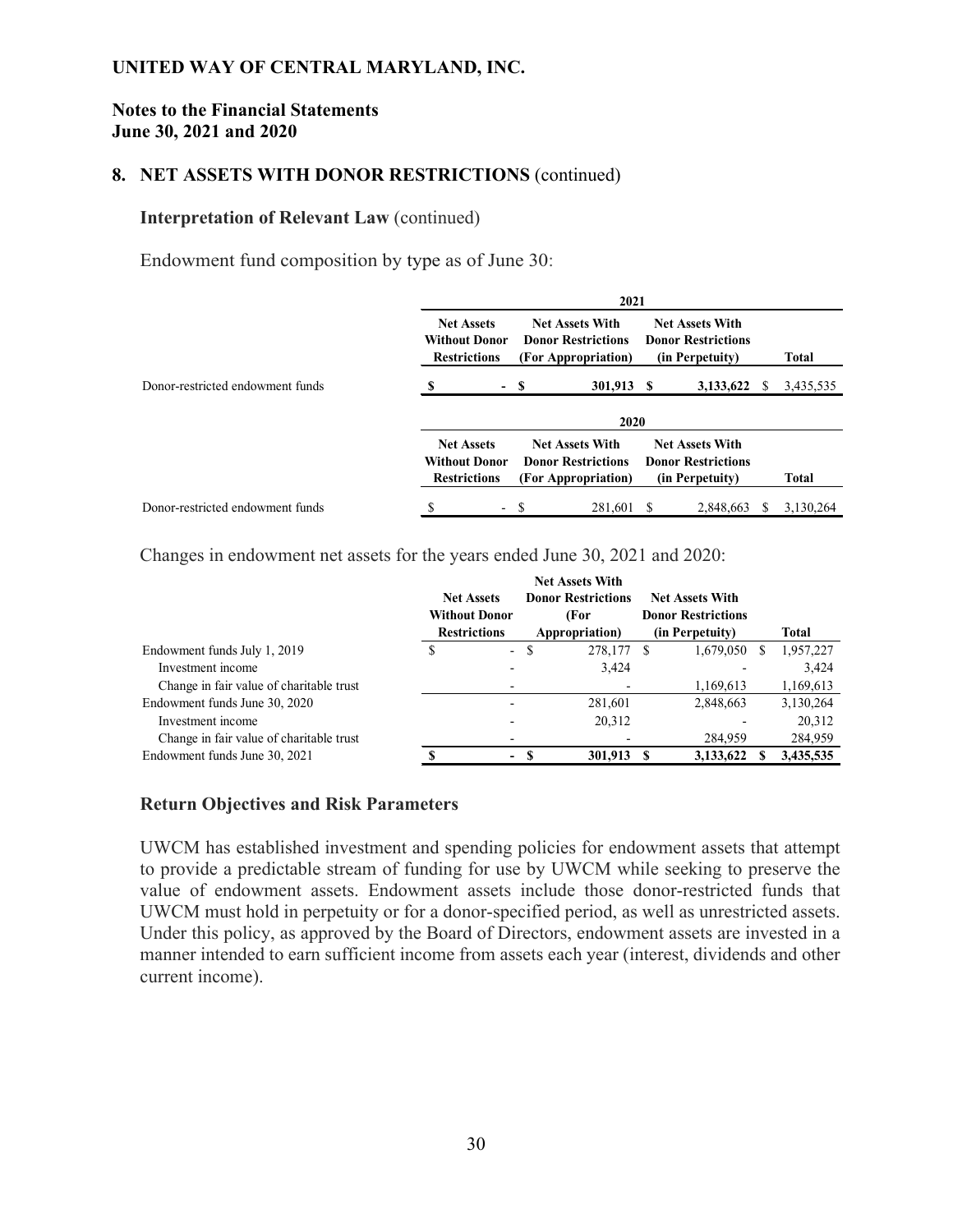### **Notes to the Financial Statements June 30, 2021 and 2020**

# **8. NET ASSETS WITH DONOR RESTRICTIONS** (continued)

### **Strategies Employed for Achieving Objectives**

To satisfy its long-term rate-of-return objective, UWCM uses a third-party manager whose investment style maximizes the advantages of diversification and minimizes risk consistent with the stated objectives. UWCM targets a diversified asset allocation that places an emphasis on equity-based investments to achieve its long-term return objectives within prudent risk parameters.

## **Endowment Withdrawals and How the Investment Objectives Relate to the Endowment Spending Policy**

UWCM has a board-approved endowment spending policy that limits withdrawals to no more than 5% of the rolling four-year average assets. The Board has the authority to exceed that limitation. Both current income and appreciation can be used with the intent that original endowment funds are preserved. This is consistent with UWCM's objective to maintain and grow endowment assets currently held as well as to provide additional real growth through new gifts and investment return. The Board must approve all recommended withdrawals.

### **9. COMMITMENTS AND CONTINGENCIES**

### **Operating Leases**

As of June 30, 2021, UWCM has long-term operating leases for office space at four locations in Maryland. On August 23, 2016, UWCM entered into a new office space lease agreement for its main office. The ten-year lease began on March 1, 2017, and rent payments began September 1, 2017. Base annual rent was initially set at \$36,784 per month which increases at certain intervals during the lease. Total base rent payable over the lease period is approximately \$5,649,000.

Future lease payments for all locations were as follows as of June 30, 2021:

| Amount |           |  |
|--------|-----------|--|
| \$     | 614,267   |  |
|        | 677,863   |  |
|        | 703,521   |  |
|        | 730,176   |  |
|        | 757,849   |  |
|        | 1,006,961 |  |
| S      | 4,490,637 |  |
|        |           |  |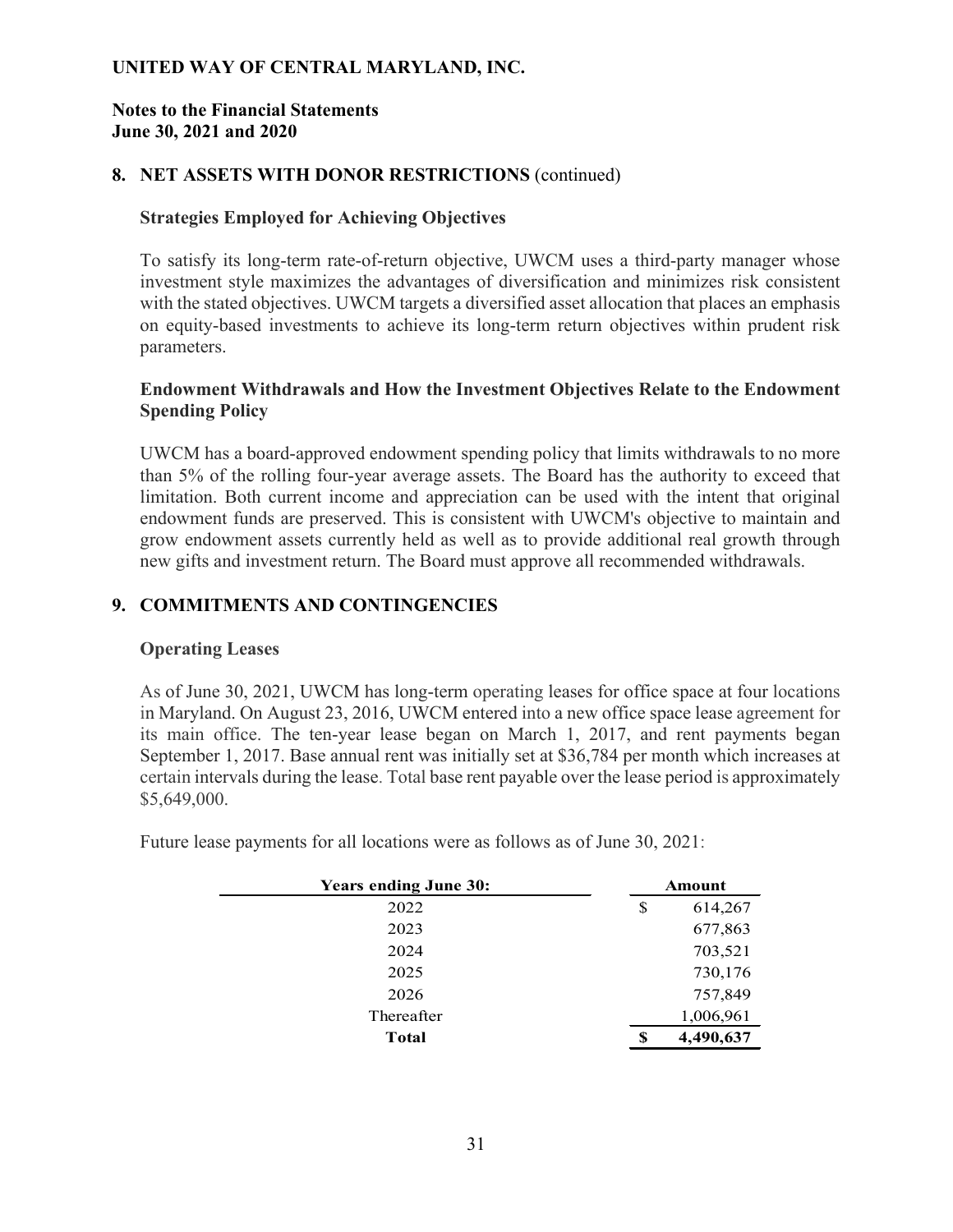### **Notes to the Financial Statements June 30, 2021 and 2020**

## **9. COMMITMENTS AND CONTINGENCIES** (continued)

### **Operating Leases** (continued)

Rent expense was \$464,409 and \$463,392, for the years ended June 30, 2021 and 2020, respectively.

# **Other Long-Term Commitments**

UWCM has entered into contracts with certain contractual affiliates to provide allocations from 2017 through current and future campaigns. The maximum amount to be paid by UWCM during the year ended June 30, 2021, is \$2,775,349.

# **10. UNITED WAY WORLDWIDE, INC.**

United Way Worldwide, Inc. (UWW) is a national trade association and owner of the United Way name and brand mark. In order for UWCM to use the name and brand mark, it is required to make a membership investment in UWW. This expense totaled \$345,184 and \$272,258, for the years ended June 30, 2021 and 2020, respectively. In addition to the use of the name and brand mark, UWCM receives many other benefits from UWW. Through its association, it has easy access to UWW's knowledge and support on marketing, program outcomes, community impact, fundraising, national trends, campaign materials and a wide array of other tools and topics. UWW also represents all United Way organizations on important legislation or issues presented to Congress.

In an effort to increase accountability and transparency, UWW has developed standards for excellence. Each year, UWCM must submit a report on its compliance with each of the standards. UWCM has committed to comply with all UWW membership standards.

# **11. GRANT ACTIVITY INFORMATION**

**2-1-1 Maryland UWCM Helpline** received grants from corporate, foundation and individual funders for staffing and communication system support; from CASH Campaign of Maryland to continue to enhance UWCM's efforts to increase awareness of the Earned Income Tax Credit and set appointments for free tax preparation at local sites through several community partners; from CareFirst to expand Maryland health care access; from Maryland Department of Planning, to conduct outreach to increase awareness of the importance of completing the U.S. Census Survey; from United Way Worldwide to partner with Lyft to provide transportation to callers in need; from Better Bedrest to provide telephone reassurance and support to women experiencing high risk pregnancies; and from Maryland Department of Health (DHMH) through the statewide 211 system.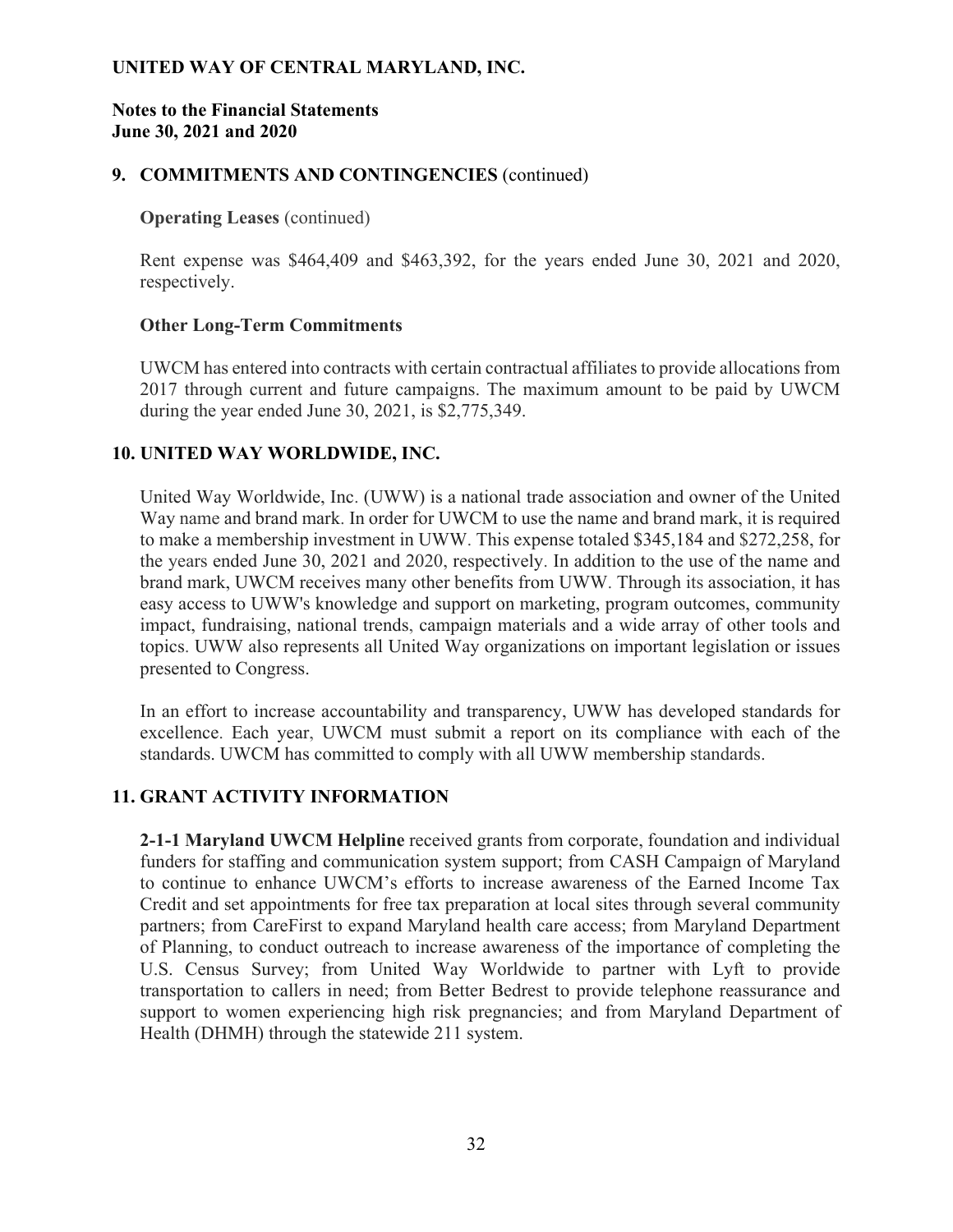#### **Notes to the Financial Statements June 30, 2021 and 2020**

### **11. GRANT ACTIVITY INFORMATION** (continued)

**Health programs** include the Access to Healthy Food Initiative, the first program created by UWCM to address the more than 345,000 food insecure people living in central Maryland. The goal is to increase the healthy food going into communities in need by 1.5 million pounds each year; increase sourcing which includes growing and gleaning through farm expansion and volunteers collecting the crops after the commercial harvest; improve distribution (refrigeration/transportation); and increase access and affordability through after-school meal programs, virtual supermarket expansion, "Veggie Vouchers" at farmers markets, education and access to public benefits. In addition, UWCM's Harvest of Plenty campaign (Thanksgiving meal baskets) serves an increasing number of families year after year. Healthy food is going to broaden and become part of a larger health program strategy to include 2-1 -1 as the platform for access to health care. UWCM also received a significant grant to update the operating platform technology for 2-1-1. This will allow for a more comprehensive streamlined approach to the health and human service system. Significant partnership and collaboration activities will be created with this new platform providing an improved delivery of services to the community.

**Family stability** was created by UWCM with the help of a multi-year grant that renewed for a second term from The Siemer Family Foundation to target family stability, issues concerning student mobility, and homelessness prevention. A second multi-year grant from the city of Baltimore and a multi-year grant from Howard County government both focus on shelter diversion in those jurisdictions. The initiative includes homelessness prevention, shelter diversion and financial education. The prevention program is one-of-a-kind in central Maryland and targets families with school age children who are on the brink of homelessness. Shelter diversion efforts keep families together in stable living situations, where the children can stay in their neighborhood schools. Financial education builds financial security through asset building, budgeting, and financial literacy. The program is currently located in 15 sites across Maryland.

**An Education Strategy** named On Track 4 Success (OT4S), was launched in fiscal year 2017. OT4S is an innovative data-driven approach that is working to ensure underserved students have the resources they need to get and stay on-track for school success through the crucial middle school years and into the transitional 9th grade year. Supported by Johns Hopkins University's School of Education (JHU) and based on their early warning high school dropout prevention model, OT4S utilizes student data to examine proven predictors of dropping out: poor attendance, behavior and course performance (ABC's). When a student falls behind in any of these areas, a cross-disciplinary team of school staff, including a United Way social worker and site manager, meet to discuss the student's unique situation and determine appropriate interventions. In FY 2020 UWCM partnered with two school districts in Central Maryland and implemented the program in five schools: Baltimore City Public Schools (Maree G. Farring Elementary/Middle School, grades 4-8, Curtis Bay Elementary/Middle School, grades 4-8, and Ben Franklin High School, grade 9) and Anne Arundel County Public Schools (Meade Middle School, grades 6-8 and Meade High School, grade 9).